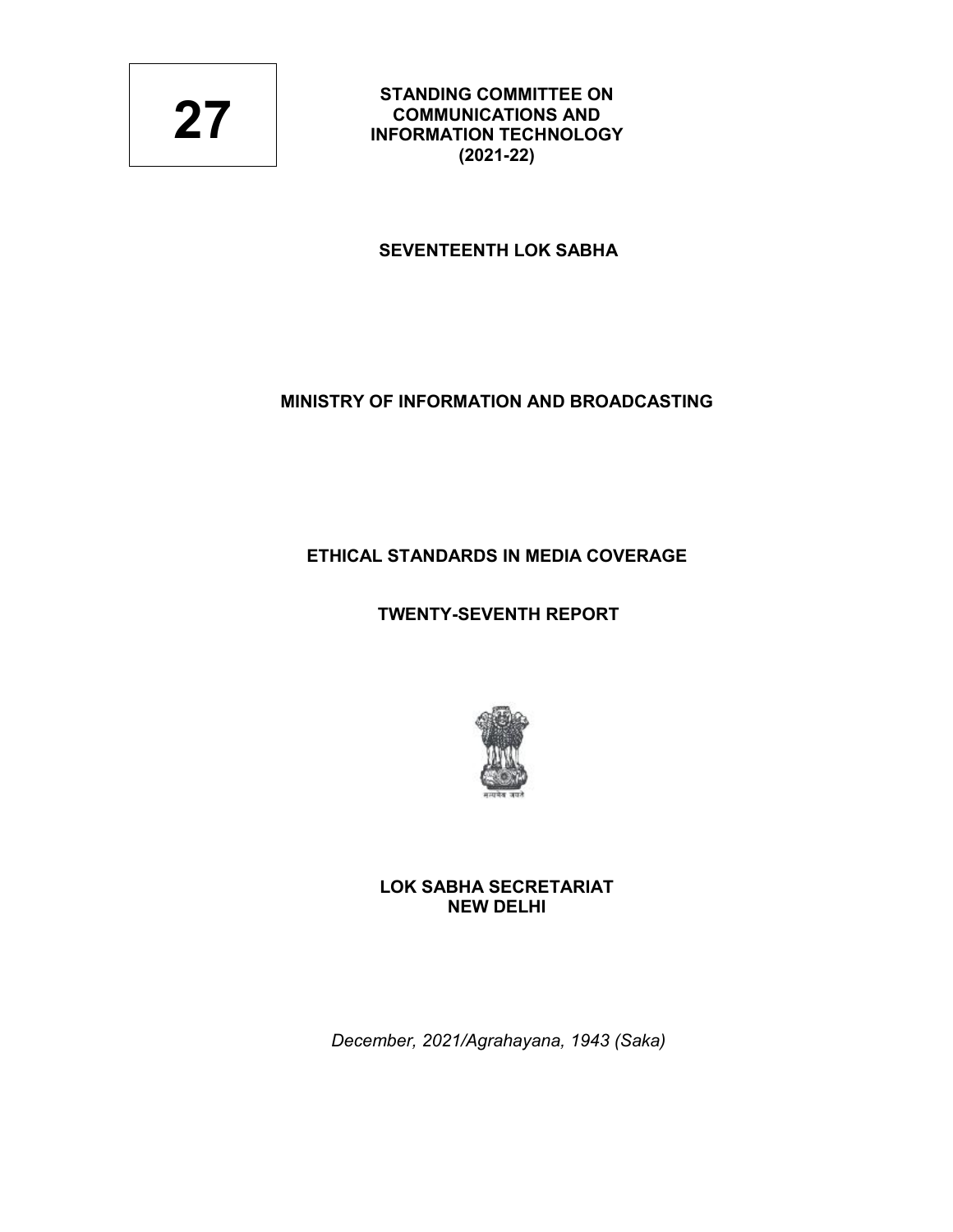### **TWENTY-SEVENTH REPORT**

#### **STANDING COMMITTEE ON COMMUNICATIONS AND INFORMATION TECHNOLOGY (2021-22)**

### **SEVENTEENTH LOK SABHA**

# **MINISTRY OF INFORMATION AND BROADCASTING**

# **ETHICAL STANDARDS IN MEDIA COVERAGE**

**Presented to Lok Sabha on 01.12.2021**

**Laid in Rajya Sabha on 01.12.2021**



**LOK SABHA SECRETARIAT NEW DELHI**

*December, 2021/Agrahayana, 1943 (Saka)*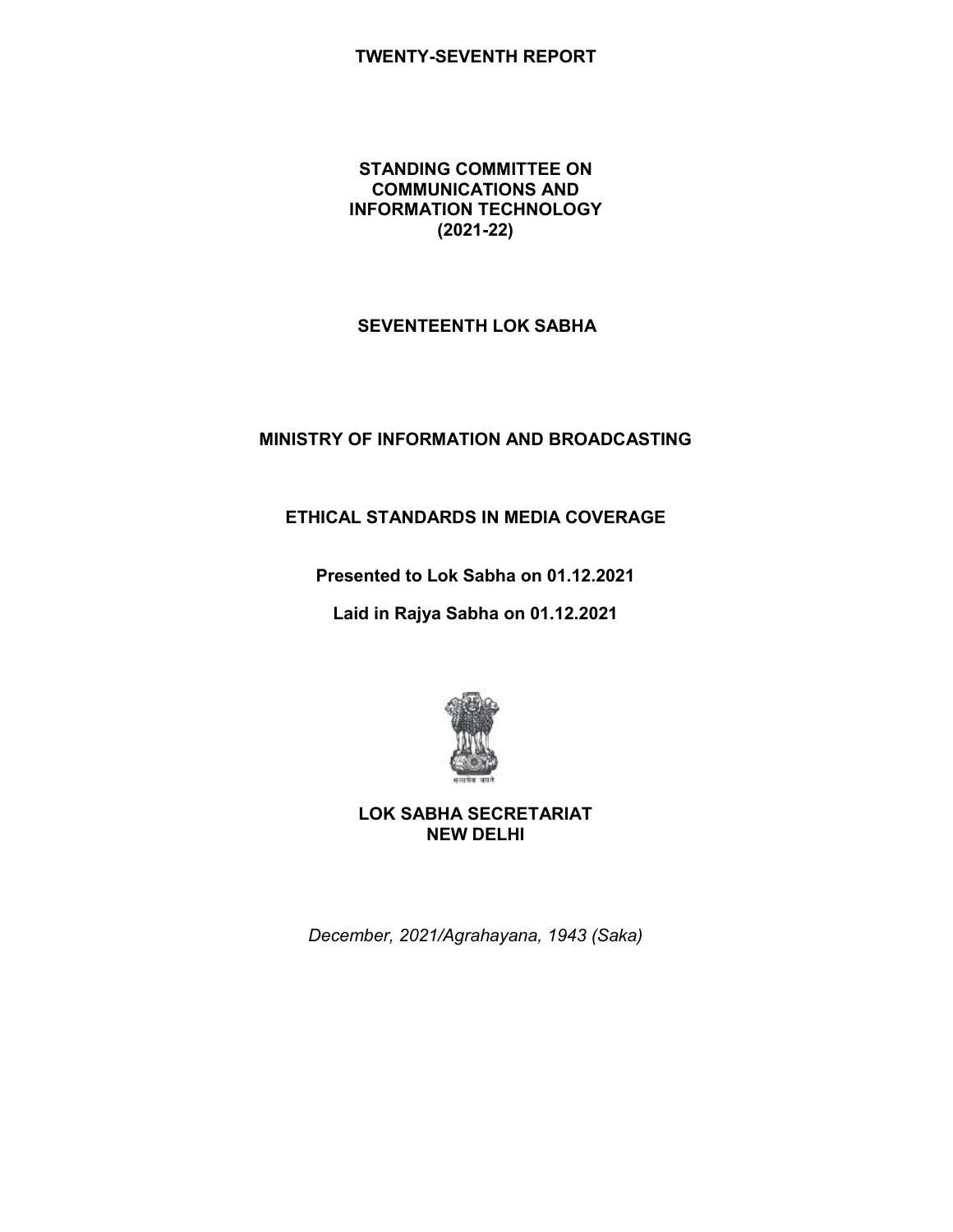| <b>CONTENTS</b>  |                                                                                        |                |  |
|------------------|----------------------------------------------------------------------------------------|----------------|--|
|                  |                                                                                        | Page<br>No.    |  |
|                  | <b>COMPOSITION OF THE COMMITTEE (2019-20)</b>                                          | ii.            |  |
|                  | <b>COMPOSITION OF THE COMMITTEE (2020-21)</b>                                          | iii            |  |
|                  | <b>COMPOSITION OF THE COMMITTEE (2021-22)</b>                                          | iv             |  |
|                  | <b>INTRODUCTION</b>                                                                    | v              |  |
|                  | <b>REPORT</b>                                                                          |                |  |
|                  | <b>PART I</b>                                                                          |                |  |
| I.               | <b>Introductory</b>                                                                    | 1              |  |
| TT.              | <b>Print Media</b>                                                                     | $\overline{2}$ |  |
|                  | i. Existing Codes/Acts/Mechanism for observing ethical standards in Print<br>Media     | $\overline{2}$ |  |
|                  | ii. Cases of Non-compliance ethical standards by Print Media                           | 6              |  |
| III.             | <b>Electronic Media</b>                                                                | 8              |  |
|                  | <b>A.Television Channels</b>                                                           | $\overline{8}$ |  |
|                  | i. Existing Codes/ Acts/ mechanism for maintaining Ethical Standards in TV<br>Channels | 8              |  |
|                  | ii. Cases of Non-compliance of ethical standards by TV Channels                        | 14             |  |
|                  | <b>B.Self-Regulation in Electronic Media</b><br>by Broadcasting<br><b>Industry</b>     | 16             |  |
|                  | i. Concerns of Self Regulatory Bodies                                                  | 22             |  |
|                  | <b>C. Television Rating Points (TRPs)</b>                                              | 23             |  |
| IV.              | <b>Digital/Social Media</b>                                                            | 27             |  |
| $\overline{V}$ . | <b>Miscellaneous</b>                                                                   | 31             |  |
|                  | a) Paid news                                                                           | 31             |  |
|                  | b) Fake news                                                                           | 32             |  |
|                  | c) Foreign Direct Investment (FDI)                                                     | 35             |  |
|                  | d) Grievance Redressal Mechanism/Ombudsman                                             | 38             |  |
|                  | Part-II                                                                                |                |  |
|                  | <b>Recommendations/Observations</b>                                                    | 39             |  |
|                  |                                                                                        |                |  |
|                  | <b>APPENDICES</b>                                                                      |                |  |
|                  |                                                                                        |                |  |
| I.               | Minutes of the Twentieth sitting held on 18.03.2020                                    | 58             |  |
| ΙΙ.              | Minutes of the Second sitting held on 15.10.2020                                       | 62             |  |
| III.             | Minutes of the Second sitting held on 16.11.2021                                       | 66             |  |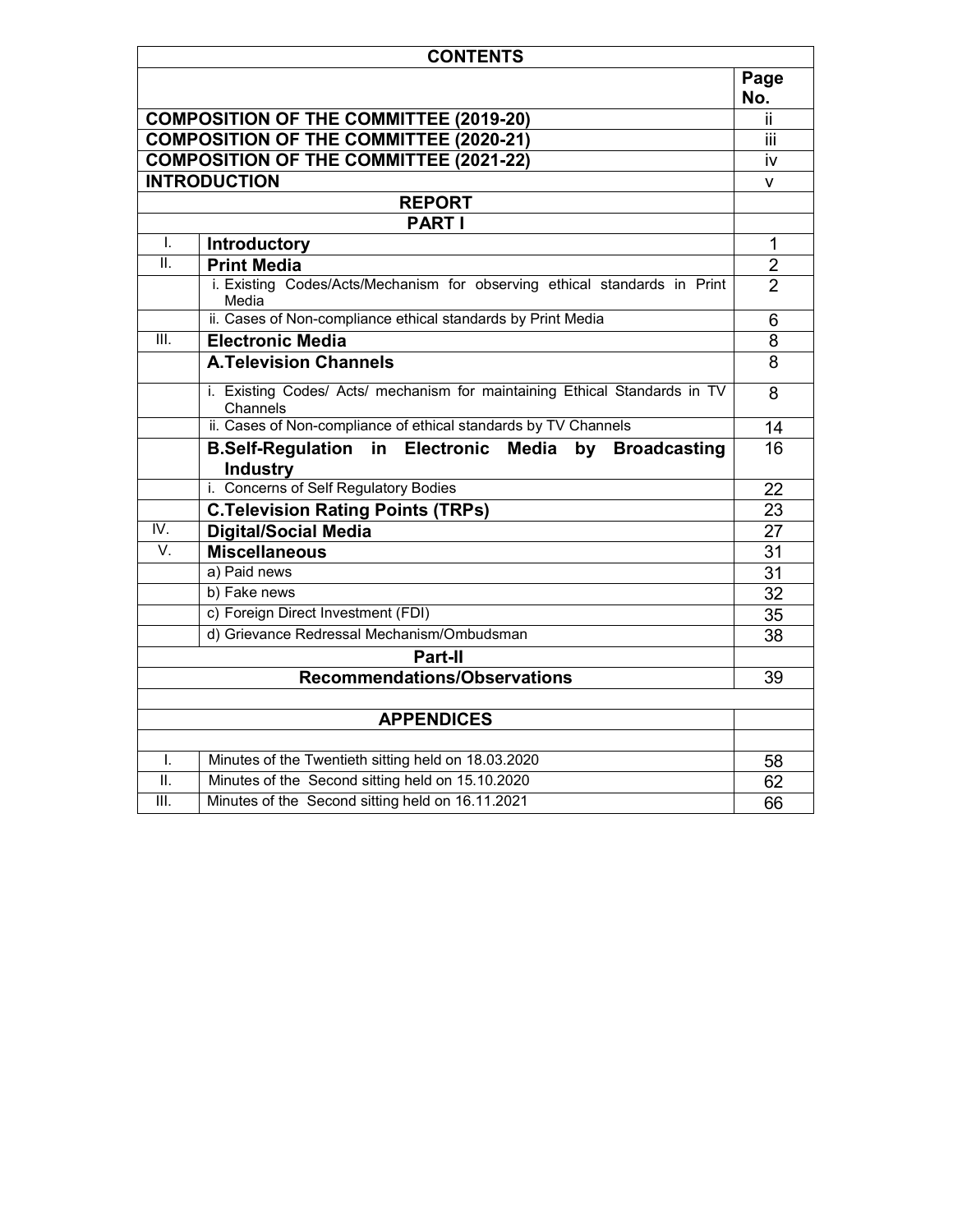#### **COMPOSITION OF THE STANDING COMMITTEE ON INFORMATION TECHNOLOGY (2019-20)**

### **Dr. Shashi Tharoor - Chairperson**

### **Lok Sabha**

- 2. Smt. Locket Chatterjee
- 3. Shri Karti P. Chidambaram
- 4. Shri Sunny Deol
- 5. Dr. Nishikant Dubey
- 6. Shri Vijay Kumar Dubey
- 7. Choudhary Mehboob Ali Kaiser
- 8. Smt. Raksha Nikhil Khadse
- 9. Dr. Sukanta Majumdar
- 10. Shri Dhairyasheel Sambhajirao Mane
- 11. Ms. Mahua Moitra
- 12. Shri P. R. Natarajan
- 13. Shri Santosh Pandey
- 14. Shri Nisith Pramanik
- 15. Col. Rajyavardhan Singh Rathore
- 16. Dr. Gaddam Ranjith Reddy
- 17. Shri M V V Satyanarayana
- 18. Shri Sanjay Seth
- 19. Shri L.S. Tejasvi Surya
- 20. Dr. T. Sumathy (A) Thamizhachi Thangapandian
- 21. Shri Bhanu Pratap Singh Verma

### **Rajya Sabha**

- 22. Dr. Anil Agrawal
- 23. Dr. Subhash Chandra
- 24. Shri Y. S. Chowdary
- 25. Shri Suresh Gopi
- 26. Shri Md. Nadimul Haque
- 27. Shri Syed Nasir Hussain
- 28. Dr. Narendra Jadhav
- 29. Shri Shaktisinh Gohil\*
- 30. Shri Parimal Nathwani\*
- **31. VACANT#**

Committee constituted w.e.f. 13<sup>th</sup> September, 2019 *vide* Bulletin Part-II Para No. 542 dated 13<sup>th</sup> September, 2019.

\_\_\_\_\_\_\_\_\_\_\_\_\_\_\_\_\_\_\_\_\_\_\_\_\_\_\_\_\_\_\_\_\_\_\_\_\_\_\_\_\_\_\_\_\_\_\_\_\_\_\_\_\_\_\_\_\_\_\_\_\_\_\_\_\_\_\_

\* Nominated to the Committee w.e.f. 22nd July , 2020 vide Para No.1370 Bulletin Part-II dated 24 July, 2020

# Shri Beni Prasad Verma, MP, Rajya Sabha, expired on 27th March, 2020.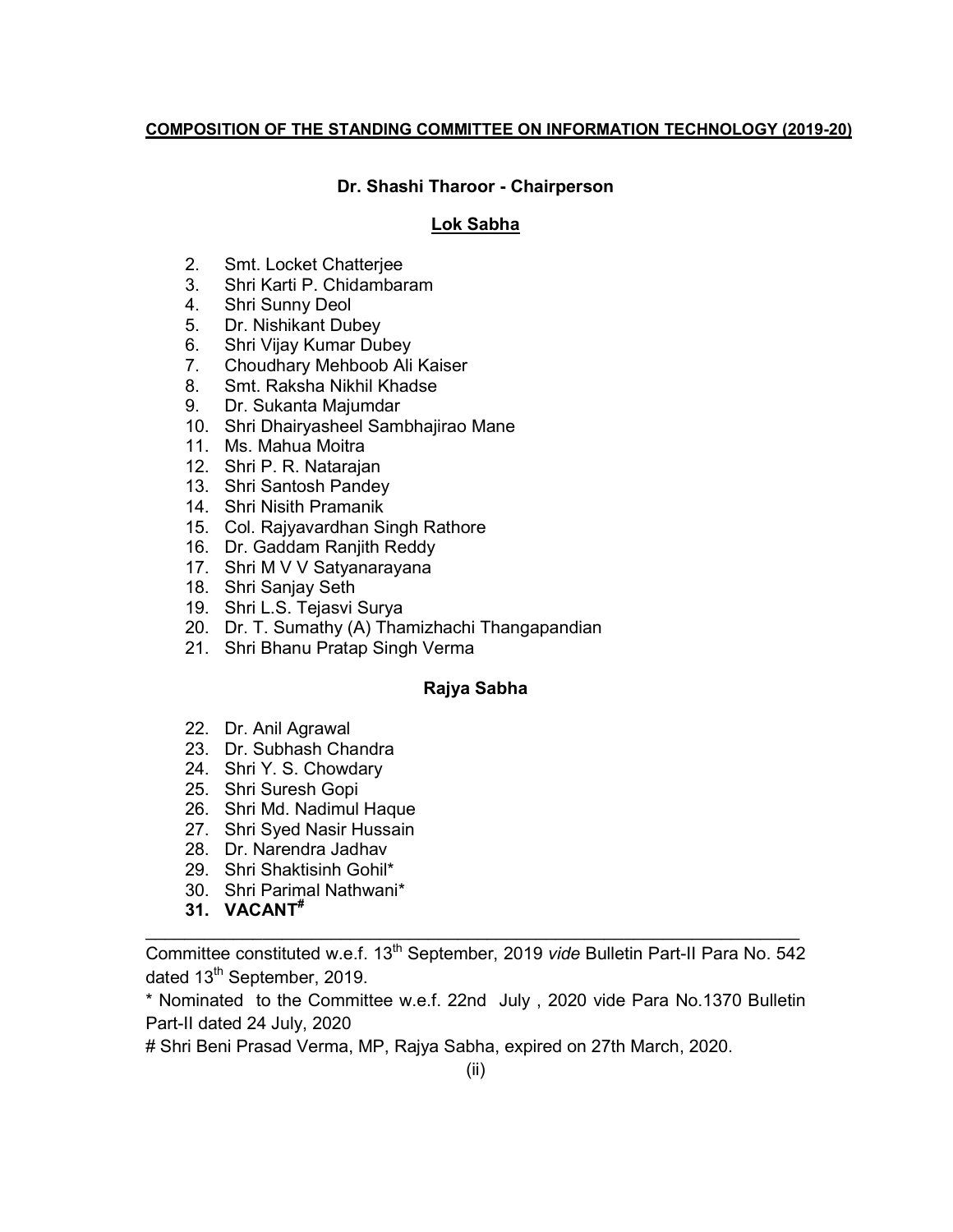#### **Dr. Shashi Tharoor - Chairperson**

#### **Lok Sabha**

- 2. Smt. Locket Chatterjee
- 3. Shri Karti P. Chidambaram
- 4. Dr. Nishikant Dubey
- 5. Smt. Sunita Duggal\*
- 6. Smt. Raksha Nikhil Khadse
- 7. Dr. Sukanta Majumdar
- 8. Shri Dhairyasheel Sambhajirao Mane
- 9. Ms. Mahua Moitra
- 10. Shri P. R. Natarajan
- 11. Shri Santosh Pandey
- 12. Col. Rajyavardhan Singh Rathore
- 13. Dr. Gaddam Ranjith Reddy
- 14. Shri Jayadev Galla
- 15. Shri Sanjay Seth
- 16. Shri Chandan Singh
- 17. Shri L.S. Tejasvi Surya
- 18. Dr. T. Sumathy (A) Thamizhachi Thangapandian
- 19. Smt. Sumalatha Ambareesh
- 20. Shri Ganesh Singh\*
- 21. Shri Parvesh Sahib Singh\*

### **Rajya Sabha**

- 22. Dr. Anil Agrawal
- 23. Dr. Subhash Chandra
- 24. Shri Y. S. Chowdary
- 25. Shri Shaktisinh Gohil
- 26. Shri Suresh Gopi
- 27. Shri Md. Nadimul Haque
- 28. Shri Syed Nasir Hussain
- 29. Shri Syed Zafar Islam
- 30. Dr. Narendra Jadhav
- 31. Shri Nabam Rebia

\_\_\_\_\_\_\_\_\_\_\_\_\_\_\_\_\_\_\_\_\_\_\_\_\_\_\_\_\_\_\_\_\_\_\_\_\_\_\_\_\_\_\_\_\_\_\_\_\_\_\_\_\_\_\_\_\_\_\_\_\_\_\_\_\_ \* Smt. Sunita Duggal, Shri Ganesh Singh and Shri Parvesh Sahib Singh (*vice* Shri Sunny Deol) were nominated to the Committee vide Para No. 2822 of Bulletin Part-II dated 27 July, 2021.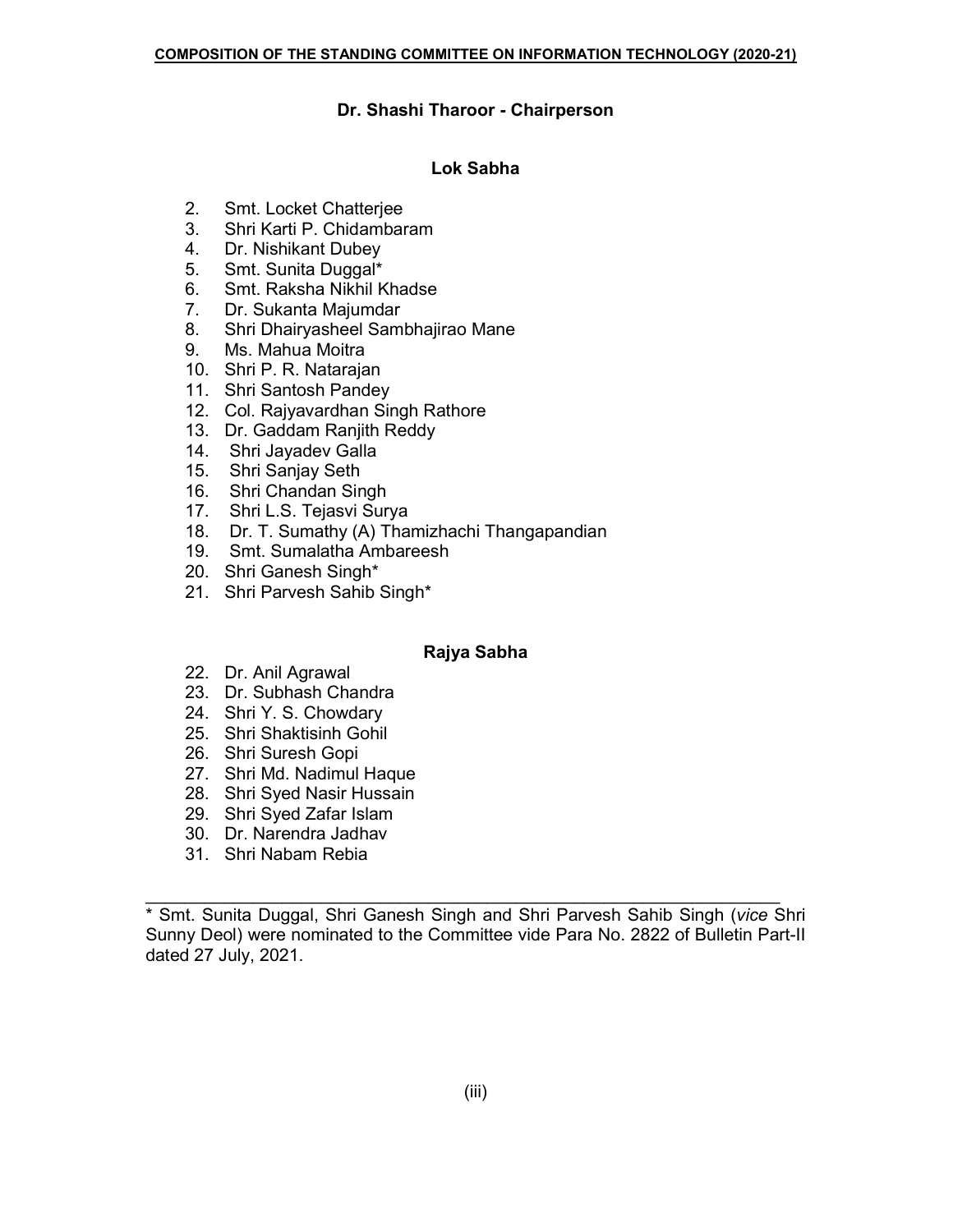### **COMPOSITION OF THE STANDING COMMITTEE ON COMMUNICATIONS AND INFORMATION TECHNOLOGY (2021-22)**

# **Dr. Shashi Tharoor - Chairperson**

# **Lok Sabha**

- 2. Smt. Sumalatha Ambareesh
- 3. Smt. Locket Chatterjee
- 4. Shri Karti P. Chidambaram
- 5. Dr. Nishikant Dubey
- 6. Smt. Sunita Duggal
- 7. Shri Jayadev Galla
- 8. Smt. Raksha Nikhil Khadse
- 9. Dr. Sukanta Majumdar
- 10. Shri Dhairyasheel Sambhajirao Mane
- 11. Ms. Mahua Moitra
- 12. Shri Santosh Pandey
- 13. Shri P. R. Natarajan
- 14. Col. Rajyavardhan Rathore
- 15. Dr. Gaddam Ranjith Reddy
- 16. Shri Sanjay Seth
- 17. Shri Ganesh Singh
- 18. Shri Parvesh Sahib Singh
- 19. Shri Tejasvi Surya
- 20. Dr. T. Sumathy (A) Thamizhachi Thangapandian
- **21. Vacant**

### **Rajya Sabha**

- 22. Dr. Anil Agrawal
- 23. Shri John Brittas
- 24. Dr. Subhash Chandra
- 25. Shri Y. S. Chowdary
- 26. Shri Ranjan Gogoi
- 27. Shri Suresh Gopi
- 28. Shri Syed Nasir Hussain
- 29. Shri Syed Zafar Islam
- 30. Shri Jawhar Sircar
- **31. Vacant**

### **Secretariat**

- 1. Shri Y.M. Kandpal  **Acceptance 1.** Shri Y.M. Kandpal
	-
- 2. Shri H. Ram Prakash  **Director**
- 
- 3. Smt. Rinky Singh The Contract Contract Assistant Executive Officer

\_\_\_\_\_\_\_\_\_\_\_\_\_\_\_\_\_\_\_\_\_\_\_\_\_\_\_\_\_\_\_\_\_\_\_\_\_\_\_\_\_\_\_\_\_\_\_\_\_\_\_\_\_\_\_\_\_\_\_\_\_\_\_\_\_\_\_ Committee constituted w.e.f. 13 September, 2021 *vide* Para No.3184 of Bulletin Part-II dated 9 October, 2021.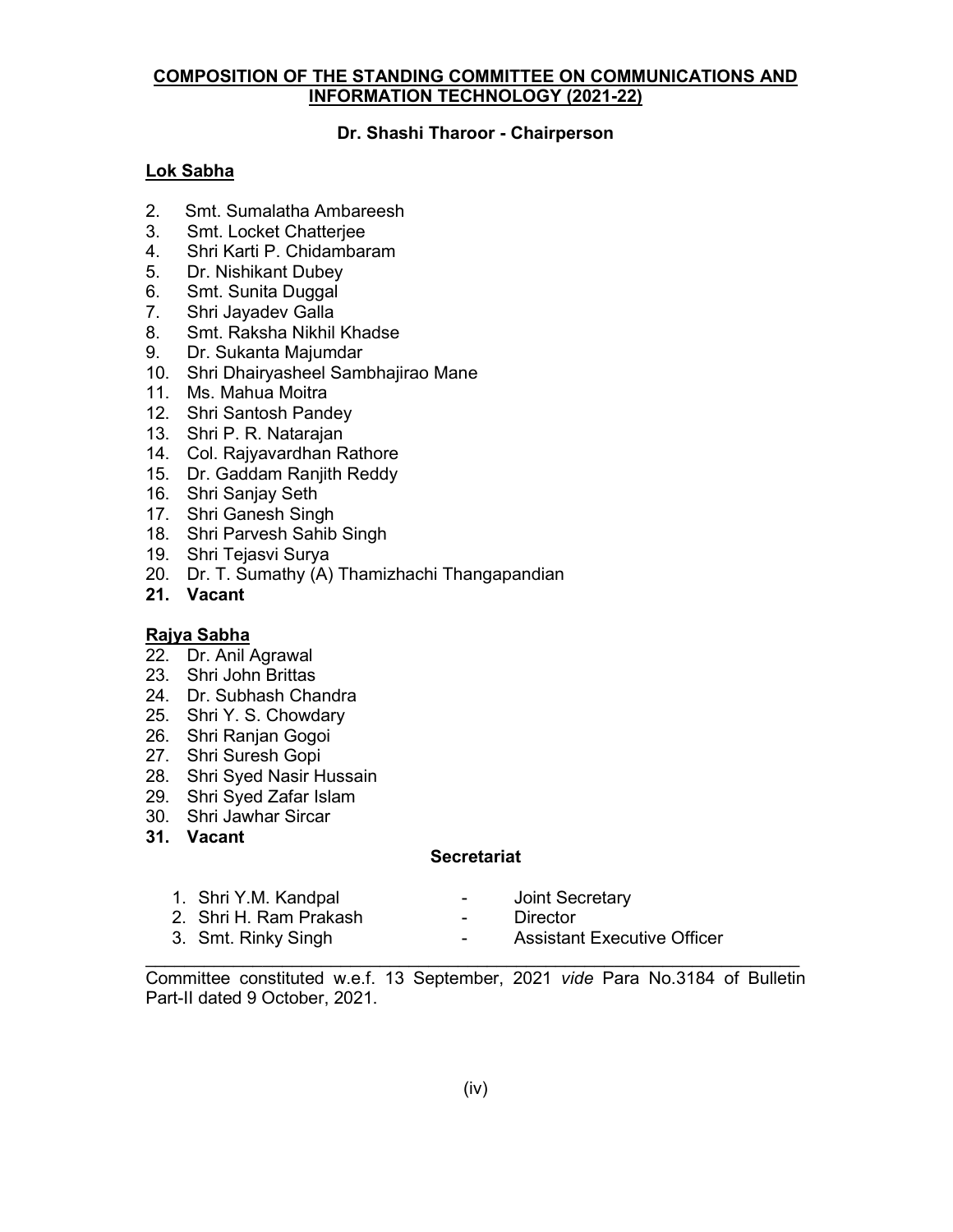### **INTRODUCTION**

I, the Chairperson, Standing Committee on Communications and Information Technology (2021-22), having been authorized by the Committee do present the Twenty-seventh Report on 'Ethical standards in media coverage' relating to the Ministry of Information and Broadcasting.

2. The Standing Committee on Information Technology (2019-20) selected this subject for detailed examination and report to the Parliament. The examination of the subject, however, could not be completed during 2019-20. Keeping in view the importance of the subject and the need for wider consultation, the Standing Committee on Information Technology (2020-21) re-selected the subject for further examination and report during 2020-21. The Report though finalized could not be adopted during the year 2020-21 due to expiry of the term of the Committee. The Committee, therefore, selected the subject once again during 2021-22 for its final adoption and presentation to the House.

3. The representatives of the Ministry of Information and Broadcasting briefed the Committee on the subject on 18.03.2020. The Committee heard the views of the News Broadcasters Association (NBA), Press Council of India (PCI) and Prasar Bharati as well as took evidence of the representatives of the Ministry of Information and Broadcasting on 15.10.2020. The Committee also received written submissions/replies from the Ministry of Information and Broadcasting, Prasar Bharati, PCI, NBA and Broadcast Audience Research Council (BARC).

4. The Committee at their sitting held on 16.11.2021 considered and adopted the Report.

5. The Committee wish to express their thanks to the representatives of the Ministry of Information and Broadcasting, who tendered their evidence before the Committee and furnished valuable information. The Committee also wish to express their thanks to the representatives of Prasar Bharati, PCI, NBA and BARC for furnishing written information/views and/or for appearing before the Committee, which was of great help in the examination of the subject.

6. The Committee also place on record their appreciation for the invaluable assistance rendered by the officials of Lok Sabha Secretariat attached to the Committee.

7. For facility of reference and convenience the Observations/Recommendations of the Committee have been printed in bold in Part-II of the Report.

**New Delhi; New Open Strategies (New York SHASHI THAROOR, 29 November, 2021 Chairperson, 8 Agrahayana, 1943 (Saka) Standing Committee on**

**Communications and Information Technology**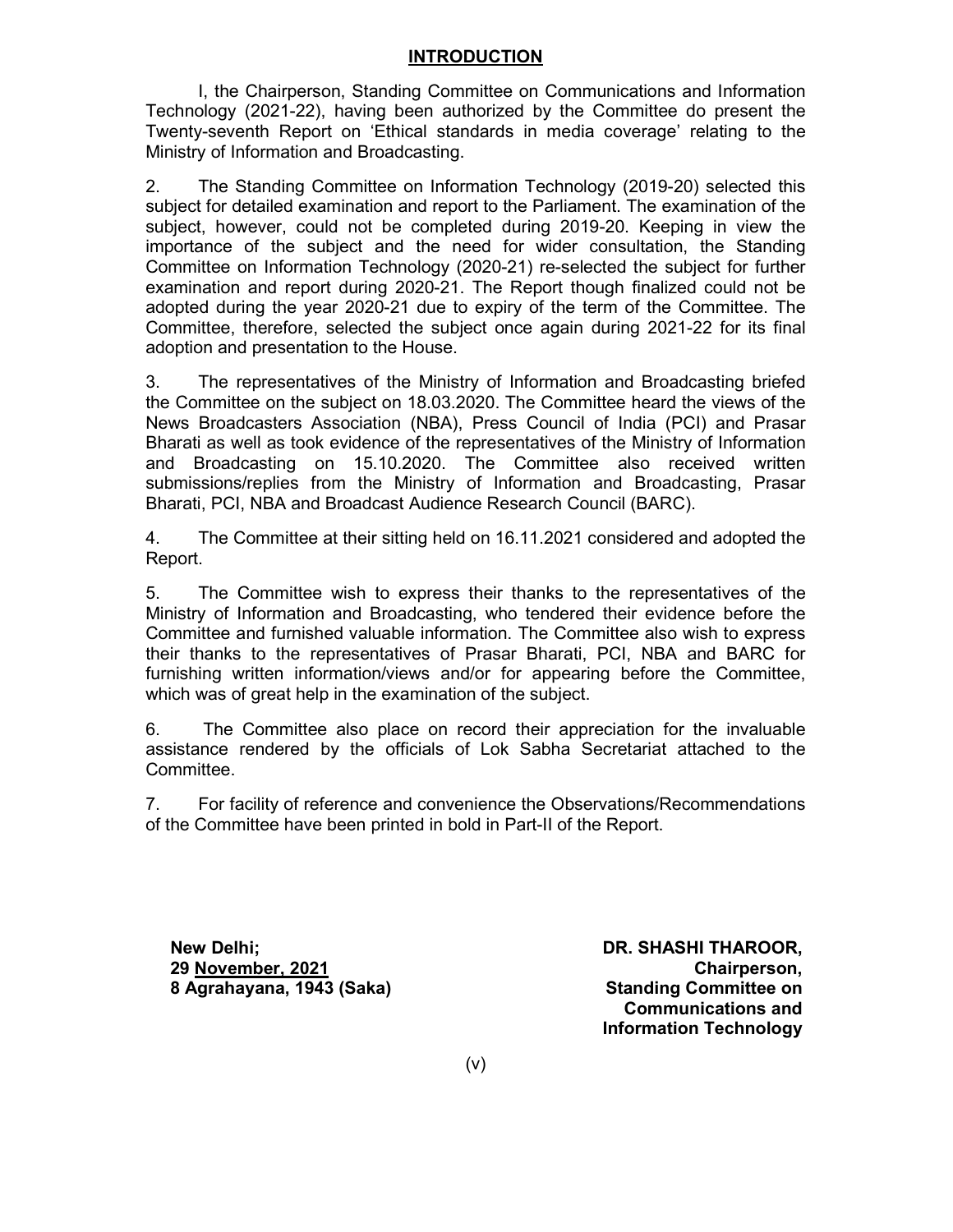#### **Report**

#### **Part - I**

#### **I. INTRODUCTORY**

Ethics is a code of values which governs our lives, and thus very essential for moral and healthy life. In context of the press, "Ethics" may be described as a set of moral principles or values, which guide the conduct of journalism. Ethics are essentially the self-restraint to be practiced by the journalists voluntarily, to preserve and promote the trust of the people and to maintain their own credibility and not betray the faith and confidence of the people.

2. In relation to media, ethics play an important role in transforming journalism from a vocation to a profession. All over the world, codes of conduct have been proposed for journalists and the practice of journalism is centered on a set of ethical concepts such as truth, objectivity, honesty, privacy, freedom, fairness, etc. These ethical concepts of media are developed and consolidated over the years with an aim to maintain the quality of news. These are termed as the standards that journalism must attain so that media can contribute to society. The application of these concepts emphasized on disciplines like fact-checking, verifications, investigations, rigorous data sourcing and analysis. Without maintaining these standards, news cannot be differentiated from ordinary gossip. The news media or news industry are forms of mass media that focus on delivering news to the general public or a target public. These include print media, broadcast news and more recently the internet.

3. As on 20.01.2020, India has a total of 1,44,893 (One Lakh Forty Four Thousand Eight Hundred and Ninety Three) newspapers/periodicals registered with Registrar of Newspapers for India(RNI). There are 926 permitted satellite TV channels with 387 TV channels being under News and Current Affairs category and 539 being under non-News and Current Affairs category. Doordarshan has 36 channels with 2 News and 34 non-News channels. All India Radio has 495 FM radio stations and there are 384 private FM radio stations in the country. With regard to the number of internet websites in India, the Ministry of Electronics and Information Technology (MeitY) has informed that they do not maintain records of number of websites. Anyone can open a website at anytime and from anywhere in the world. All Publicly hosted websites will be visible across the world unless banned in the country. According to a popular site 'Internetlivestats.com', there are at

1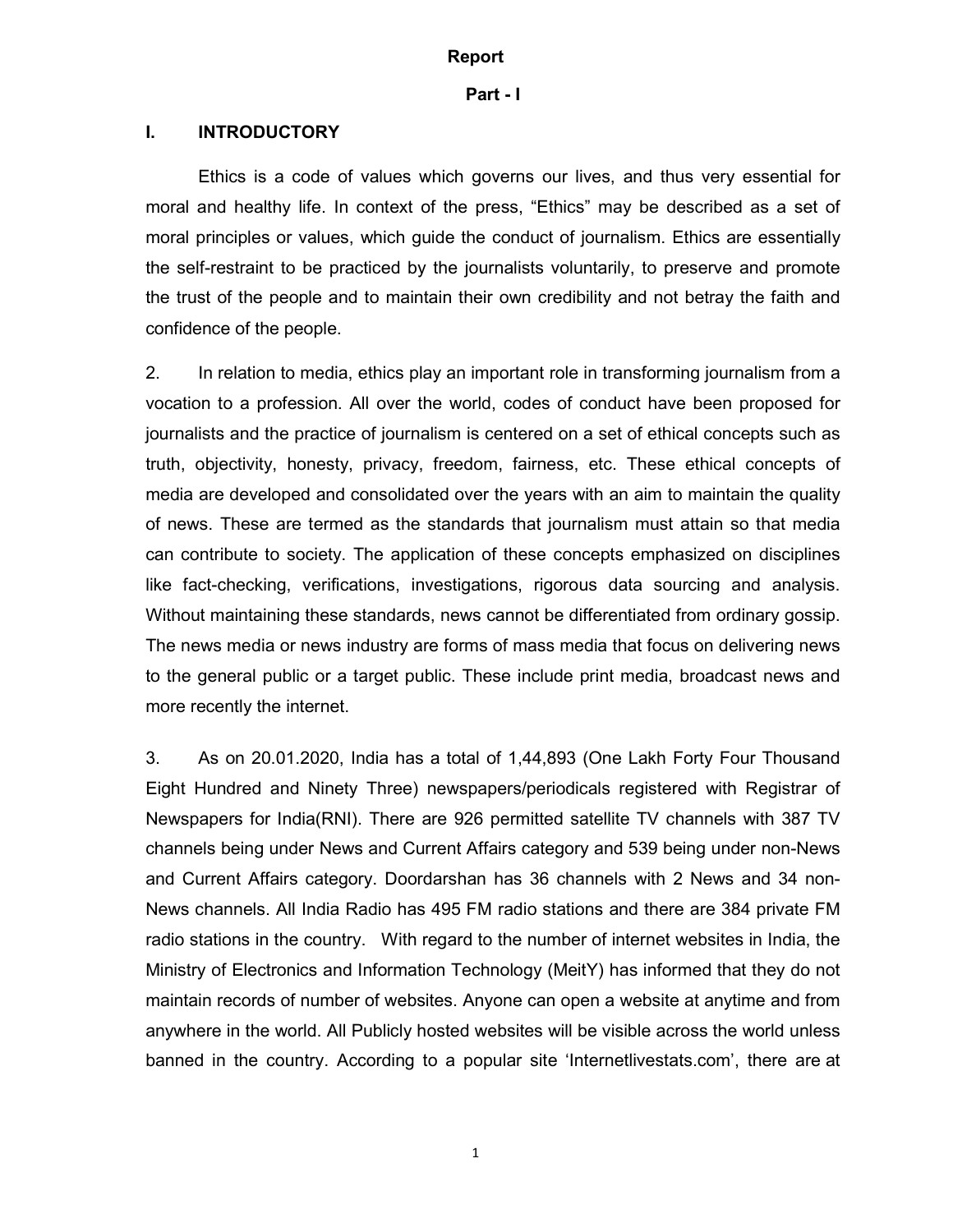present more than 150 crores websites across the world and it is expected that around 20 crores out of the same are active websites across the world.

4. During the course of evidence on the subject, the Secretary, MIB submitted as under:

"….I would like to say that the Government is committed to free media. We understand that media is the fourth pillar of democracy. It plays a very important role in dissemination of information and it also shapes public opinion. In fact, media acts as an intermediary between the State and the public. As you said, under the Constitution, media is considered very important and we recognise that the freedom and independence of media has to be preserved under all costs. .......As far as ethics in media are concerned, I have a copy of the lecture which was delivered by the Ex-Chairman of the Press Council of India, Mr. G N Ray……He had given a lecture on media ethics in which he talks about the importance of media. He also says something which I would like to quote. He says, "With so much power and strength, the media cannot lose sight of its privileges, duties and obligations." He also says, "However, to enjoy these privileges, media is mandated to follow certain ethics in collecting and disseminating the information, that is, ensuring authenticity of the news, use of restraint and socially acceptable language for ensuring objectivity and fairness in reporting and keeping in mind its cascading effect on the society and all the individuals and institutions concerned."

# **II. PRINT MEDIA**

### **(i) Existing Codes/Acts/Mechanism for observing ethical standards in Print Media**

5. The Government of India has enacted the Press Council Act, 1978 to establish a Press Council vested with statutory powers for preserving the freedom of Press and for maintaining and improving the standards of newspapers and news agencies. The mandate of the Press Council of India (PCI) is to specifically promote the standards of the media through a code of conduct. The criteria adopted for codifying ethical standards for the Print Media is to ensure that news, views, comments and information is disseminated by the press in public interest in a fair, accurate, unbiased and decent manner and to keep in mind cascading effect of reporting on the society and on the individuals and institution concerned. Another criterion is to take note of sponsored news content which has come to the fore and damaging quality journalism.

6. The PCI is headed by a Chairman, who has by convention, been a retired judge of the Supreme Court of India. The Council consists of 28 other members of whom 20 represent the press and are nominated by the press organisations/news agencies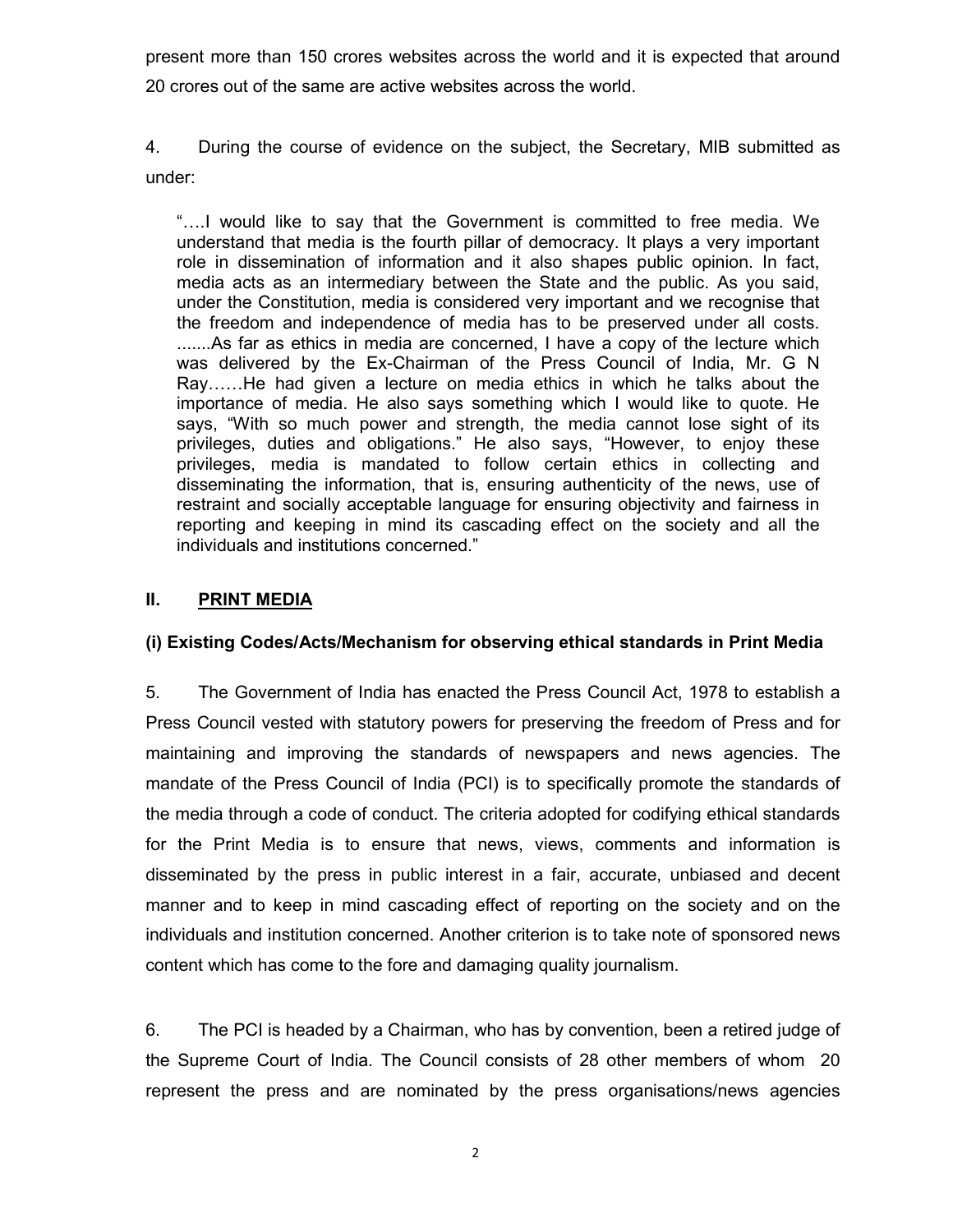recognised and notified by the Council as all India bodies of categories such as editors, working journalists and owners and managers of newspaper and news agencies, five members are nominated from the two Houses of Parliament and three represent cultural, literary and legal fields as nominees of the Sahitya Academy, University Grants Commission and the Bar Council of India. The members serve on the Council for a term of three years.

7. Elaborating on the existing provisions for observing ethical standards in Print Media, the Ministry of I&B has informed that the PCI operates within the Press Council Act, 1978. Section 14 of the Act empowers the Council to warn, admonish or censure the newspaper, the news agency, the editor or the journalist concerned or disapprove the conduct of the editor or the journalist if it finds that a newspaper or a news agency has offended against the standards of journalistic ethics or public taste or that an editor or a working journalist that has committed any professional misconduct, on the receipt of complaint or otherwise. Complaints filed under Section 14 of the Press Council Act 1978 are processed under the Press Council (Procedure for Inquiry) Regulation, 1979. PCI is also empowered to take suo-motu cognizance on pressing issues concerning freedom of the press and to maintain its high standards. The Press Council Act, 1978 also gives mandate to promote the standards of press in India by building code of conduct through decisions rendered by it.

8. The Ministry have further informed that the PCI has formulated 'Norms of Journalistic Conduct' under Section 13(1) of the Press Council Act, for the newspapers, news agencies and journalists for maintaining ethical standards in print media journalism and for journalists to practice the profession within ethical boundaries. The 'Norms of Journalistic Conduct' cover principles and ethics as well as detailed guidelines on specific issues. The Council continuously updates the 'Norms of Journalistic Conduct' while incorporating new norms based on the important adjudications rendered by it from time to time. The 'Norms of Journalistic Conduct' formulated by PCI is available on the official website of PCI i.e. http://presscouncil.nic.in/OldWebsite/NORMS-2010.pdf.

9. During the course of evidence, the Chairman, PCI briefed the Committee as under:

"Sir, so far as the Press Council of India is concerned, it entertains two types of complaints. One is by the Press and the other is against the Press. A lot of complaint comes to us against the Press, particularly stating violation of norms of journalistic conduct which says that before publishing anything, opportunity has to

3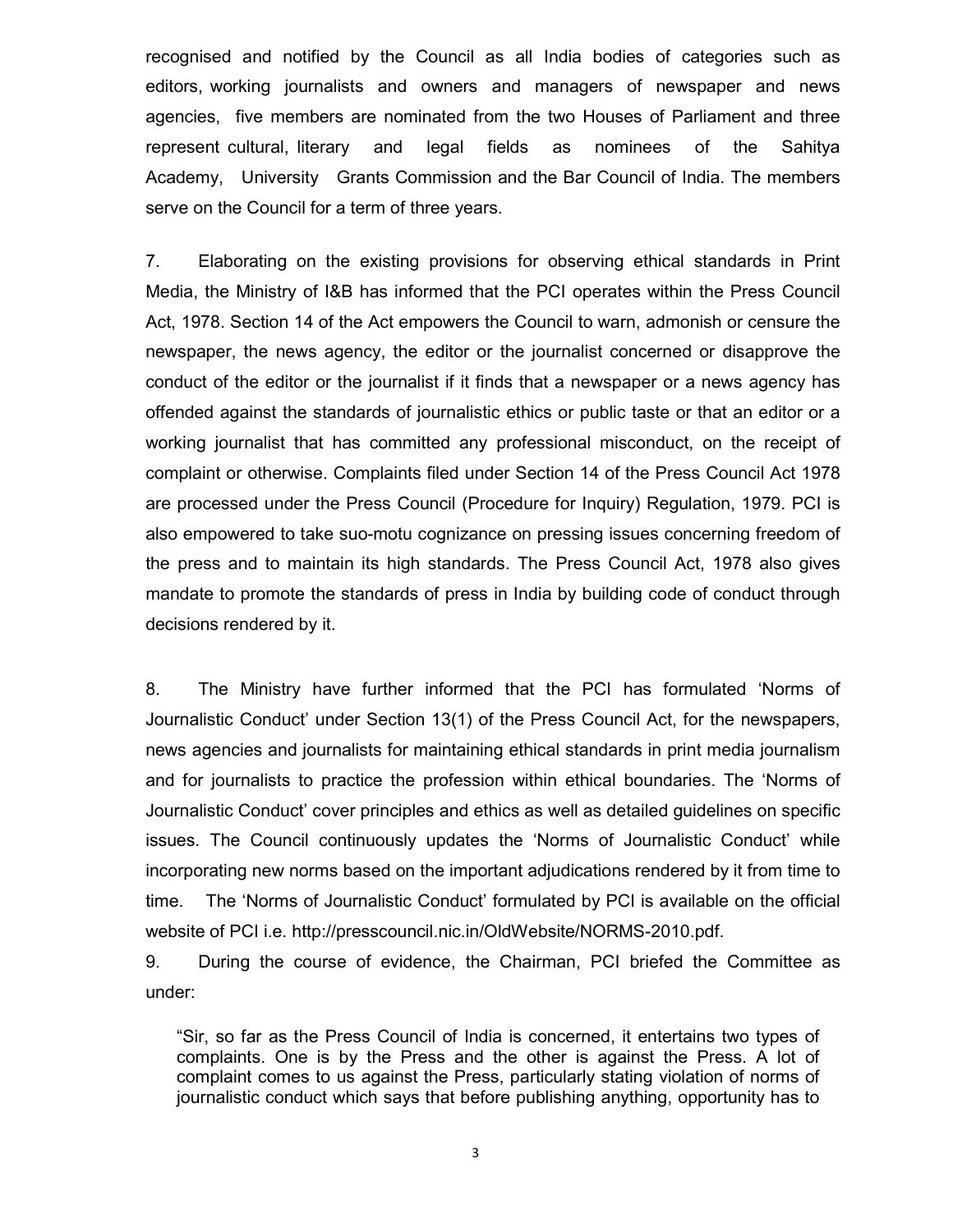be given to the person against whom they are going to write something. Many complaints come from the Members of the Press saying that when they have gone to collect the news, they were threatened by officers and all those things. When we receive the compliant, we give notice to the other side. It is a quasi-judicial proceeding. The other side files its reply. The Council consists of 28 Members. We have constituted two inquiry Committee. It is placed before the inquiry Committee. The committee, after hearing the parties, takes the decision and the decision is sent to the Council for ratification, which the Council may or may not do"

10. On a specific query of Committee about, the powers entrusted to PCI for observing ethical standards in Print Media and also the various constraints being faced by them in this regard, the Chairman, PCI replied as under:

". ….. The Council has the power to admonish, censor or warn the newspapers. What we have found is that such news item or advertisement which we have found to be in violation of the Code of Conduct are still being repeated and therefore we find it difficult how to overcome this. Many of the newspapers believe that the censor does not mean anything to them. They go on repeating that. The Government of India has come out with a policy and the policy is that if a newspaper is censored by the Council, then the DAVP will withhold the advertisement to that particular newspaper for certain period. But our experience shows that it takes a lot of time in taking the decision. We have taken the decision today and the DAVP takes the decision after a year, so it does not have the impact……. we find that they wait for months and years together, and when they have a compilation of 30 or 40 censor cases, they come out with a decision. According to me, that does not have the impact because the news has come today, we have censored them after three or four months and the ultimate decision by the DAVP comes after a year."

11. In this context, PCI in a written reply, has proposed that the Government of India may prescribe a certain time period to Bureau of Outreach and Communication(BOC) to act on the decisions of the PCI and withhold Government advertisements to such offenders to make the decision of PCI more effective on the erring newspapers.

12. The Committee invited views of the Ministry to avoid such procedural delays as pointed out by PCI by adding certain timelines in the existing regulations to ensure time bound action to bring the desired impact. In reply, the Ministry have stated that they have issued 'The Print Media Advertisement Policy of the Government of India – 2016' which provides the procedure for empanelment of newspapers and periodicals and release of advertisements of the Government. Clause-25 of the policy provides that a newspaper may be suspended from empanelment if it is found to be indulged in unethical practices by the PCI. The Print Media Advertisement Policy of the Government of India–2016' has been revised and presently 'Print media Advertisement Policy of the Government of India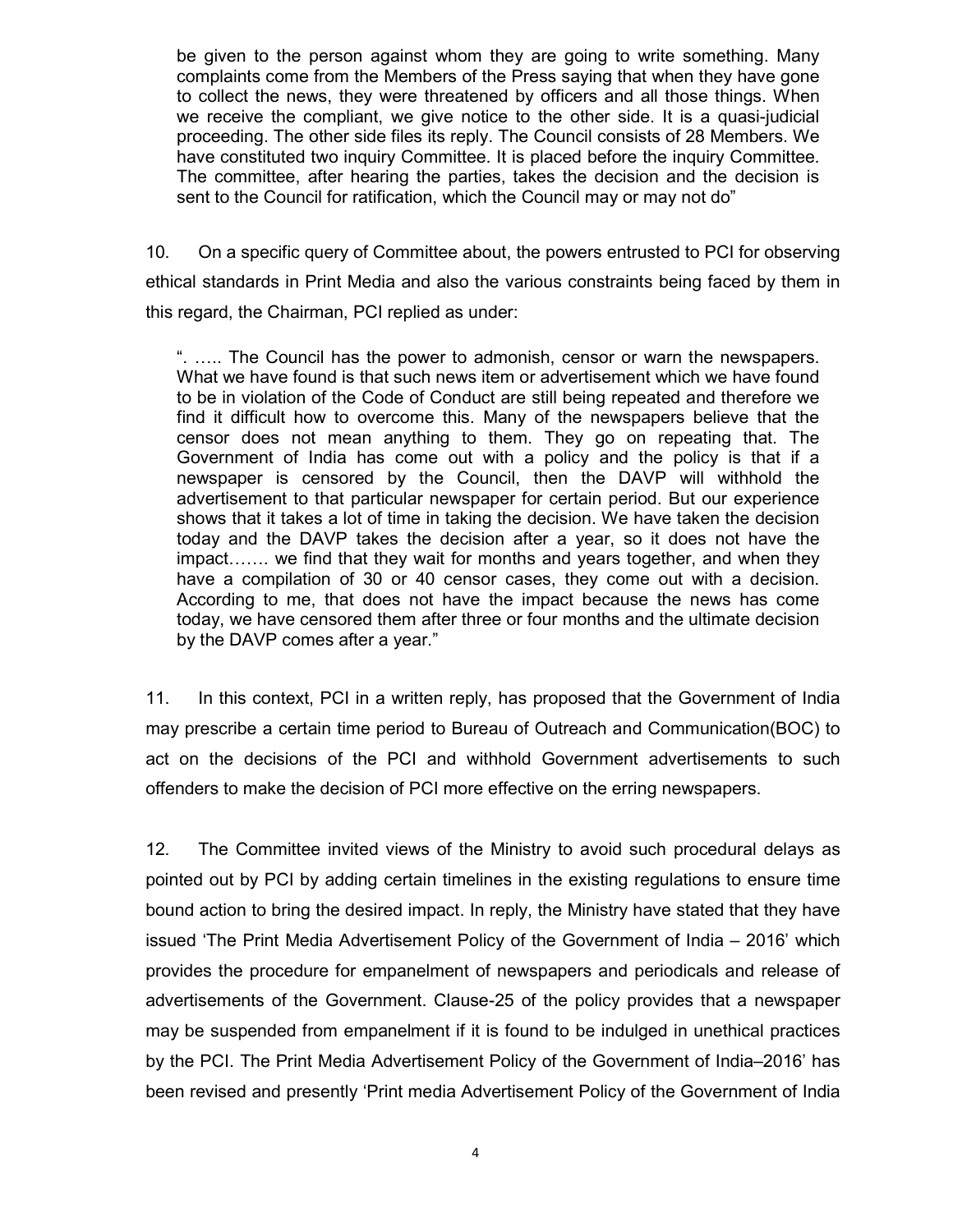-2020' is effective. Clause 17(v) of the policy specifically provides that the penal action against the publication will be as per the specific recommendation of the PCI. The BOC takes appropriate action on the recommendations of the PCI.

13. During evidence, the Chairman, PCI also mentioned about the misrepresentation of different States in the country within the Council. In this context, he submitted as under:

"So far as the constitution of the Council is concerned, that is also to be seen. The Council itself has to decide the eligibility of the associations. The scheme of the Act is, the associations of the editors, and the working journalists are all notified by the Council. All those associations, who have their presence at least in 12 to 15 States, are recognised. In those days it was very difficult to have an association having affiliations with 12 to 15 States. My personal experience is, a lot of newspapers are sold and read in different States but we do not have members from those States. This needs to be looked into."

14. The Chairman, PCI further submitted as under:

"The first thing that needs to be looked into is whether there has to be a Media Council. So far as the Press Council is concerned, it is concerned with only the print media and the news agencies. In the recent past, about seven-eight months back, we have received a large number of complaints against the electronic media, the news channels, than the print media. Our suggestion is that there has to be a statutory body, like the Press Council of India, concerning all the news channels, and social media."

15. In this context, PCI in a written information has further informed that in its meeting held on 29.05.2019 PCI had passed a resolution i.e, -When the Print Media has a watch dog in the form of Press Council of India, in the opinion of the Council, clearly something parallel is advisable for the entire media i.e. newspapers and periodicals in print or other form, e-newspapers news portal, social media and any other platform of news dissemination besides electronic media (TV channels as also radio). Therefore, the PCI made recommendations to the Government to enact a single legislation so as to include all the aforesaid media in line of the Press Council Act, 1978.

16. PCI has further added that the former Chairman, PCI, Mr. Justice P.B. Sawant prepared a draft enactment i.e., a draft media council bill on his personal level which is based on the sub-stratum of the provisions of present Press Council Act. Justice Sawant forwarded the draft Enactment to the Ministry of I&B on 22/11/2000.

5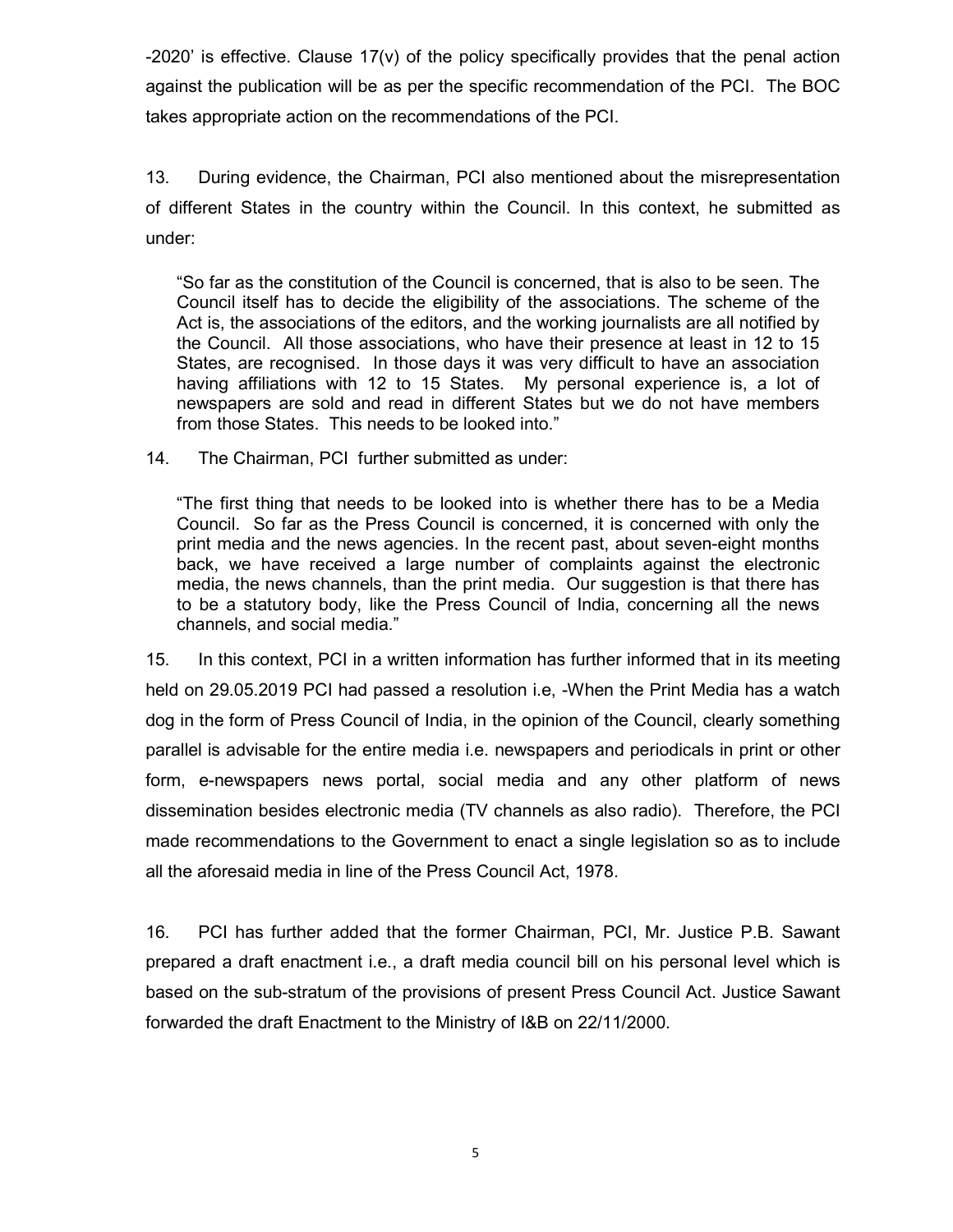17. The Committee when desired to know about the decision taken/proposed by the Ministry of I & B with regard to the recommendation of the PCI for enacting a single legislation so as to include the entire media in line of the Press Council Act, 1978, the Ministry in a written reply has stated that it is considering changes in the present regulatory environment. Accordingly, it has gone ahead with amendments in the Press and Registration of Books Act, 1867 and the Cable Television Networks (Regulation) Act, 1995. There is also discussion over having an umbrella Statute for the entire Broadcasting Sector covering Print, Electronic and online media, which is under examination.

18. On the issue of restructuring of PCI, the Secretary, MIB during evidence submitted as under:-

"About the restructuring of PCI, xx….xx…xx we are having two approaches on which we are working. Finally, we will present it before the Government and then come to you. One approach is, to make amendments in the various Acts, which have become outdated. The other as I said, is the Singapore and the Austria model. They have made a Media Council. It covers all media, be it print or radio or digital. Everything is covered under the Media Council. So, between the two approaches, we will seek the guidance of the hon. Minister, and then the Council of Ministers as to which model we should follow. Whether we should go step by step and make some changes in the Cable Television Network Act and the Press Act or we have an altogether a different Act of a Media Council. One model, which I can share with you, what we are thinking is that every news channel must be a member of one of the organisation. Since it is voluntary, so I cannot say or direct that you should be member of NBA led by Mr. X or NBF led by Mr. Y but each such organisation should have a minimum number of, say, 25 or 30 or 50, so that they do not become pocket organisation as I am having one channel, I form my own organisation."

### **(ii) Cases of Non-compliance ethical standards by Print Media**

19. Asked about the number of the Newspapers that were penalised due to noncompliance of ethical standards and action taken thereon, the Ministry of I & B stated that according to the PCI, 160 newspapers were penalised. The details of newspapers against which action has been taken in last 5 years are given as follows:

| Year         | Number of newspapers in which action taken |        |                                  |  |       |
|--------------|--------------------------------------------|--------|----------------------------------|--|-------|
|              | <b>Censured</b>                            | Warned | Admonished Reprimanded Cautioned |  | Total |
| 2015-16      | 18                                         |        |                                  |  | 25    |
| 2016-17      | 58                                         | 2      |                                  |  | 63    |
| 2017-18      | 20                                         |        |                                  |  | 21    |
| 2018-19      | 16                                         |        |                                  |  | 20    |
| 2019-20      | 30                                         |        |                                  |  | 31    |
| <b>TOTAL</b> | 142                                        | 44     |                                  |  | 160   |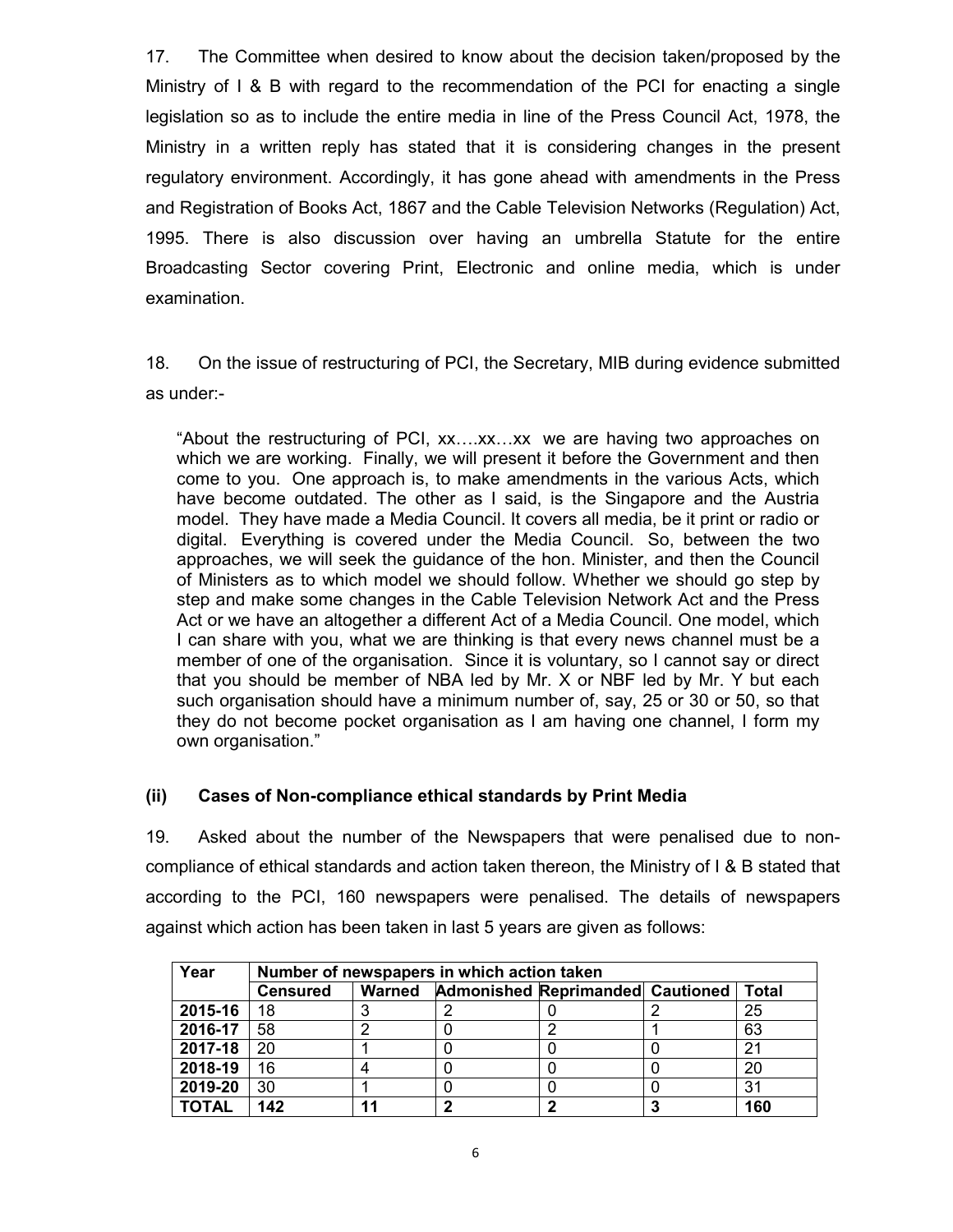20. It has been added that the PCI acknowledge every complaint whether it is received through email/by post or otherwise and the matter is processed under the provisions of the Press Council Act, 1978. Further, a total number of 2016 cases under Section 14 (i.e., against the Press) and 356 Cases under Section 13 (i.e., by the Press) have been registered from January 2020 till date.

21. The Committee wanted to know about action taken by the respective States/Union Territories against 142 Newspapers which were censured during the last 5 years. In their reply, it has been informed by PCI that such decisions are forwarded to the Bureau of Outreach and Communication (BOC) and the concerned Government of the States/Union Territories for further necessary actions at their end. However, PCI do not have the information concerning further action taken therein by respective Government of the States/UTs on the forwarded decisions of the Council.

22. On the need to follow up such cases for strict adherence to norms of journalistic conduct by the newspapers, it has been replied by PCI that BOC under the Ministry of I & B releases Government Advertisements in accordance with the 'Print Media Advertisement Policy of the Government of India 2020'. Clause 17(v) of the policy specifically provides that the penal action against the publication will be as per the specific recommendation of the PCI. The BOC takes appropriate action on the recommendations of PCI. The report of censure cases by Press Council of India during last 3 Years and action taken by BOC are given as under:

| Year-wise<br>Suspension<br>by BOC | Total<br><b>Censured</b><br>cases by PCI | <b>Suspended</b><br>by BOC | <b>Publications not</b><br>on BOC<br><b>Portal(No action</b><br>taken) | <b>Stay granted</b><br>by High Court |
|-----------------------------------|------------------------------------------|----------------------------|------------------------------------------------------------------------|--------------------------------------|
| 2016                              |                                          |                            |                                                                        |                                      |
| 2017                              | 52                                       | 23                         | 29                                                                     |                                      |
| 2020                              | 48                                       | 45                         |                                                                        |                                      |
| <b>TOTAL</b>                      | 105                                      | 73                         | 31                                                                     |                                      |

23. As regards regulatory framework for e- Newspapers, the Ministry have submitted that the Newspapers and replica e-papers of Newspapers are not covered under the Information Technology (Intermediary Guidelines and Digital Media Ethics Code) Rule, 2021 instead covered by the Press Council Act, 1978 and the Norms of Journalistic Conduct framed thereunder, However, online papers (viz. not replica e-papers of newspapers) are covered within the meaning of clause (t) of Rule (2) of the Information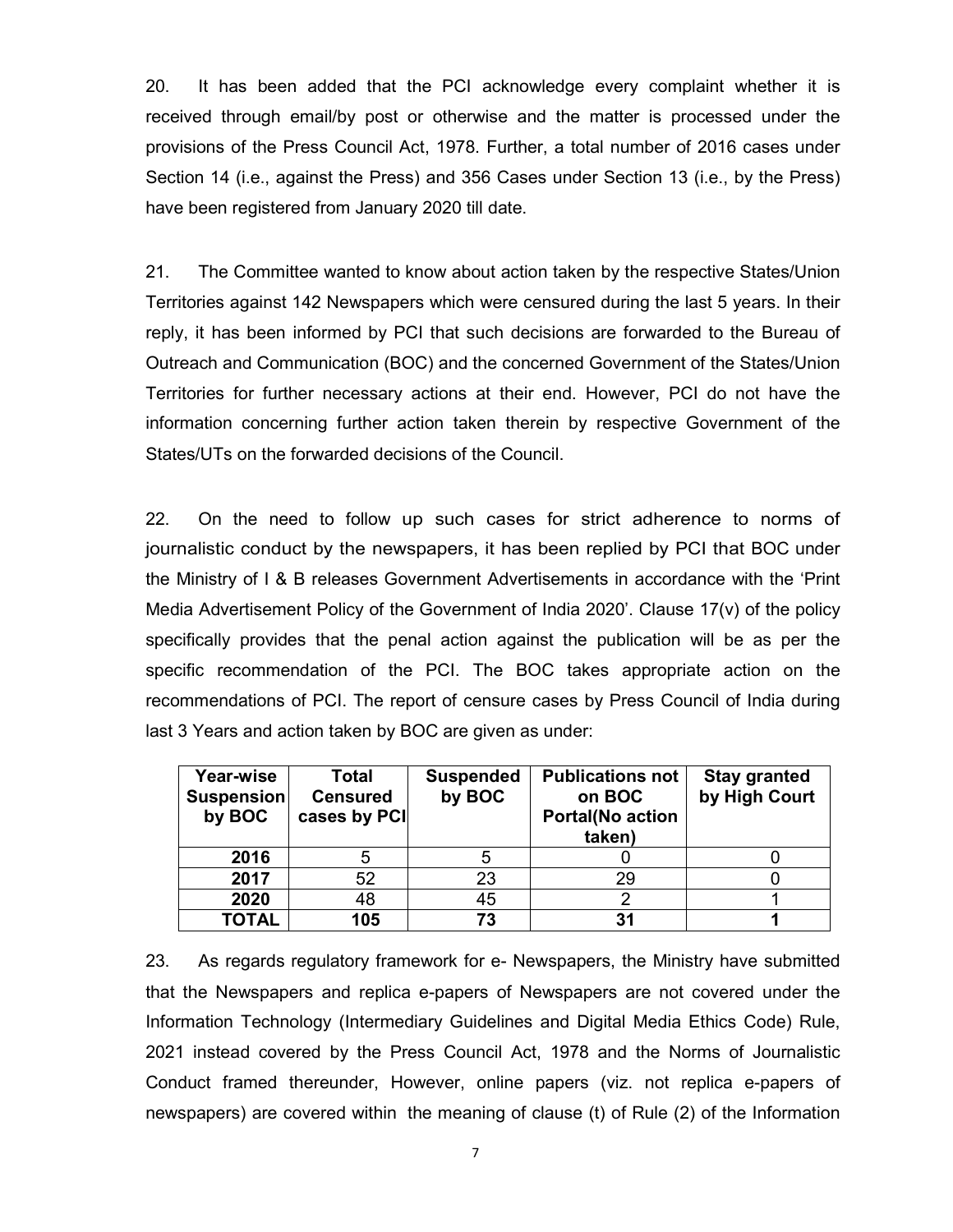Technology (Intermediary Guidelines and Digital Media Ethics Code) Rule, 2021 and is under the framework of the Code of Ethics and other provisions of that Rule. Clause(t) of Rule (2) reads as under:

"Rule 2 - Definitions.— (1) In these rules, unless the context otherwise requires:

(t) 'publisher of news and current affairs content' means an online paper, news portal, news aggregator, news agency and such other entity called by whatever name, which is functionally similar to publishers of news and current affairs content but shall not include newspapers, replica e-papers of the newspaper and any individual or user who is not transmitting content in the course of systematic business, professional or commercial activity;"

# **III. ELECTRONIC MEDIA**

# **A. Television Channels**

# **(i) Existing Codes/ Acts/ mechanism for maintaining Ethical Standards in TV Channels**

24. The Committee have been informed that as per the existing regulatory framework, programmes and advertisements, telecast on private satellite TV channels are regulated in terms of the Programme and Advertising Codes( **Annexure-I)** prescribed under the Cable TV Networks (Regulation) Act, 1995 (CTN Act) and Cable TV Network Rules, 1994 framed thereunder. The Act does not provide for pre-censorship of the programmes and advertisements telecast on these channels. However, all these channels are required to adhere to the said Programme and Advertising Codes which contain a wide range of parameters to regulate programmes and advertisements on TV channels. Thus, the Ministry of I & B has the statutory mandate, through the CTN Act and the Rules framed thereunder to regulate the content carried by TV channels with regard to programmes and advertisements as per the provisions of Programme and Advertising Codes.

25. Elaborating on the issue, the Ministry of I&B have informed as under:

**"**The CTN Act and the Rules frames thereunder contain Programme and Advertising Codes which provide broad framework to be followed while broadcasting content on television.

Under Section 5 of the CTN Act, it has been provided that no person shall transmit or re-transmit **through** a cable service any programme unless such programme is in conformity with the prescribed Programme Code. Under Section 6 of the CTN Act, it has been provided that no person shall transmit or re-transmit through a cable service any advertisement unless it is in conformity with the prescribed Advertisement Code.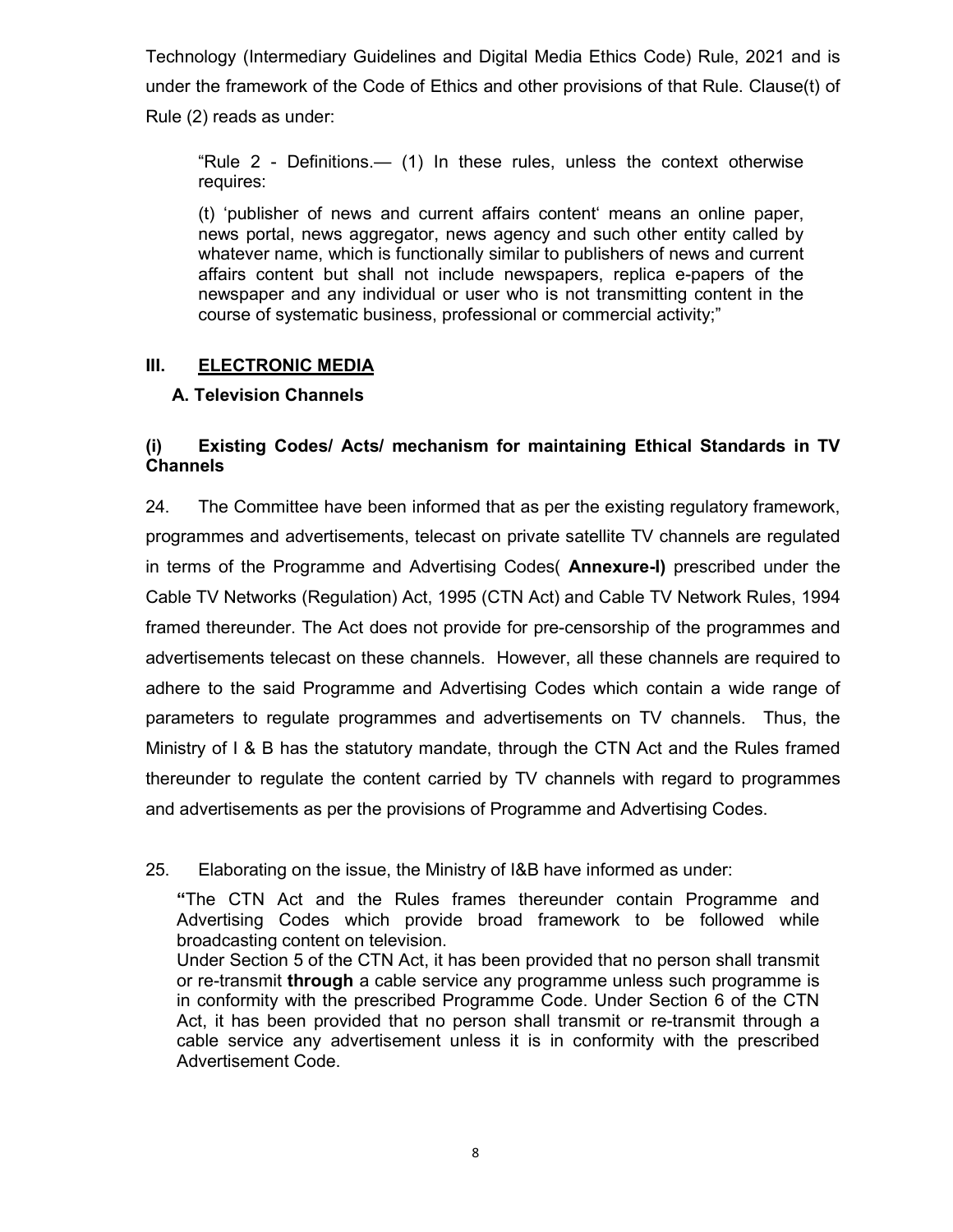Section 19 of the CTN Act provides that where any authorized officer thinks it necessary or expedient so to do in the public interest, he may, by order, prohibit any cable operator from transmitting or re-transmitting any programme or channel if it is not in conformity with the prescribed programme code referred to in section 5 and advertisement code referred to in section 6, or if it is likely to promote, on grounds of religion, race, language, caste or community or any other ground whatsoever, disharmony or feelings of enmity, hatred or ill-will between different religious, racial, linguistic or regional groups or castes or communities or which is likely to disturb the public tranquility.

Further, Section 20 of the CTN Act provides that where the Central Government thinks it necessary or expedient so to do in public interest, it may prohibit the operation of any cable television network in such areas as it may, by notification in the Official Gazette, specify in this behalf.

Sub-section (2) of Section 20 of the said Act provides that where the Central Government thinks it necessary or expedient so to do in the interest of the (i) sovereignty or integrity of India; or (ii) security of India; or (iii) friendly relations of India with any foreign State; or (iv) public order, decency or morality, it may, by order, regulate or prohibit the transmission or re-transmission of any channel or programme.

Sub-section (3) of Section 20 provides that where the Central Government considers that any programme of any channel is not in conformity with the prescribed programme code referred to in section 5 or the prescribed advertisement code referred to in section 6, it may by order regulate or prohibit the transmission or re-transmission of such programme."

26. It has further been informed by the Ministry that the Government has framed the Uplinking and Downlinking Guidelines, 2011 under which permission is granted to private TV channels to uplink/downlink in India. The Guidelines, *inter-alia,* require that the channels should abide by the Programme and Advertising Codes prescribed under the CTN Act, 1995. These Guidelines also prescribe quantum of penalty in case of violation of any of the provisions thereof. As per para 5.1 of DTH Guidelines, as amended upto 06.11.2007, "*The licensee shall ensure adherence to the Programme and Advertising Code laid down by the Ministry of I & B from time to time.*" Further, when the channels are granted permission to uplink/downlink a particular channel from or into India as per uplinking/downlinking Guidelines, they furnish an undertaking to comply with the Programme and Advertising Codes at all times. In case of violation of the codes/guidelines, the Ministry takes action against the defaulting channels in terms of powers conferred by Section 20 of the Cable Act and Uplinking/Downlinking Guidelines. The Ministry have also issued directions to States to set up District level and State level Monitoring Committees to regulate content telecast on cable TV channels.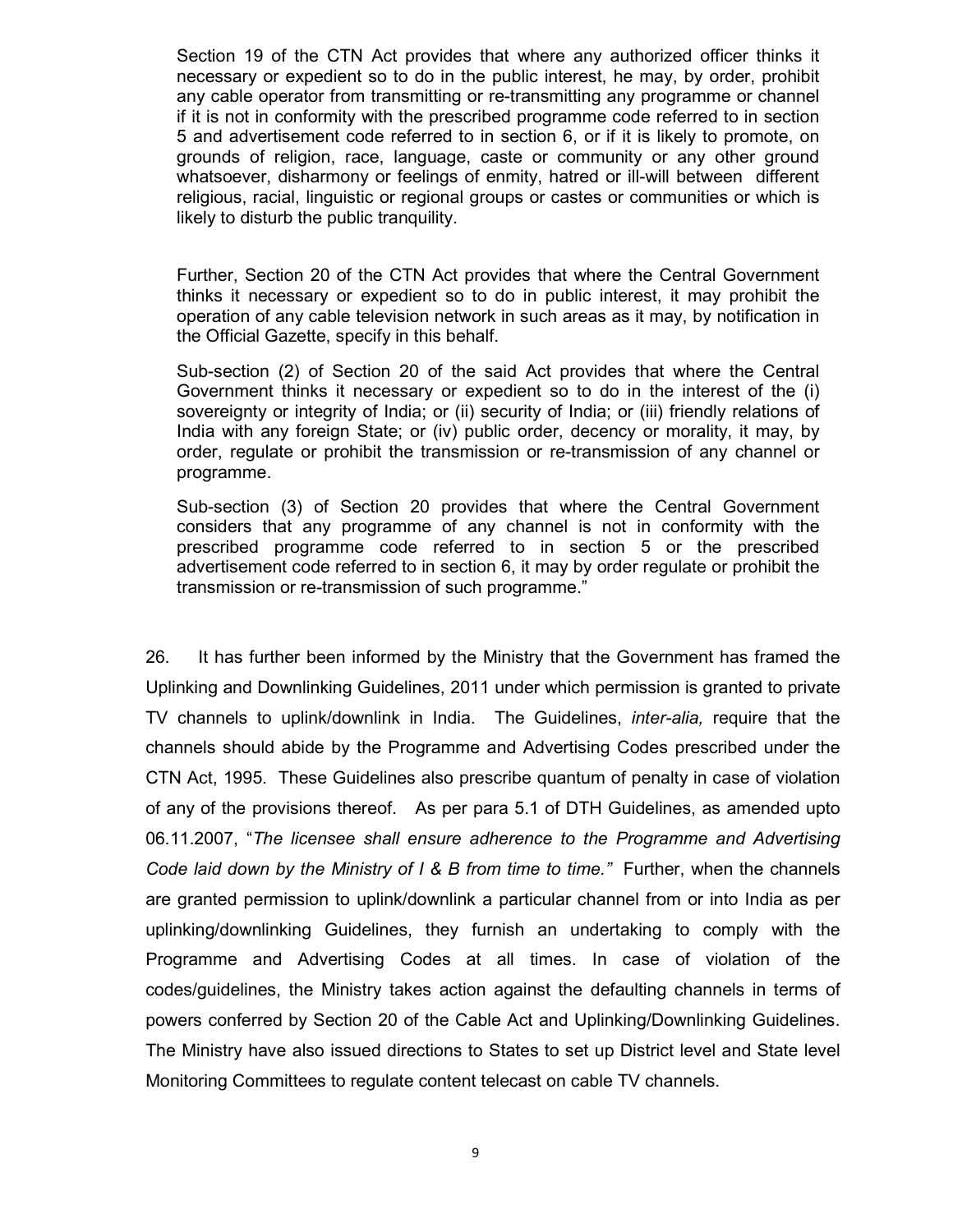27. The Ministry have also constituted an Inter-Ministerial Committee (IMC) in 2005, for looking into violations of Programme and Advertising Codes, under the Chairpersonship of Additional Secretary (I&B) and comprising officers drawn from Ministries of Home Affairs, Defence, External Affairs, Law, Women and Child Development, Health & Family Welfare, Consumer Affairs, I & B and a representative from the industry in Advertising Standards Council of India (ASCI) to take cognizance suo-motu or look into specific complaints regarding violation of the Programme and Advertising Codes. The IMC functions in a recommendatory capacity. The final decision regarding penalties and its quantum is taken by the Ministry on the basis of the IMC recommendations which can range from issuing a 'warning' or 'advisory' to even taking the channel 'off air' in serious cases. Electronic Media Monitoring Centre (EMMC) has been set up by the Government as a state-of-the-art facility with a view to ensure adherence of satellite TV channels to the Programme and Advertising Codes. EMMC has the technical facility to record 900 channels.

28. To a specific query with regard to the procedure adopted for registering a complaint, it has been stated that as per the extant procedure, after receiving a complaint regarding the content broadcast on TV from cases as reported by EMMC or from general public or taken up Suo-motu by the Ministry, a Show-Cause Notice is issued to the channel. The matter is generally placed before the IMC along with the response received from the TV channel. Personal hearing is also accorded to the TV channel by way of appearance of the channel's representative before the IMC. After examining the matter, the IMC gives its recommendations on the action to be taken against the channel. The recommendations are either for closing the matter, in case the violation is not established or for taking action against TV channels in cases of violations. The recommended actions include issuance of warnings and advisories, asking channels to run apology scrolls on their channels and directing channels to be 'off air 'temporarily for varying periods, depending on the gravity of the violation. The Ministry takes a final decision on the action to be taken with respect to the TV channel.

29. The Committee enquired about how the Ministry deal with the cases of repetition of violation of Programme Code by a channel. In reply, it has been stated that the IMC, while considering cases of alleged violations of the Programme Code by a particular channel, inter-alia, takes into account past violations of Programme Code by that channel and makes appropriate recommendation to the Ministry.

10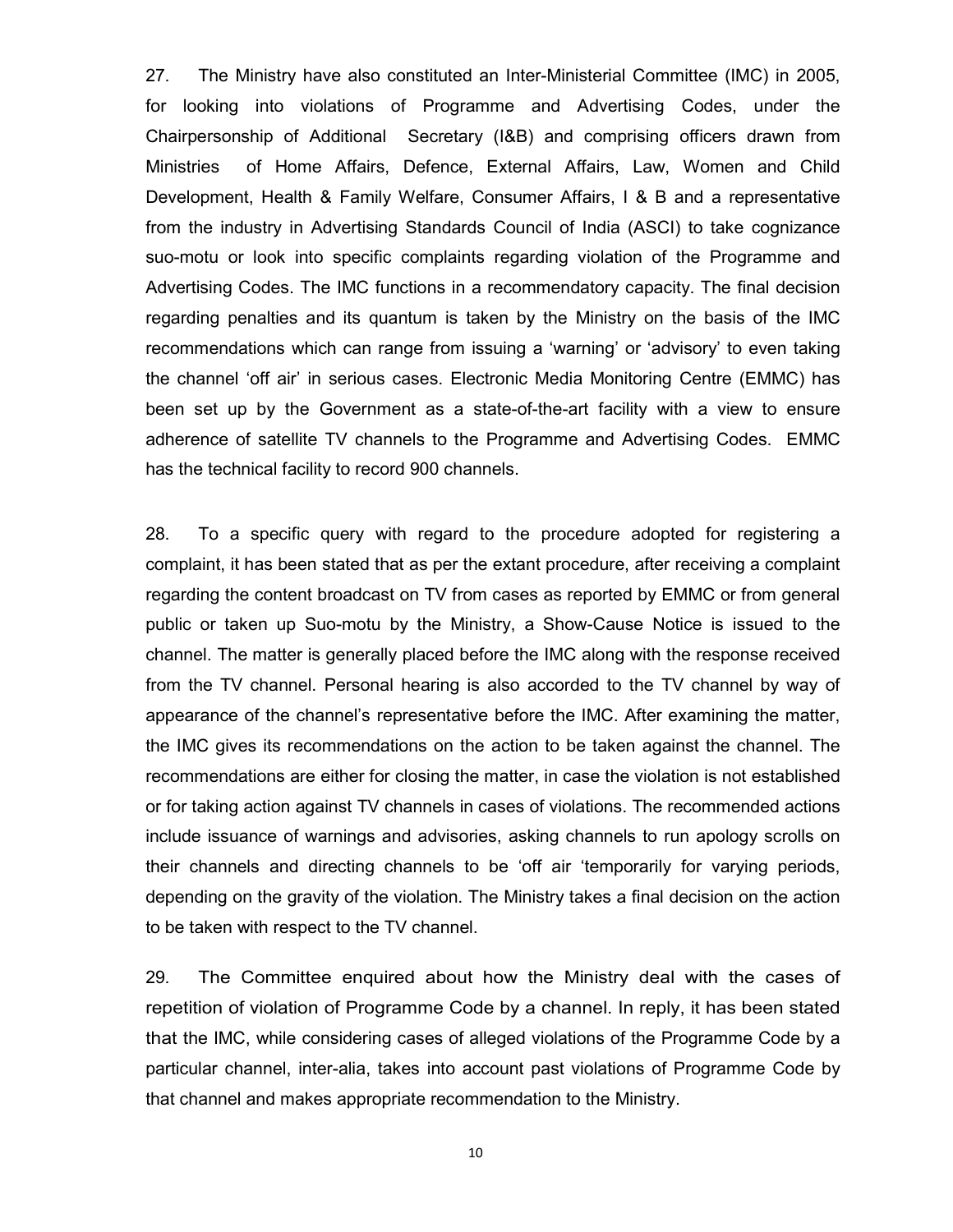30. To a suggestion of the Committee to have a graded warning system and automatic suspension system after acquiring a certain number of demerit points, the Ministry have replied that the provision of graded penalties already exists under the Uplinking and Downlinking Guidelines for Private satellite TV channels. The penalties prescribed are given as under:

(i) In the event of first violation, suspension of the permission of the company and prohibition of broadcast/ transmission up to a period of 30 days.

(ii) In the event of second violation, suspension of the permission of the company and prohibition of broadcast up to a period of 90 days.

(ii)In the event of third violation, revocation of the permission of the company and prohibition of broadcast up to the remaining period of permission.

(iv) In the event of failure of the permission holder to comply with the penalties imposed within the prescribed time, revocation of permission and prohibition of broadcast for the remaining period of the permission and disqualification to hold any fresh permission in future for a period of five years.

31. On the adequacy of the existing regulatory mechanism to observe ethical standards in electronic media, the Ministry have stated that the present regulatory mechanism in the field of print media and electronic media(TV and Radio) have to a large extent served their purpose while adhering to the underlying principles of the Freedom of Press guaranteed under the Constitution. However, there is a need felt to make certain changes in the regulatory environment. Towards this end, the Ministry of I & B proposes to make certain amendments in the Cable Television Networks (Regulation) Act, 1995. In this regard, the Secretary, I&B during evidence submitted as under:-

"The CTN Regulation Act, 1995, as you mentioned, is already 25 years old. It requires changes. I will come to the changes proposed. Section 5, Section 19 and Section 20 are the three Sections which empower Government that in certain situations, the transmission of the channel can be regulated or even prohibited. There are also up linking and down linking guidelines. Channel licensing is one part and then the uplinking and downlinking guidelines, which is another part, are also there of the Government An important issue is there before the regulation of TV, radio and press. Press Council is a statutory body and is in existence for the print media but for the television, there is no such statutory body. While NBSA and NBA have developed an organisation, it is not formally recognised by the Government. There are many channels which are not members of the NBA. There are other associations which are also there. If we take the broad difference, the print media has a statutory Council like the Press Council of India. In television network, there is no such mechanism but normally, we refer all the complaints to the NBSA. We take their feedback and comments and based on them the inter-Ministerial Committee is there and by an executive order it takes action. While amending the CTN Act, we are making a provision that it should be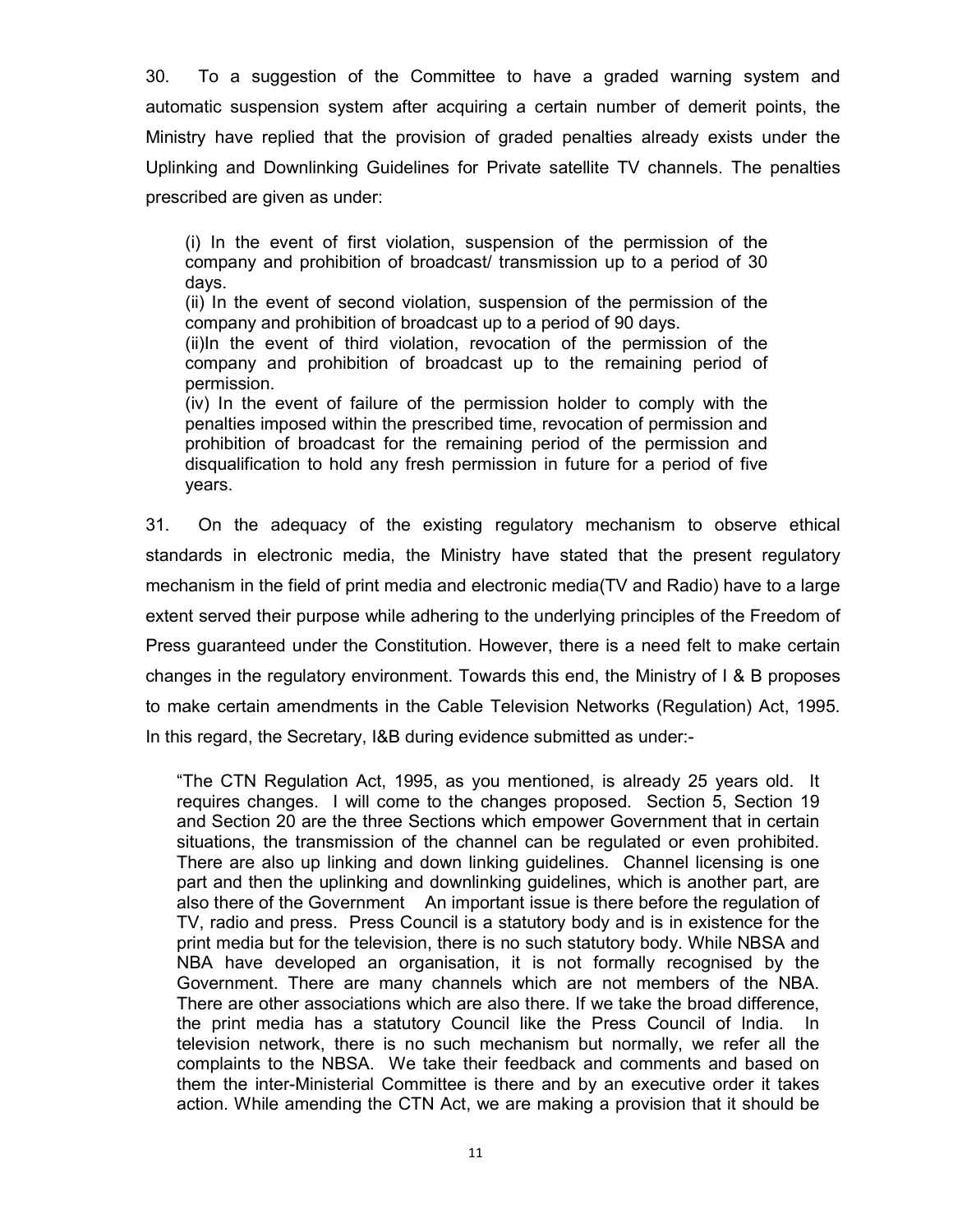by rule instead of being by an executive order and based on that, the Government can take action. "

32. As regards the progress with respect to the proposed amendments in the CTN Act, the Ministry have informed that the proposed amendments to CTN (Regulation) Act, 1995 were placed in public domain for stakeholder's comments on 15.01.2020. The comments received from stakeholders/general public are being examined in the Ministry.

33. The Committee have observed that on  $6<sup>th</sup>$  March, 2020 some prohibitory orders were issued by the Ministry of I & B against two TV Malayalam News channels viz. 'Asianet News' and 'Media One'. The ban was, however, lifted in less than 48 hours.

34. When asked about the reasons for the suspension of the aforesaid TV channels and also lifting of the ban before the stipulated period, the Ministry have replied that the EMMC monitors the programmes broadcast on TV regarding adherence to the Programme and Advertising Codes as enshrined in the Cable Television Networks (Regulations) Act, 1995 and the Rules framed thereunder. After issuance of the advisory on 25.2.2020, the EMMC on 26.2.2020 sent reports to the Ministry on the coverage of violence in Delhi by various TV news channels. In respect of 'Asianet News' and 'Media One', EMMC reported that these two channels carried report of the North-East Delhi violence in a manner which were violative of the prescribed Code viz. Rules  $6(1)$  (c) and  $6(1)$ (e) of the which is extracted as under:-

**Rule 6(1)(c)**- no programme should be carried in the cable service which contains attack on religions or communities or visuals or words contemptuous of religious groups or which promote communal attitudes; and

**Rule 6(1)(e)**- no programme should be carried in the cable service which is likely to encourage or incite violence or contains anything against maintenance of law and order or which promote anti-national attitudes.

35. Further, on the basis of the EMMC reports, a show-cause notice was issued to the two channels on 28.2.2020 on the ground that the telecast of the reports was prima facie violative of the Programme Codes. The channels furnished their replies on 03.03.2020. Asianet News channel denied having violated any Programme Code and stated that it has not carried any news report intentionally to incite violence or to endanger the maintenance of law and order. Media One channel in its reply stated that there was no incitement of violence on the part of the channel and that its report was similar to other reports on the issue.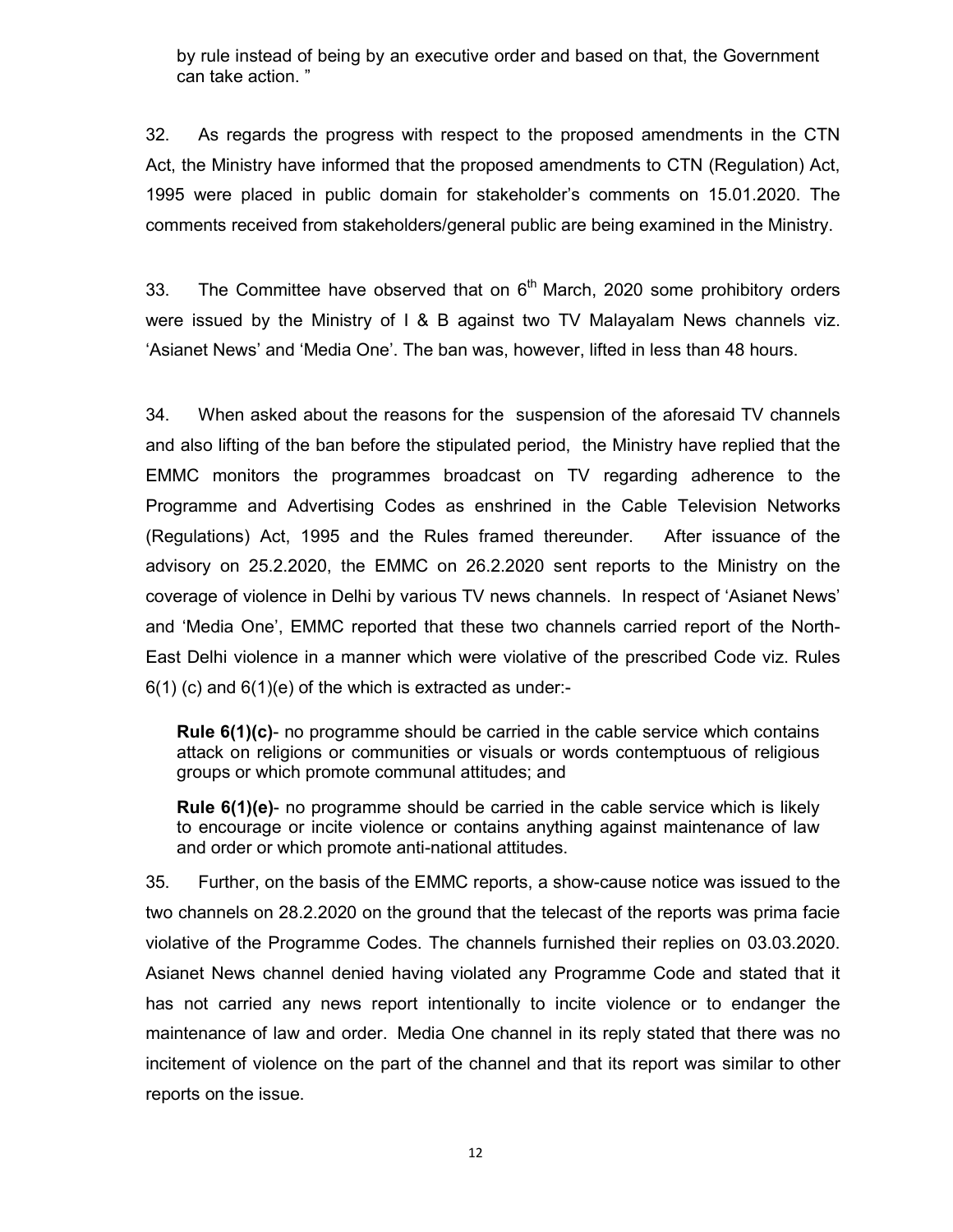36. The Ministry have further added that the report of the EMMC, the transcript of the news carried by the two channels, and the replies advanced by them were examined in light of the provisions of the CTN Act and the Rules framed thereunder and after approval of the competent authority, it was observed that the channels had violated the Programme Codes. Accordingly, the TV Channels were directed to take their transmission off-air for 48 hours on 06.03.2020, starting at 07:30 PM on that date.

37. While drawing the attention of the Ministry to the decision of the Hon. Minister, I & B for withdrawal of the ban imposed on the TV Channels before the stipulated period of 48 hours, the Committee desired to know that whether the Minister was consulted before taking the decision on banning of the two channels. In reply, the Ministry have stated that subsequent to the off-air order, one of the channels – Asianet News tendered unconditional apology on 06.03.2020 and requested for resumption of the transmission. Considering the apology of Asianet News, the competent authority curtailed the off-air penalty and channel was allowed to resume transmission from 01:30 AM on 07.03.2020 onwards. Keeping proportionate penalty in mind for similar violations committed by the two channels, the transmission for the other channel (Media One) was also resumed from 09:30 AM on 07.03.2020 onwards with the approval of the competent authority.

38. The Committee then enquired about the competent authority in this particular case. During the course of evidence, the Secretary, MIB informed as under:

"Now, Sir, I come to the details of the two channels, that are, Asianet and MediaOne. In fact, all the orders for warning are issued at the Secretary level, and the off-air orders are issued with by the approval of the hon. Minister. So, these orders were issued with the approval of the hon. Minister."

39. As regards the term 'Anti-national attitude' under Rule 6(1)(e) of the Cable Television Networks Rules, 1994, the Committee asked whether the term is defined in the existing programme code prescribed for private satellite TV Channel or any other law/code/circular. The Ministry have replied that the term 'Anti-national attitude' has not been separately defined in the Programme Code enumerated in the CTN Rules, 1994.

40. The Committee further stressed on the need for detailed explanation of the term "Anti-national attitude" in an unambiguous manner to avoid unnecessary harassment of the private Channels. To this, the Ministry in a written reply has stated that as commonly understood, "Anti-national" would mean as "opposed to national interests or nationalism.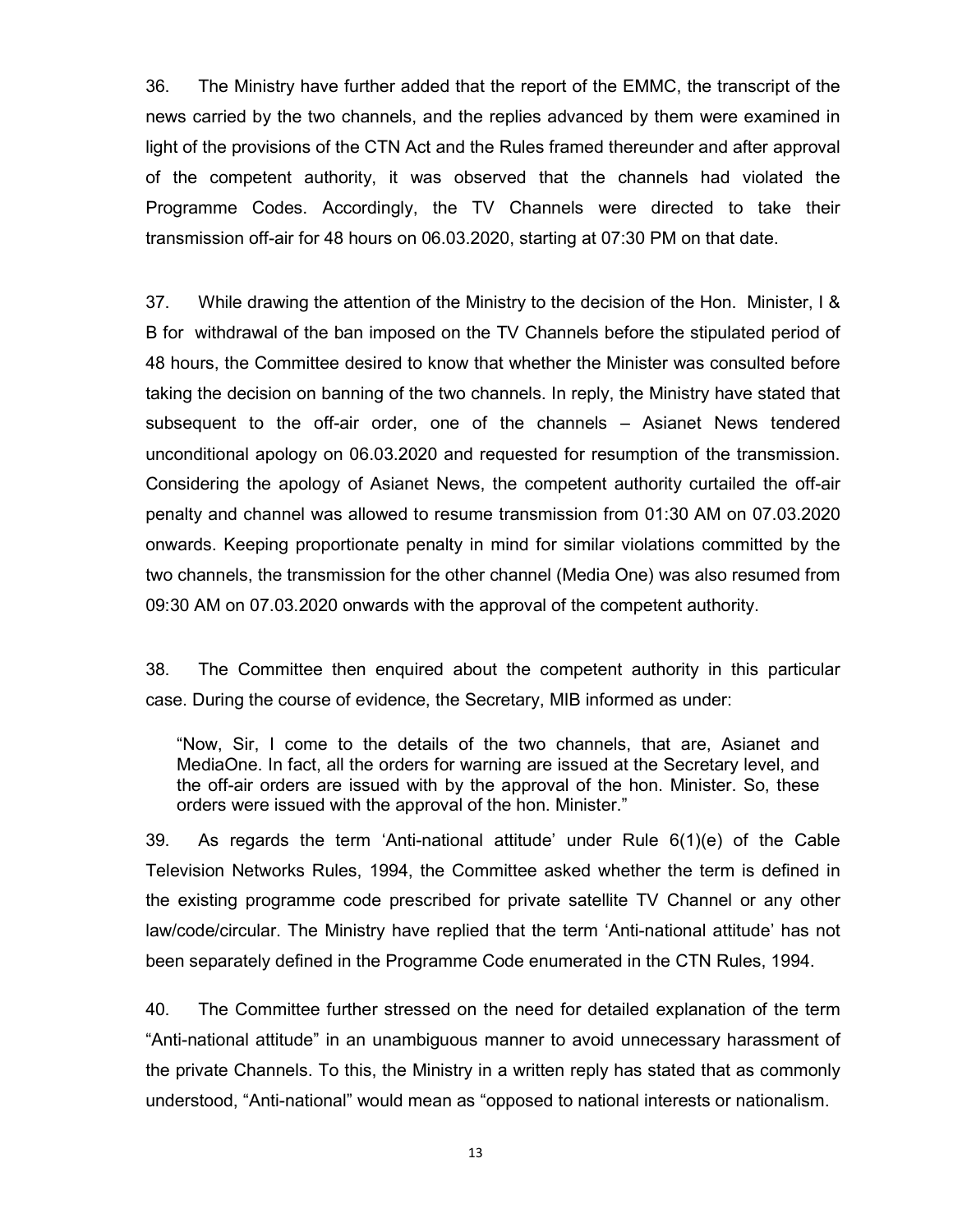41. On the adequacy of the existing provisions for observing ethical standards by Doordarshan and AIR Channels, Prasar Bharati has stated that the provisions laid down in Clause 12 of the Prasar Bharati (Broadcasting Corporation of India) Act, 1990 are related with the functions and power of the corporation and the existing provisions are fairly adequate to ensure ethical standards in news reporting by AIR and Doordarshan. According to them, self-regulation among electronic media with checks and balances may be encouraged to ensure ethical standards in their broadcast. However, for selfregulation to be effective there needs to be a consensus within the industry on the framework of self-regulation and a commitment across the industry to respect the integrity of that framework. Regulatory mechanisms should look at embracing latest technologies such as Artificial Intelligence to check fake news and to be able to intervene in near real time. There is a need to evoke a body of ethics for news that is made an integral part of educational curriculum at various levels so that these ethics are ingrained during the formative years.

#### **(ii) Cases of Non-compliance of ethical standards by TV Channels**

42. The Committee further enquired about the number of complaints reported for violation of Programme and Advertising Codes during the last 5 years by EMMC, general public and where suo-motu action was taken up by the Ministry. The details have been given as under:-

| <b>Complaints from</b>                                            | Year                                                 |                                  |                       |                      |                                                      |
|-------------------------------------------------------------------|------------------------------------------------------|----------------------------------|-----------------------|----------------------|------------------------------------------------------|
|                                                                   | 2015                                                 | 2016                             | 2017                  | 2018                 | 2019                                                 |
| <b>EMMC</b>                                                       | 16                                                   | 16                               | 3                     | $\mathbf 0$          | 87                                                   |
| <b>General Public (including</b><br><b>VIP References) / NGOs</b> | 6                                                    | 3                                | 3                     | 3                    | 15                                                   |
| Suo-Motu by MIB and<br>other Ministries                           | 4                                                    | 4                                | 4                     | 2                    | 11                                                   |
| <b>Action Taken</b>                                               | Advisory/<br>Warning/<br>Apology<br>Scrolls /Off-Air | Advisory/<br>Warning/<br>Off-Air | Advisory<br>/ Off-Air | Advisory/<br>Off-Air | Advisory/<br>Warning/<br>Apology<br>Scrolls /Off-Air |

43. While observing from the details of the cases during the year 2019 that there were 15 such cases where action taken by the Government was in variance with the recommendation of IMC, the Committee desired to know the reason thereof. In reply, the Ministry have stated that the IMC meets periodically and recommends action in respect of violations of Programme Codes by private TV channels. The IMC functions in a recommendatory capacity. The final decision regarding penalties and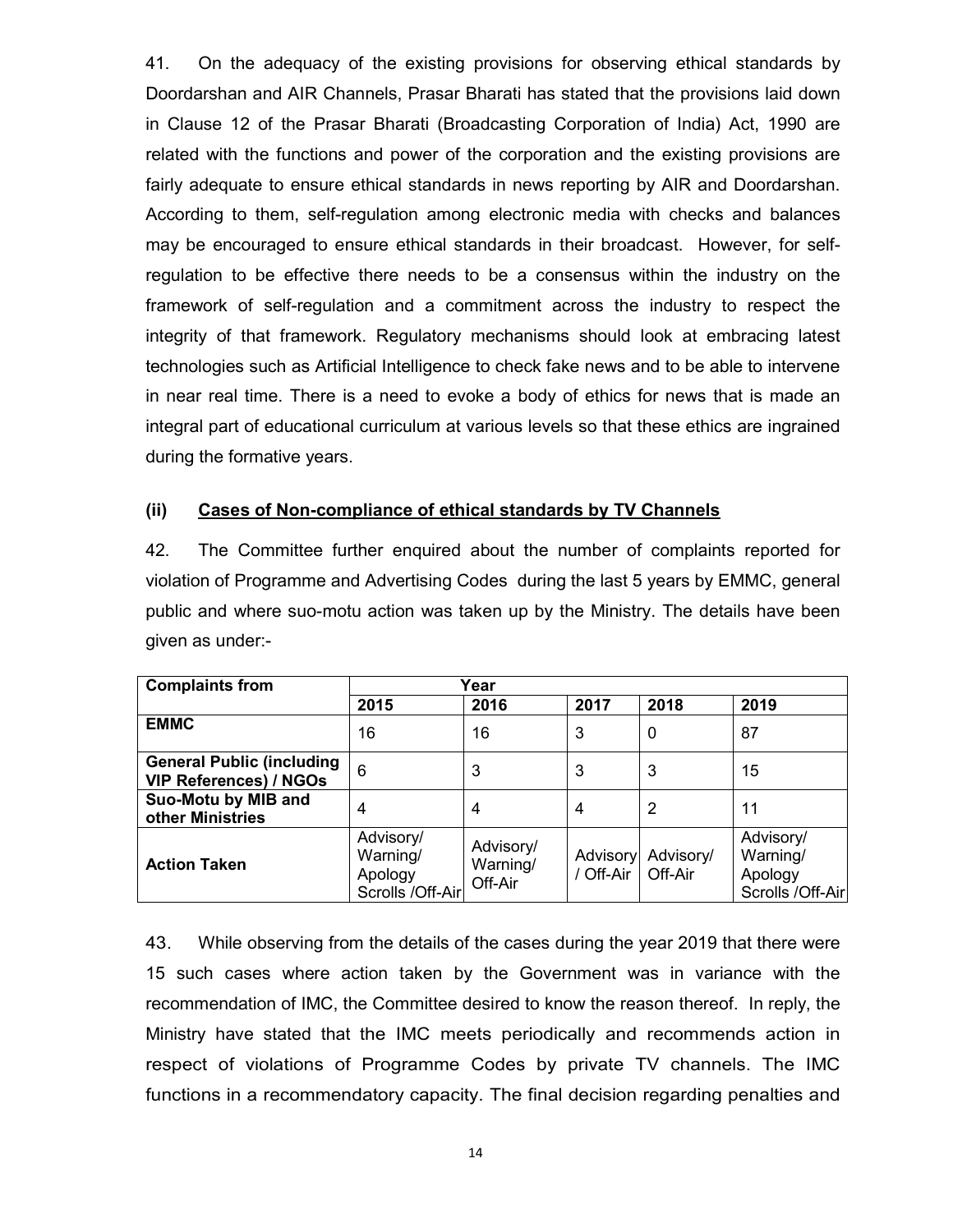its quantum is taken by the Ministry on the basis of the recommendations of IMC and merits of the case. Accordingly, having regard to all facts and circumstances of the said 15 cases and IMC recommendations, the competent authority in the Ministry took decision vis-à-vis imposition of the penalty and quantum, on the channels.

44. On being asked, the details of the TV Channels which were penalised in the last 5 years due to non-compliance of ethical standards in media coverage are given as under:-

|              | Number of channels in which action taken |         |                                        |         |              |  |  |
|--------------|------------------------------------------|---------|----------------------------------------|---------|--------------|--|--|
| Years        | <b>Advisory</b>                          | Warning | Order to run<br><b>Apology Scrolls</b> | Off-Air | <b>TOTAL</b> |  |  |
| 2015         |                                          | ч       |                                        |         | 20           |  |  |
| 2016         |                                          |         |                                        |         | 16           |  |  |
| 2017         |                                          |         |                                        | റ       |              |  |  |
| 2018         |                                          |         |                                        |         |              |  |  |
| 2019         | 29                                       | 39      | 30                                     | 3       | 101          |  |  |
| <b>TOTAL</b> | 40                                       | 52      | 33                                     | 16      | 141          |  |  |

45. The Committee desired to know the reasons for a sudden quantum jump in the number of complaints during 2019-20 to 101 from 3 complaints during 2017-18 and one in 2018-19. In reply, the Ministry have clarified that during the year 2017 and 2018, 4 meetings of Inter-Ministerial Committee (IMC) were held in which 35 cases were considered, however, during 2019, 5 meetings of IMC were held in which 122 cases were considered by the IMC, including cases of previous years.

46. Asked about the cases, if any, reported to Prasar Bharati with regard to violation of ethical standards in media coverage, Prasar Bharati has stated that no case of violation of ethical standards in media coverage by AIR and Doordarshan has been reported. However, on certain occasions, information has been sought through the Right to Information Act and also by the Election Commission of India on different aspects of DD/AIR News coverage. Prasar Bharati has proactively facilitated in providing all such information.

47. In this context, the CEO, Prasar Bharati during evidence submitted as under:-

"Prasar Bharati is a statutory autonomous public broadcaster and our mandate is strictly defined by the Prasar Bharati Act. Sub-section 12 lays down what the public broadcaster is supposed to do, and we are largely guided by that. Additionally, because both, All India Radio and Doordarshan have pre-dated Prasar Bharati as a corporate by several decades, they already had existing programming code and commercial code which they have been strictly following as far as the news and general programming is concerned. Additionally, television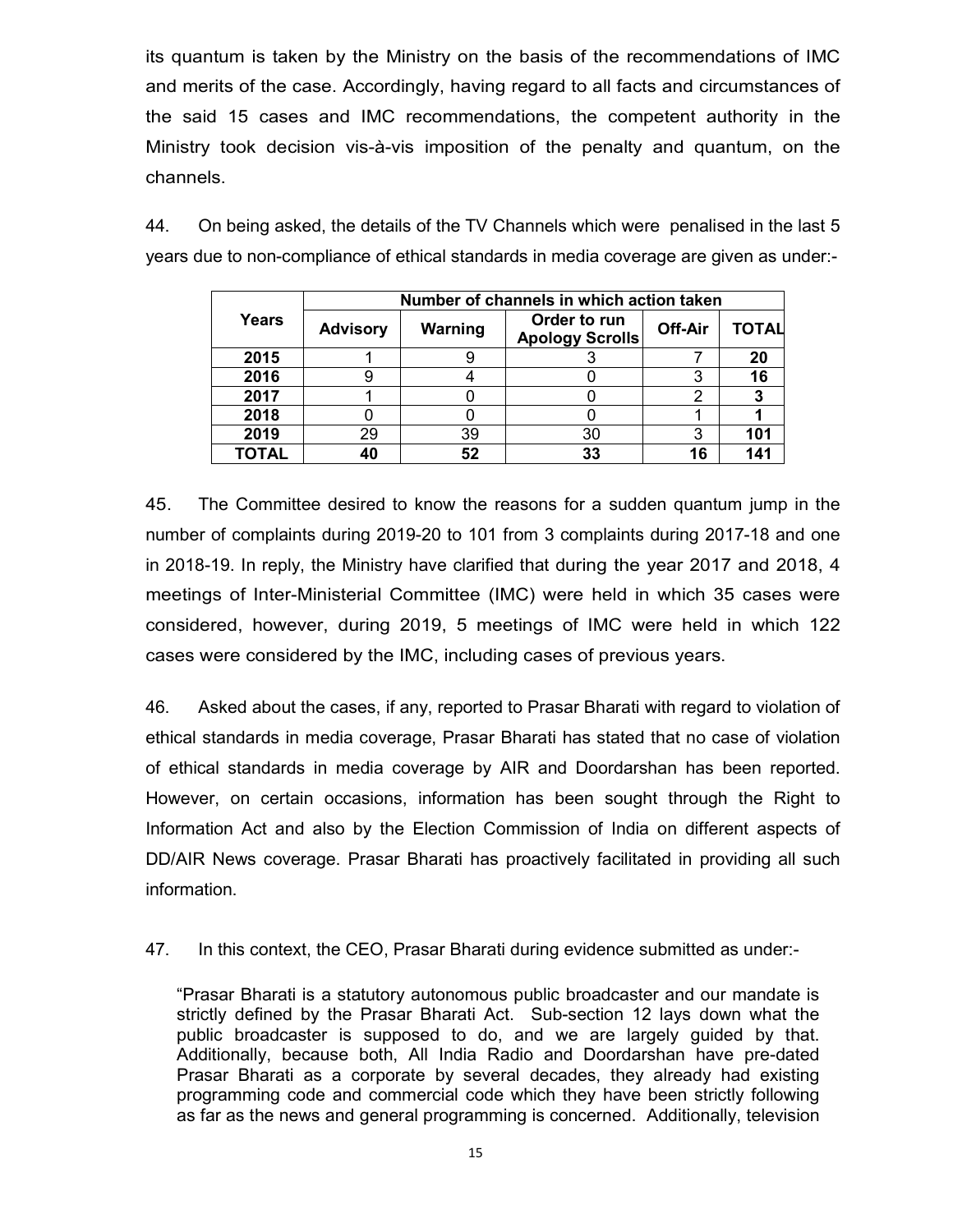also follows the guidelines given in the Cable Television Network Rules, 1994 because of the visual element in DD. While the AIR Code is much older and much broader, that has been the general guiding principle across the organization. In general, we have not had too many instances of ethics complaints as such since most of the news operations are managed by Government officers who are held accountable to disciplinary rules and so on. More or less, the reporting is in adherence to the court. Very stray instances have come up where there were questions about the coverage. Historically, these complaints were disposed of at the Directorate-Generals of DD and AIR. Rarely, the Prasar Bharati Secretariat or the Board got involved in the editorial matters. Last year, when the General Elections were happening, there was some question around how much news coverage different political parties were getting and there was a directive from the Election Commission. At that time, we had set up an internal Review Committee to look at the coverage across parties and share the data. So, that was the first time when we actually had some sort of an internal review which was outside the control of the Directorates. Subsequent to that, we felt that we will continue with that Committee in case any such issue comes up in the future. So, that Committee has been functioning on a need basis; if there is any substantial complaint, but as such the functioning is very strictly by the Codes and the Codes have generally been found to be adequate. However, because these Codes were written prior to Prasar Bharati's existence, we felt that maybe some aspects need to be aligned with the Act. We are undertaking that process so that the Codes are consistent with what the Act says."

# **B. Self-Regulation in TV Channels by Broadcasting Industry**

48. Apart from the aforesaid regulatory framework, Government has encouraged selfregulation in electronic media by Broadcasting Industry. Following are the self-regulatory mechanisms established by industry bodies to deal with the complaints relating to telecast of programmes and advertisements on TV channels:-

"News Broadcasters Association (NBA)/ News Broadcasting Standards Authority (NBSA) - NBA, a not-for-profit Company established in 2007 is duly registered under Section 8 of the Companies Act, 2013 (previously under Section 25 of the Companies Act, 1956) and is an association exclusively of 24x7 TV news broadcasters in India. It comprises several national and regional private TV news and current affairs broadcasters who are its members.

NBA has set up NBSA, an independent and self-regulatory body set-up in 2008 to ensure compliance with the Code of Ethics, and the various Guidelines issued by it and to act as a neutral and independent adjudicatory body in respect of the members of NBA to consider complaints against or in respect of broadcasters relating to content of any news and current affairs telecast on TV channels.

Indian Broadcasting Foundation (IBF)/ Broadcasting Content Complaints Council (BCCC) – Indian Broadcasting Foundation (IBF) is a not-for-profit industry association and is a public company incorporated on 27 September, 1999. It is classified as Non-Government Company and is registered at Registrar of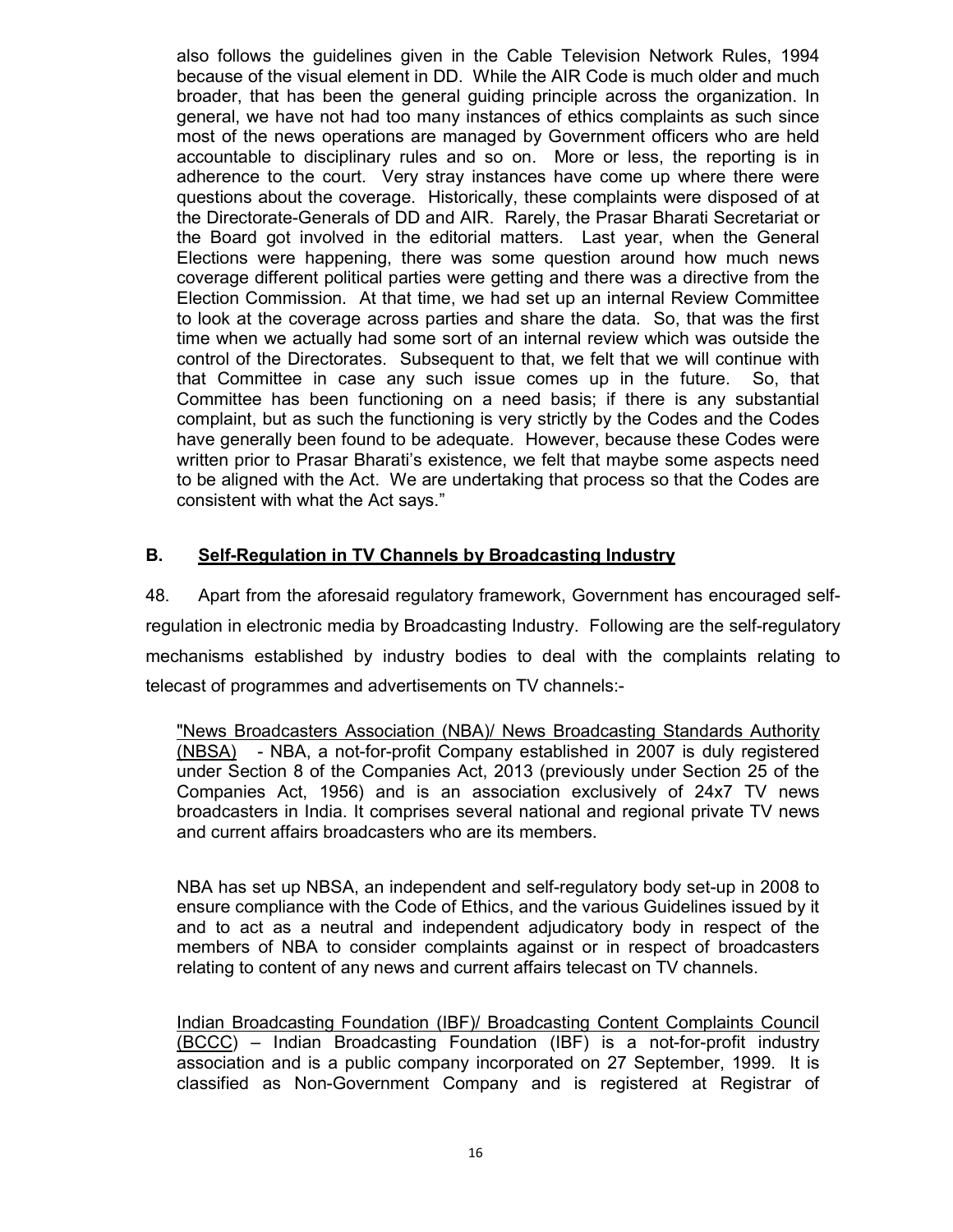Companies, Delhi. It represents and is dedicated to the promotion of television broadcasting in, to and from India.

IBF has set up BCCC, an independent and autonomous self-regulatory body in June 2011 with the function of dealing with content-related complaints and nonnews and current affairs TV channels.

Advertising Standards Council of India (ASCI)/Consumer Complaints Council (CCC) – ASCI, established in 1985, is a non-Government, self-regulatory voluntary organization of the advertising industry in India. It seeks to ensure that advertisements co[nform to its C](https://en.wikipedia.org/wiki/Advertising_industry)ode for Self-Regulation, which requires advertisements to be legal, decent, honest and truthful and not hazardous or harmful while observing fairness in competition. It looks into complaints across all media such as Print, TV, Radio, hoardings, SMS, E-mailers, Internet / web-site, product packaging, brochures, promotional material and point of sale material etc.

ASCI has set-up Consumer Complaints Council (CCC) in its very first year 1985– 1986 to consider complaints in respect of advertisements. The CCC is an independent body from ASCI's Board. A panel of 28 members comprises of two CCC groups of 14 members each. Each CCC has eight members from civil Society who are eminent and recognized opinion leaders in their respective disciplines such as Academicians, Journalists, Consumer activists, Doctors, Lawyers, Experts in the field of Ayurveda, Homeopathy, and six others who are advertising practitioners of ASCI member companies."

49. The details regarding the mechanism for redressal of complaints and the cases reported by the self-regulatory bodies of Electronic Media for violation of ethical standards in media coverage since their formation are as under:-

"News Broadcasters' Association (NBA) – For redressal of complaints/ grievances, NBA has a two-tier mechanism. Tier-I is complaints which are addressed and settled at the level of the broadcaster. NBA has informed that since 2007; 1010 cases have been settled at Tier-I. At Tier-II, is the NBSA, set up in 2008, comprising of a Chairperson (being an eminent jurist) and 8 members drawn from different fields. NBSA has settled 1763 cases till date received by it from general public. Further, it has settled 28 complaints received from Election Commission of India and 657 complaints received from Ministry of Information and Broadcasting.

Indian Broadcasting Foundation (IBF) – BCCC comprises of a Chairperson (being a retired Judge of Hon'ble Supreme Court or Retired Chief Justice of Hon'ble High Court) and 13 other members drawn from different fields. A two-tier mechanism is adopted by the member channels of IBF for ensuring compliance with selfregulation. At the first tier, the broadcaster addresses the complaints while at the second tier, the complaints are examined by BCCC. BCCC has informed that since its inception in June 2011 till January 2020, out of the total 74407 complaints, 18801 were valid complaints.

Advertising Standards Council of India (ASCI) – The CCCs have the cumulative knowledge, gathered over 30 years through processing complaints related to advertising. The independent CCC functions as ASCI's examining body which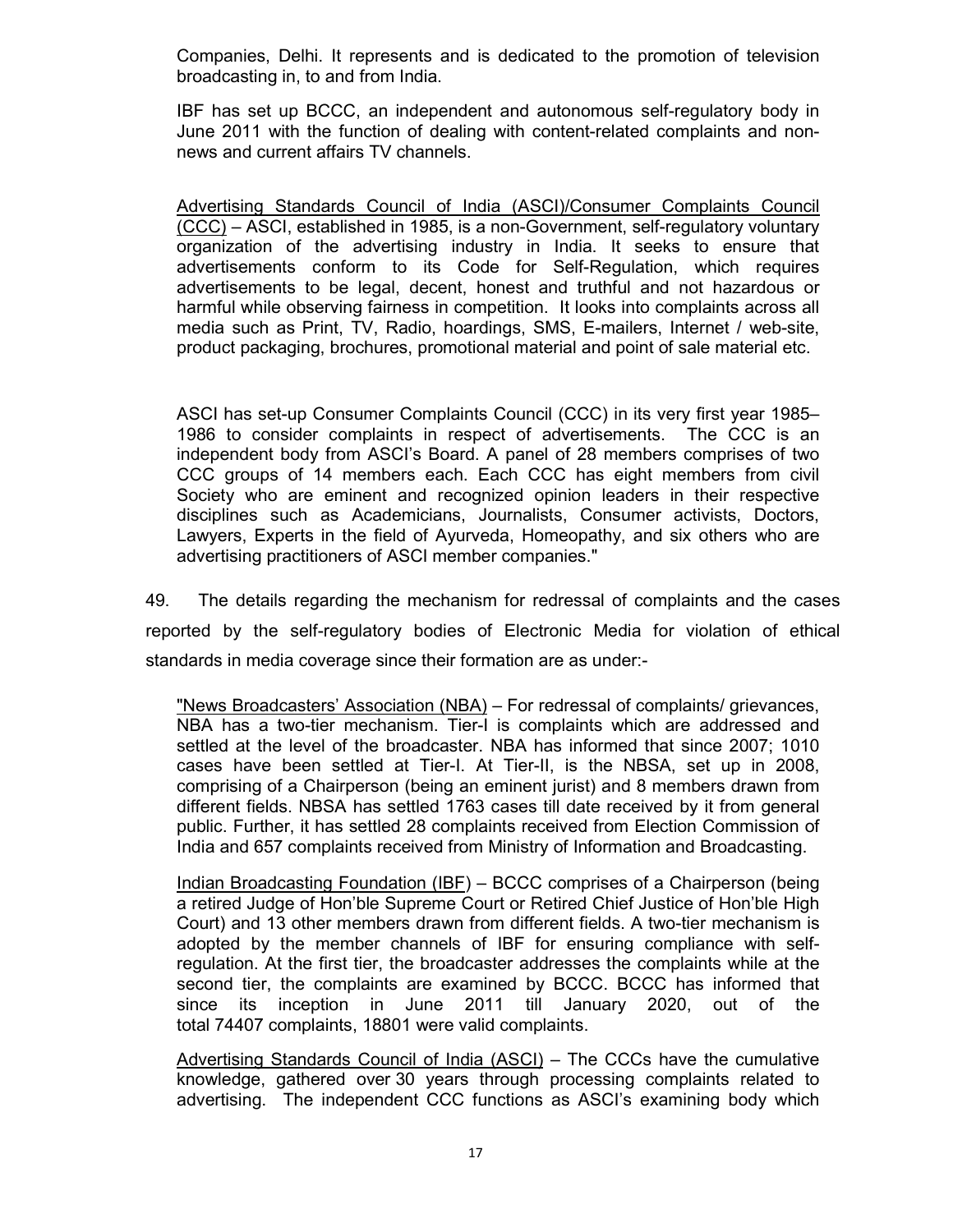consider complaints raised as well as the response of the advertisers, whether such advertiser is a member or a non-member of ASCI, before giving its recommendations as to whether the advertisement in question violates the provisions of the code. Rule 7(9) of the Advertising Code provides that "No advertisement which violates the Code for self-regulation in advertising, as adopted by the ASCI, Mumbai for public exhibition in India, from time to time, shall be carried in the cable service".

50. As regards the number of complaints for violation of Programme Codes received by NBA in Tier I and Tier II during the last five years and the action so decided by NBA, the Ministry have furnished the information as under:-

| Year         | <b>Complaints settled at</b><br>the 1 <sup>st</sup> level i.e.<br><b>Broadcaster (Tier I)</b> | <b>Complaints settled at</b><br>the 2 <sup>nd</sup> level i.e. NBSA<br>(Tier II) |
|--------------|-----------------------------------------------------------------------------------------------|----------------------------------------------------------------------------------|
| 2015         | 76                                                                                            | 53                                                                               |
| 2016         | 76                                                                                            | 39                                                                               |
| 2017         | 169                                                                                           | 21                                                                               |
| 2018         | 279                                                                                           | 46                                                                               |
| 2019         | 251                                                                                           | 38                                                                               |
| <b>Total</b> | 851                                                                                           | 197                                                                              |

51. Similarly, with regard to number of complaints for violation of Programme Codes received by IBF at Tier I and Tier II during the last five years and the action so decided by IBF, the Ministry have furnished the information as under:-

| SI. No | <b>Action taken by</b><br><b>BCCC</b>                                                        | 2015           | 2016           | 2017           | 2018           | 2019           |
|--------|----------------------------------------------------------------------------------------------|----------------|----------------|----------------|----------------|----------------|
| 1.     | Cases<br>where<br>channels<br>were<br>imposed<br>Financial<br>penalty +<br>Apology<br>Scroll | Nil            | Nil            | Nil            | Nil            | 1              |
| 2.     | Cases<br>where<br>channels were asked<br>to run apology scroll                               | 6              | 1              | Nil            | Nil            | $\overline{2}$ |
| 3.     | Cases<br>where<br>channels were asked<br>to<br>send<br>an<br>undertaking/<br>Apology to BCCC | 8              | 14             | $\overline{4}$ | $\overline{4}$ | 5              |
| 4.     | Cases<br>where<br>channels<br>were<br>asked not to repeat<br>episode/promos                  | 5              | 4              | 4              | 5              | 7              |
| 5.     | Cases<br>where<br>channels<br>were<br>asked to shift the<br>programme/promo                  | $\overline{2}$ | $\overline{2}$ | 1              | $\overline{2}$ | Nil            |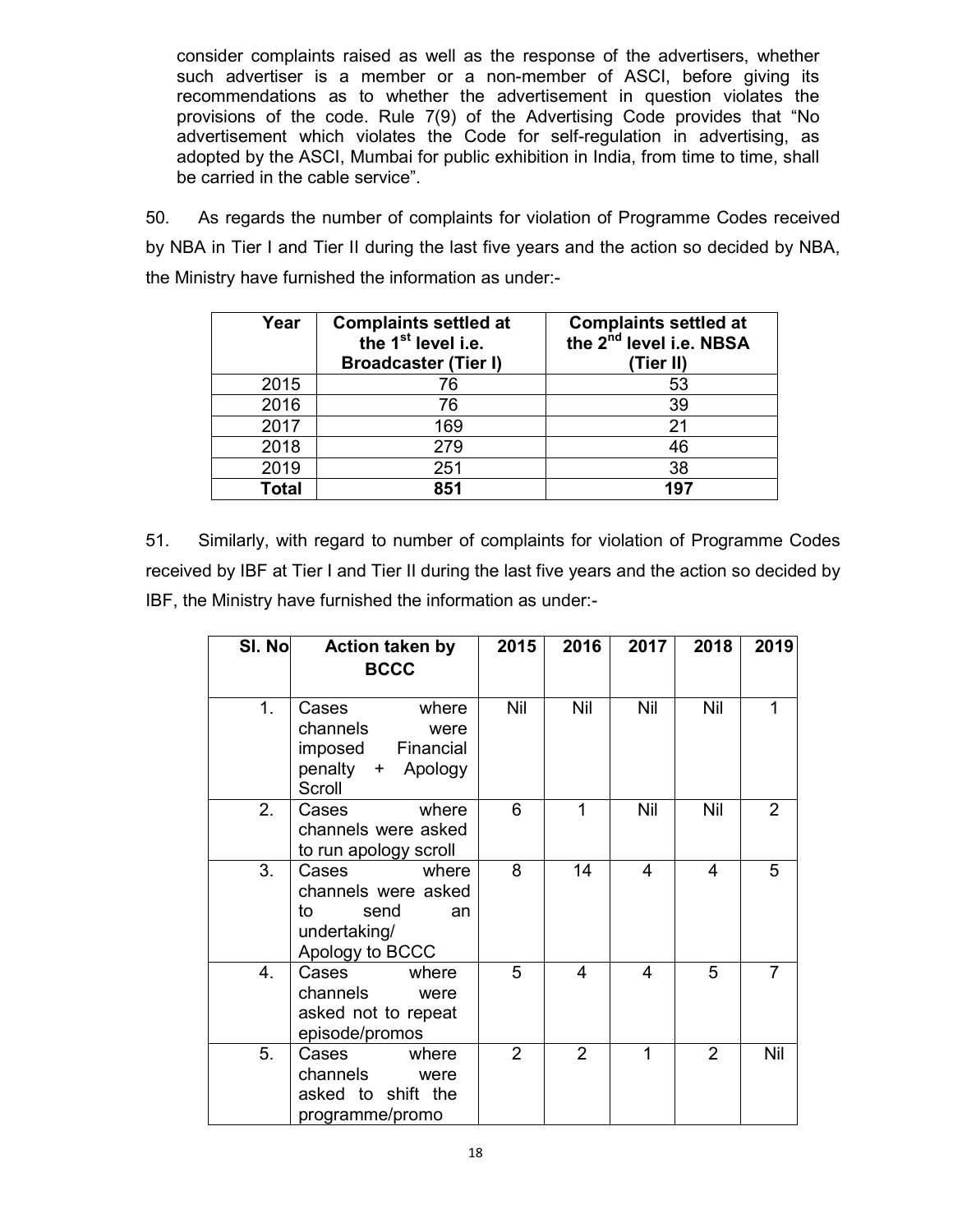|    | to watershed hours                                                              |     |     |     |     |     |
|----|---------------------------------------------------------------------------------|-----|-----|-----|-----|-----|
| 6. | where<br>Cases<br>channels were asked<br>to shift episode to<br>watershed hours | Nil |     | Nil |     |     |
| 7. | where<br>Cases<br>channels were asked<br>to modify/edit the<br>content          | 17  | 13  | 15  | 17  | 15  |
| 8. | Cases<br>where<br>channels<br>were<br>advised<br>/cautioned/warned              | 61  | 77  | 75  | 104 | 90  |
| 9. | Number of Adviso<br>issued                                                      | Nil | Nil |     | Nil | Nil |

52. The details of the cases that have been reported by the ASCI/CCC for violation of Programme and Advertising Codes and compliance thereof are given as under:-

| Year     | <b>Total No. of</b><br><b>Advertisements</b> | <b>Average Compliance</b><br>rate | <b>TV Compliance</b><br>rate |
|----------|----------------------------------------------|-----------------------------------|------------------------------|
| 2017-201 | 2.641                                        | 92%                               | 100%                         |
| 2018-201 | 2,898                                        | 94%                               | 100%                         |
| 2019-202 | 3.773                                        | 98%                               | 99.9%                        |

53. The Committee desired to know whether the rules and guidelines framed by the Self Regulating Bodies, specially for observing ethical standards in media coverage by the TV channels are applicable to all the TV channels under a category. In reply, NBA has informed that the Code of Ethics, Guidelines and Advisories issued by the NBSA are applicable to all channels of member broadcasters. News broadcasters at the time of applying for membership with the NBA have to give an undertaking that they shall abide by Code of Ethics, Self-Regulation Guidelines and Advisories. Further, as informed by IBF, BCCC deals with complaints against channels in the non-news and current affairs category. Non-IBF member channels are not bound by the BCCC's decisions although they may do so voluntarily.

54. When asked whether all the 926 permitted satellite television channels become members of Self Regulatory bodies by default, the Ministry have stated that as intimated by NBA, the Code of Ethics, Guidelines and Advisories issued by the NBSA are applicable to all channels of member broadcasters of the NBA. News Broadcasters at the time of applying for membership with NBA have to give an undertaking that they shall abide by Code of Ethics for Self-Regulation Guidelines and Advisories. Further, in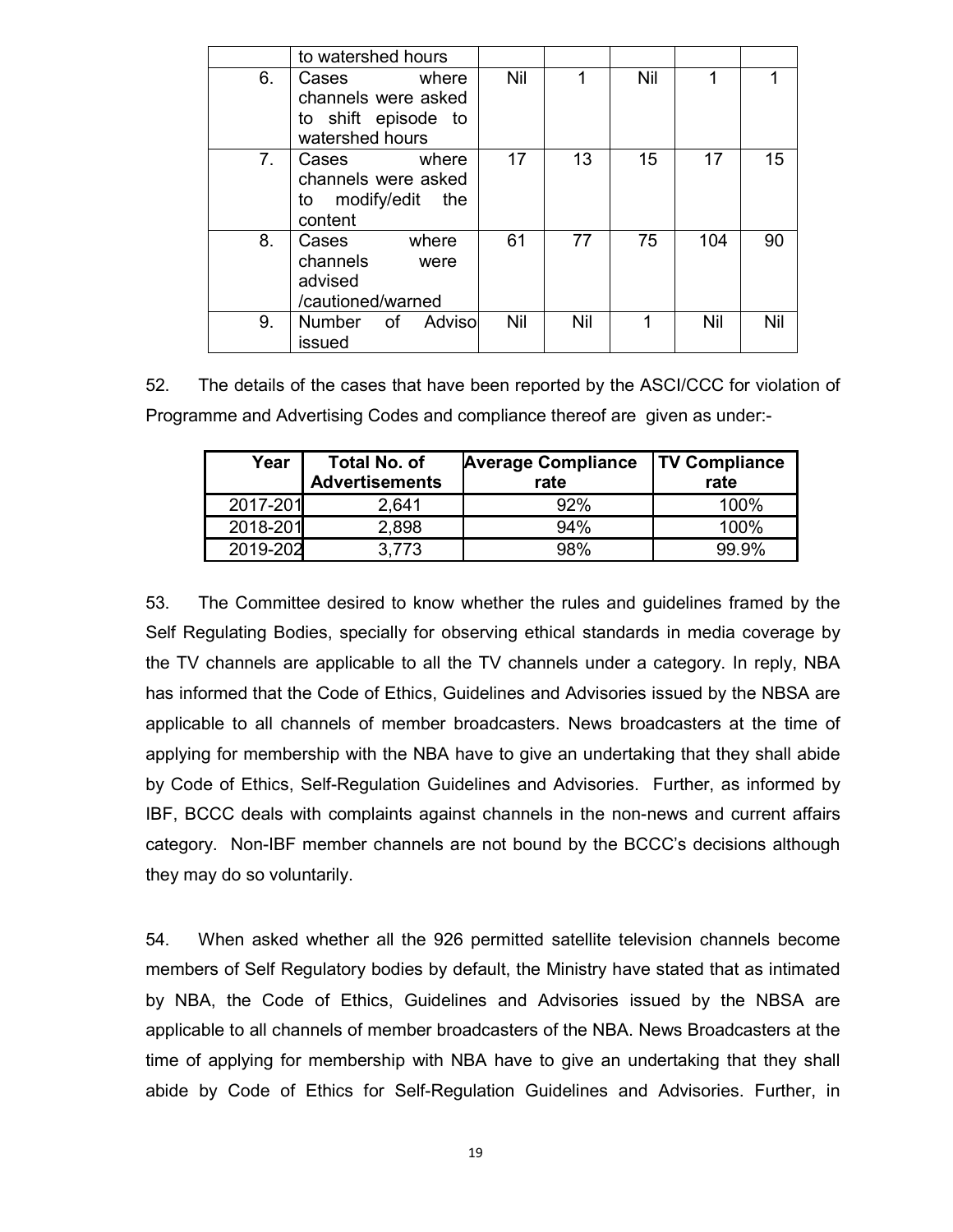respect of IBF, it has been stated that all major broadcasters are members of IBF and ipso facto are bound by the self-regulatory mechanism of the BCCC. Membership of IBF is by application and payment of annual membership fees. However, a few small broadcasters who are not members of IBF but BCCC takes up the complaints, if any, made against their channels. IBF has also informed that even non-IBF member channels respect and abide by the decisions taken by BCCC for any proven violation of the Self – Regulatory Guidelines.

55. In this context, the Committee desired to know that how many complaints have been reported in respect of non-members during the last 5 years and what action was taken in each of such cases. In reply, it has been stated that between 2015 and 2019, action for violation of Programme and Advertising Codes was taken in 141 cases. Out of these, action in 119 cases was taken in respect of channels which are not members of IBF and NBA. The details with regard to action taken in respect of Channels which are not the members of NBA and IBF are as under:

| Year  | <b>Advisory</b> | Warning | Order to run<br><b>Apology Scrolls</b> | Off-Air | <b>TOTAL</b> |
|-------|-----------------|---------|----------------------------------------|---------|--------------|
| 2015  |                 |         |                                        | 5       | 17           |
| 2016  |                 |         |                                        |         | 11           |
| 2017  |                 |         |                                        |         |              |
| 2018  |                 |         |                                        |         |              |
| 2019  | 23              | 35      | 26                                     |         | 87           |
| ΤΟΤΑΙ | 30              | 48      | 28                                     | 13      | 119          |

56. When enquired as to how these Non-IBF and non-NBA members are regulated, it has been stated that the complaints relating to programmes telecast by non-member channels are processed in the Ministry itself. However, NBSA is willing to consider complaints of non-member broadcasters, if Ministry of I&B directs non-member broadcasters to submit themselves to the jurisdiction of the NBSA.

57. When asked for minimum and maximum quantum of penalty given for violation of ethical standards by electronic media, NBSA has informed that on receipt of a complaint made to it or otherwise, if NBSA has reason to believe that a broadcaster has violated the Code of Ethics, Guidelines, Advisories issued by it from time to time, NBSA may, after giving the broadcaster concerned an opportunity of being heard, hold an inquiry in such manner as is provided by the Regulations and, if it is satisfied that it is necessary so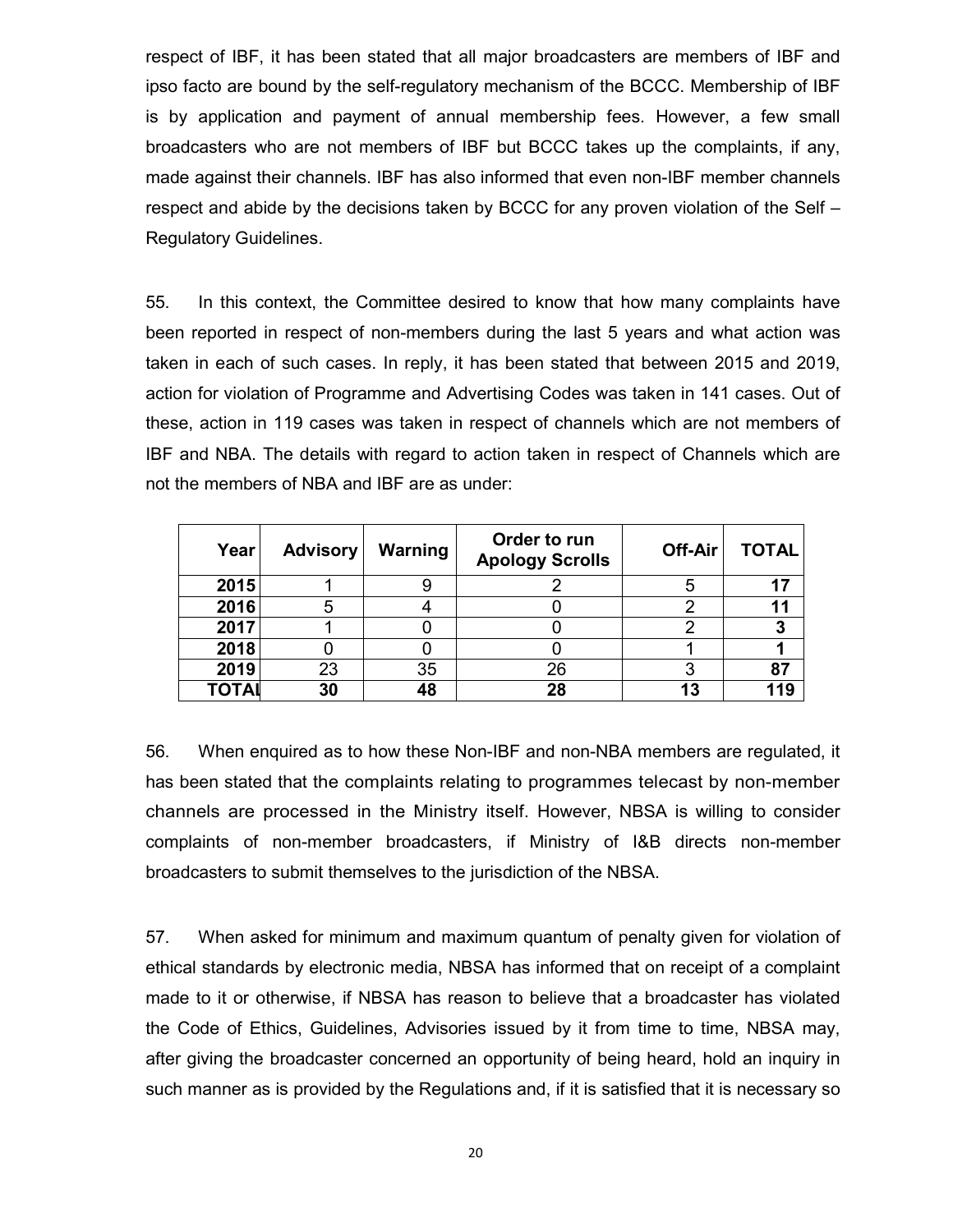to do, it may, for reasons to be recorded in writing, warn, admonish, censure, express disapproval against and/or impose a fine upto Rs. One lakh upon the broadcaster and/or recommend to the concerned authority for suspension/revocation of license of such broadcaster.

58. In this context, BCCC has informed that in case it comes to a conclusion that there has been a violation, it directs the concerned Channel to modify or withdraw such content within a period of one week from the receipt of the directions from the BCCC. In the event, a channel is found to have telecast any objectionable unauthorized content, messages, or communication, which is inconsistent with public interest or national security, or its continued telecast may create a serious law and order problem or incite violence, the BCCC may, upon due consideration, pass an interim order directing the immediate withholding of the offending telecast by the Channel. BCCC also imposes financial penalty up to a maximum of Rs. 30 lakhs which is based on gradation of violations ranging from mild to severe, and amount of financial penalty is determined accordingly.

59. The Committee further enquired as to whether the amount of penalty is appropriate and proportionate to the damage caused by irresponsible reporting. In reply, the NBA has stated that the question as to whether the amount of penalty that can be imposed on the member broadcaster is appropriate and should be increased or decreased will be considered by NBA. It may also be noted that in addition to the penalty, under Regulation 7.1, NBSA can warn, admonish, censure, express disapproval and direct a channel to telecast an apology at prime time. The text of the apology is aired (static) on full screen in large font size with a clearly audible voice-over (in slow speed). In egregious cases, NBSA also directs the broadcaster to air an apology apart from imposing a fine and together, such penalties would definitely be proportionate to the damage caused by irresponsible reporting.

60. On the adequacy of the existing provisions/mechanisms for observing ethical standards in media coverage, by Self-Regulatory bodies in general and by NBA in particular, it has been stated that NBA is of the view that there are sufficient legislations and mechanisms for getting the media to adhere to "Ethical Standards" while telecasting news. The existing provisions/mechanisms for observing 'Ethical Standards' in media coverage, by Self-Regulatory bodies in general and by NBA in particular, are adequate.

21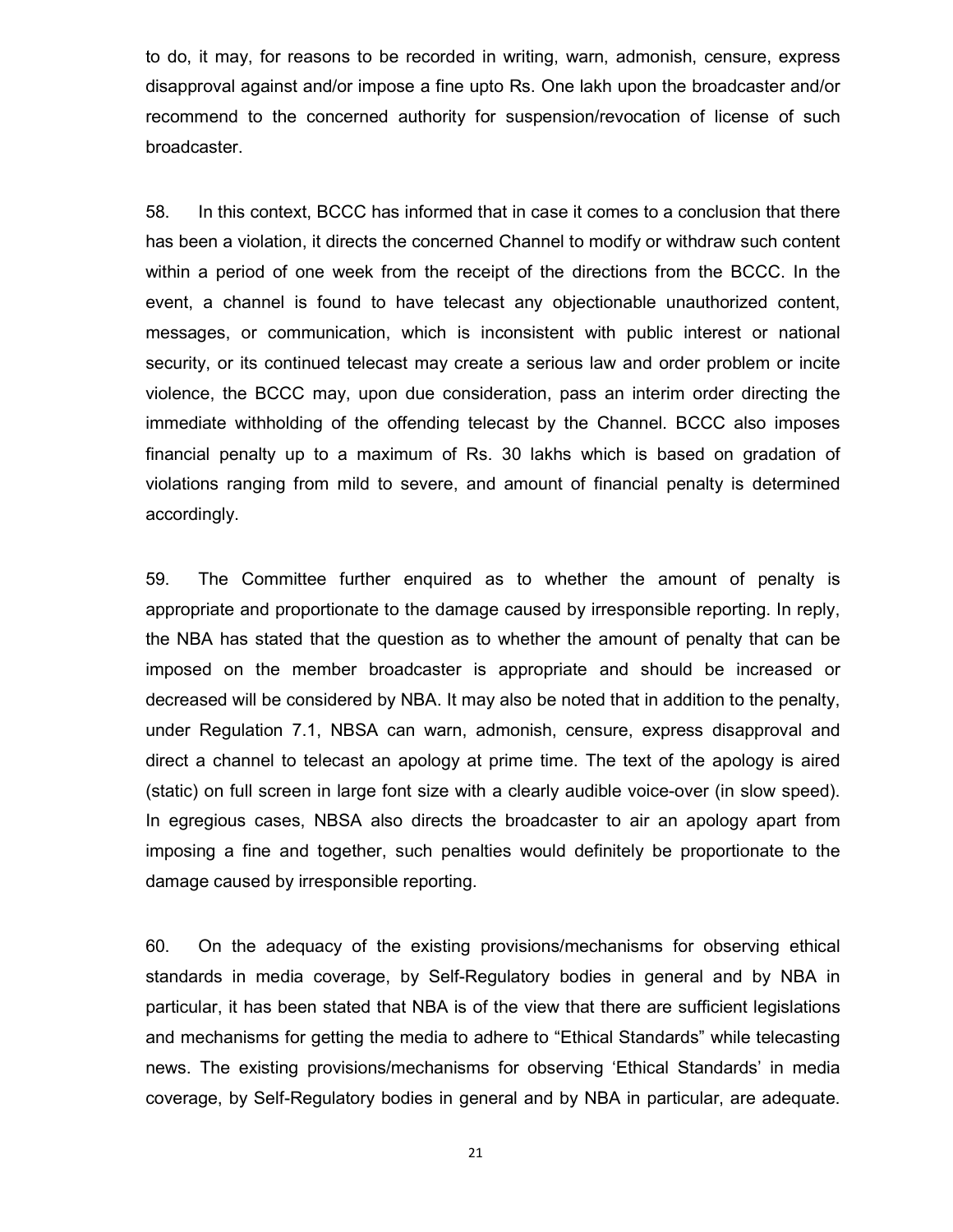Since, it is an ongoing process; it is the constant endeavor of NBSA to take corrective measures to help improve broadcasting standards. To improve broadcasting standards and the compliance with the Code of Ethics, Guidelines and Advisories, NBSA is considering conducting training programmes including lectures for the editorial staff of member broadcasters to make them aware of the contours and boundaries within expression under Article 19 (1) (a) of the Constitution.

# **Concerns of Self Regulatory Bodies**

61. Elaborating on the procedure of giving recognition to the Self-Regulatory Bodies, the Ministry of Information and Broadcasting stated that they do not grant any recognition to self-regulatory bodies. Self-regulation has been institutionalized in cases of News &Current affairs channels and non-News & Current affairs channels. While the Government has encouraged self-regulation in electronic media by broadcasting industry, there is no statutory provision or any guideline for enabling this Ministry to accord recognition to any such self-regulatory body set up by the industry.

62. On the issue of recognition of Self Regulatory bodies, NBA has submitted as under:-

"For the last several years NBA has been representing to the MoI&B to make self-regulation more effective, the Ministry should recognize NBSA as the self-regulatory body for the "news genre " and notify the Code of Ethics of NBSA under Rule 6 " Programme Code" of the Cable Television Networks Rules, 1994 (CTN Rules). Presently, NBSA regulations are only binding on the members of NBA. Inclusion of NBSA's Code of Ethics in the CTN Rules will make it binding on all news broadcasters, irrespective of membership. This will give more teeth to NBSA and it would also put it on par with the Advertising Standards Council of India (ASCI) whose Code has been included in the CTN Rules. The Code of Ethics of NBSA should be given recognition in Programme Code in same manner as the Code of Ad ASCI has been acknowledged and recognized in Advertising Code in the CTN Rules,1994."

63. When asked for reasons for non-recognition of NBA and NBF, the Ministry submitted as under:-

- (i) "NBA and NBF are self-regulatory organisations representing private television broadcasters. These organisations are not recognised by the Government of India.
- (ii) At present, number of total permitted News and Non-News channels is 869. Out of these, 386 are news channels. NBA and NBF have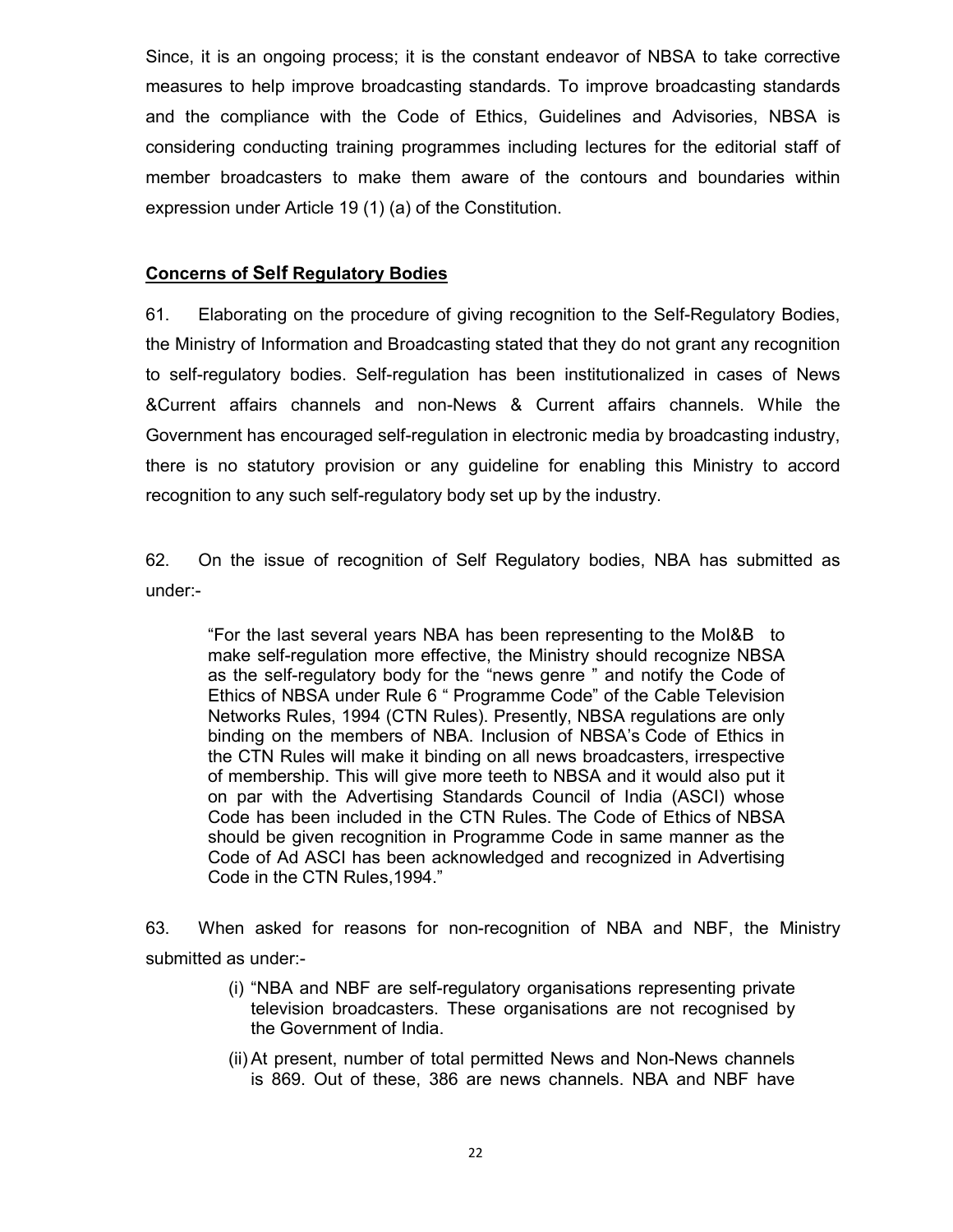limited membership (totally around 145) and many channels are not members of these organizations."

### **C. TELEVISION RATING POINTS (TRPS)**

64. The Committee have been informed that television audience measurement mechanism in the form of TRPs has been in existence in India since 1993 when Doordarshan audience ratings collected by Doordarshan audience research units were used. It was followed by other rating agencies such as Indian National Audience Training Measurement (INTAM), Television Audience Measurement Media Research Pvt. Ltd. (TAM), Audience Measurement and Analytics Ltd. (aMAP) etc. Gradually TAM remained the only TRP agency in the country prior to issuance of Guidelines for TRP agencies by Ministry of I & B on 16.01.2014. However, the rating system followed by TAM had many shortcomings such as inadequate sample size, non-transparency and lack of credibility in methodology followed, cross holding with broadcasters, etc. The Standing Committee on Information Technology (2008-09) had also taken a comprehensive examination of TRPs and made several recommendations in their  $67<sup>th</sup>$  Report (14th Lok Sabha) titled "Television Audience Measurement in India", to address the deficiencies in the system.

65. TRAI had given recommendations on "Policy Guidelines and Operational issues for Television Audience Measurement/TRPs" on 19.08.2008. TRAI, inter-alia, recommended that self-regulation through industry-led body, i.e. BARC, may work best and that a framework laying specific guidelines will address the shortcomings of the system.

66. The Ministry of I & B had constituted a committee under the Chairmanship of Dr. Amit Mitra, the then Secretary General, FICCI to review the existing TRP system in India. The said committee had made extensive recommendations, in its report dated 25.11.2010, towards setting up of a transparent and credible self-regulatory mechanism for television ratings by Broadcast Audience Research Council (BARC). The Committee had felt that there should be self-regulation of a credible nature to provide continuous improvement in the quality and methodology of the rating system to provide accurate, upto-date and relevant findings and concluded that self-regulation by the industry was the best way to go forward.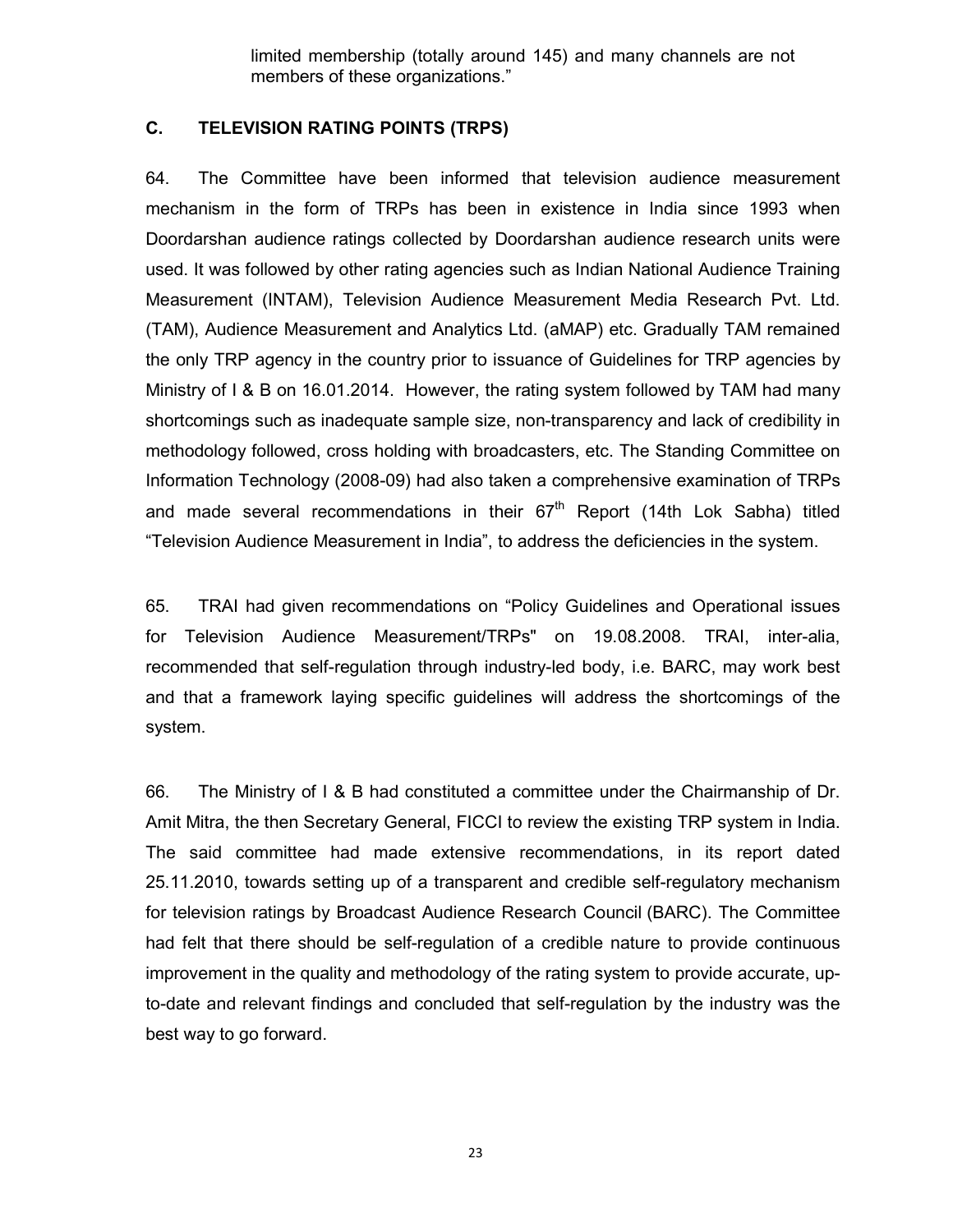67. Subsequently, the Ministry of I & B *vide* letter dated 16.11.2012 requested TRAI to provide its recommendations for laying down comprehensive guidelines/ accreditation mechanism for accreditation of television rating agencies. TRAI, after undertaking mandatory consultation with stakeholders, gave its recommendations on "Guidelines for Television Rating Agencies" on 11.09.2013. TRAI recommended that television rating agencies shall be regulated by a framework in the form of guidelines which will be notified by Ministry of I & B and all the rating agencies need to be registered with the Ministry of I & B. TRAI also recommended for non-applicability of certain provisions for the self-regulation model, where the industry led body, such as BARC itself provides the ratings, on the following account:

"In the case of the self-regulation model, the industry body undertaking the work of rating will comprise nominees from the relevant industry segments viz. broadcasting, advertising and advertising agencies. Hence, it would not be possible for such an industry body to comply with the cross-holding requirement. The Board of Directors of an industry-led body would also be drawn from the industry. Therefore, the requirement of any member on the Board of Directors not being in the business of broadcasting, advertising or advertising agency cannot be made applicable in the case of the industry-led body. Similarly, since the industry body is funded by the industry, there may not be any need for specifying the net worth requirement for such a body."

68. The Ministry of I & B added that Inter-Ministerial Committee (IMC) constituted to examine the TRAI recommendations agreed with these recommendations. The Ministry, after necessary approvals, notified the Guidelines on "Policy Guidelines for Television Rating Agencies in India" on 16.01.2014. BARC was granted registration as a Television Rating Agency by the Ministry on 28.07.2015 for a period of 10 years under the Policy Guidelines. BARC is a self-regulated, not-for-profit body created by the IBF, the Indian Society for Advertisers (ISA) and the Advertising Agencies Association of India (AAAI). BARC operates through Technical Committee, Oversight Committee, Disciplinary Council and Board of Directors.

69. When the Committee enquired whether Doordarshan and All India Radio participate at all in the TRP business and also the manner in which audiences are counted, CEO, Prasar Bharati responded as under:-

"Audience measurement works differently in TV and radio. As regards radio, right now there is no technology-based measurement. So, it is not a very evolved system. On the television side, Doordarshan was a founding-member of the Indian Broadcasting Foundation (IBF) and as part of IBF, Doordarshan is also a founding member of BARC – since the rating system shifted from TAM to BARC in 2015. So today about 20 plus channels of Doordarshan are measured through the BARC TRP system and generally what I have seen is that when the audience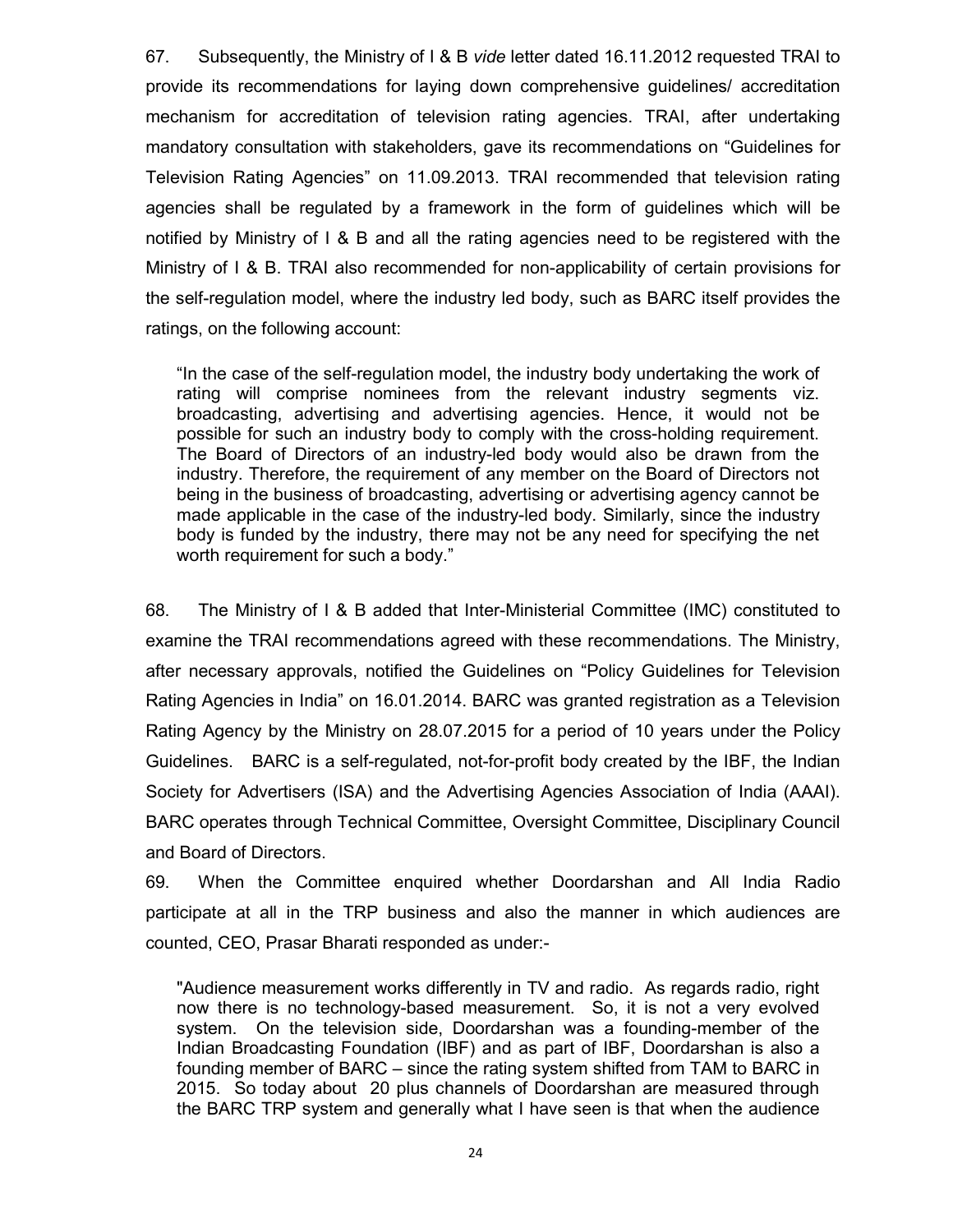base is large, the measurement system is fairly accurate and reflects what is being watched. We saw that during the lockdown, especially when Doordarshan started airing the iconic serials, we were at the top of the ratings chart and that sustained for several weeks. In fact, till almost last week, we were in the top three. It is only after last week when 'Kaun Banega Crore Pati' and 'Big Boss' started, our rating started to fall. So generally it is reflected because the mass audience base is fairly large and where the audience base is small, especially English news – because the sample is so small – the number of households watching English news is so small, the error that creeps into the statistical measurement is high. Hence, even a very small change in a few households can have a dramatic impact on the measurement. So, that is the limitation of this statistical panel-based data."

70. As regards the reasons for not enhancing the sample size of households from 44,000 to 67,000 as per to the target, CEO Prasar Bharati during evidence submitted as under:-

" The BARC has over the years increased the sample. Now it is rating at 44000 households…xx…xxx….xxx. They have not done (67,000) yet because the operational costs are significant and right now it is only the broadcasters who are bearing the operational burden. The advertisers are not really paying for the operations of BARC. Hence, they have a limitation of how quickly they can scale up. The alternative is if you could do a census-wide measurement. Census-wide measurement is done typically in the digital world when we browse the internet and so on. The way Google measures or the Facebook measures it. It is across the board. Everyone is measured and not just a sample. Now to do it on television, there are challenges because you need return path data and set top box. Every set top box has to measure and reply back but there will be privacy issues. So, it is a complicated situation but certain pilots are happening globally. Census-wide measurement is being experimented and is being tried out."

71. To a specific query, the witness submitted as under:

" In India some of the operators do that like Tata Sky and I think Airtel. A couple of them do measurement at their set top box level though that data is not yet shared with BARC. It is kept with them."

72. The Committee further asked, if Prasar Bharati has an internal in-house measurement system to gauge that how Doordarshan channels are competing with other channels. To this, the witness submitted as under:

"We do not have any in-house measurement. We used to have an audience research cadre which has over the years depleted and even they were doing the paper base surveys which was not very accurate or effective. There are some start-ups which are doing an alternate measurement using the smart phones. So, we have subscribed to that data for three of our channels just to compare the BARC data with the start-ups how they are measuring it using a different technique and the trends generally are consistent. So, the measurement is, I would say, generally accurate because the DD National news are fairly large sample channels."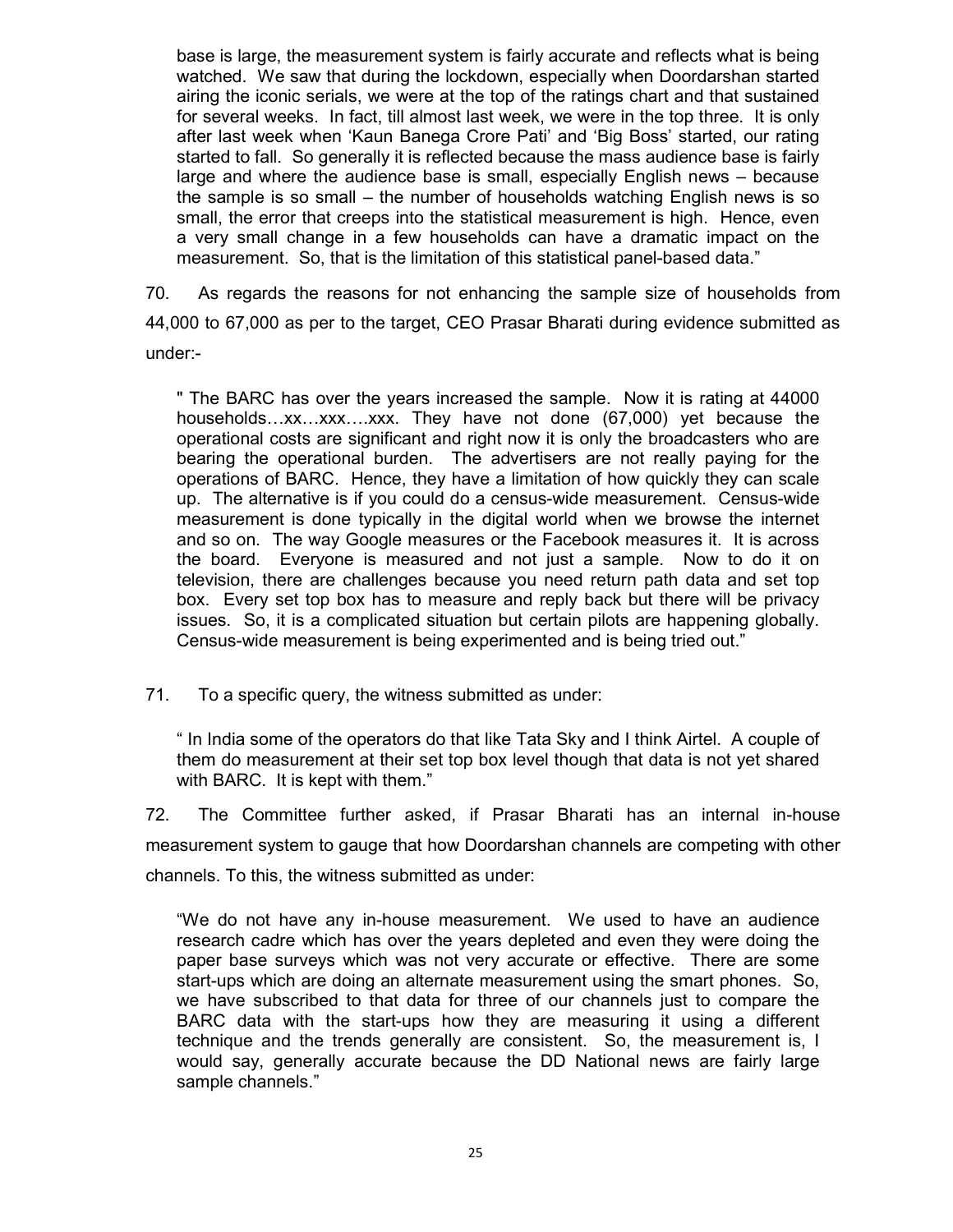73. The Committee wanted to know that how some of the operators measure using an

App in a phone what people are watching. In response, the witness informed as under:

" Sir, the way the technology works is that it is based on audio watermarking. So, be it BARC meters or the method with the smart phones, they are listening for ambient sounds and they have a fingerprint of the audio that is generated by each channel and based on that they uniquely identify which channel is being played…….. That software runs in background. So, once one subscribes to the service, that software works."

74. On being asked about the ways TRP can be rigged, the CEO, Prasar Bharati submitted as under:-

"The measurement works at two levels. One is the physical meter box which is placed in various households and then the boxes measure and they send the data to the backend system where the sampling and statistical analysis is done. Typically, the manipulation happens at the household level because these households are supposed to be kept confidential and channels should typically not know which household has a box …... So, what has been observed is that the agencies that manage the placement of these boxes, their staff is generally vulnerable and when they put out the information that which household has the box and that is when the manipulation or the tampering happens at that level….xx.xx..x…x..x.. If the staff of that agency does it…..It happens because there are documented instances where over the years, they have detected these cases and then they have filed complaints and followed it up."

75. The Committee further asked about the percentage of the television sets viewed in India through set top boxes. In reply, it is submitted as under:

" I think it is almost 160 million households out of around 200 million households. This data is a couple of years' old. "

76. To a specific query as to whether 80 per cent of all TVs using set top boxes would be sufficiently representative. The witness replied in affirmative.

77. When asked, how does DD stack up with rest of the competition, particularly in terms of the approach DD have for the revenue as well as in terms of the reach to the people and how many people watch prime news on DD channels. In reply, CEO, Prasar Bharati submitted as under:

"Sir, since we operate a large bouquet of channels, the scenario is different for each genre and language and region. DD National, for the last few years, has not been very competitive because private entertainment channels have had a substantial reach. During the last lockdown we recovered ground substantially. We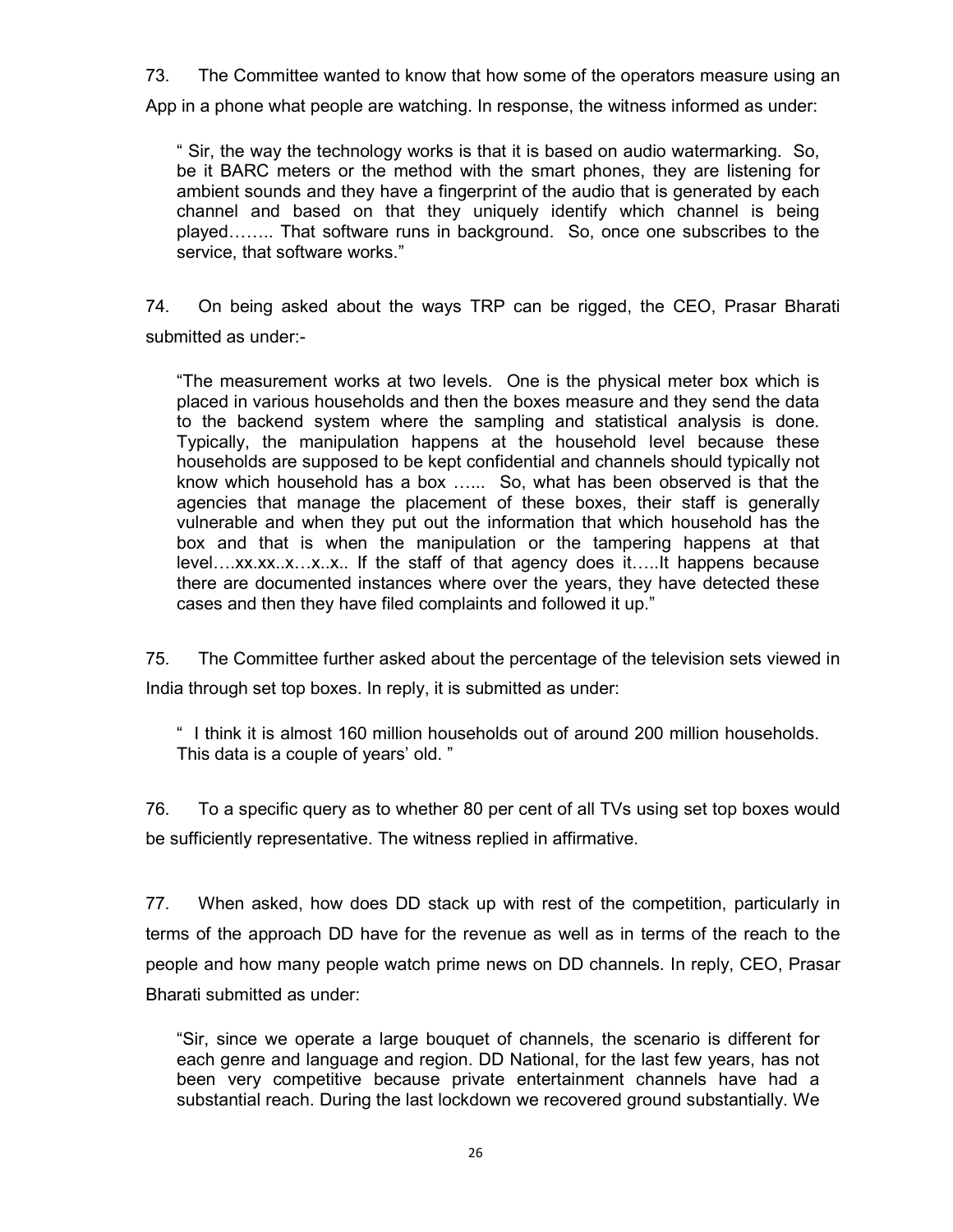were at the top of the chart for several months and until last week we were in the top 5. …….It is because of the older Doordarshan serials that we have been airing. So, now with these new episodes of KBC and Big Bosses and others coming, it has been tough for DD National to sustain that momentum."

78. The Committee then drew the attention to the fact that Tata Sky and Airtel combined are many lakhs set top boxes and they have the data whereas BARC have data of 40,000 households and therefore data cannot be compared. Also, when TAM was removed and BARC was brought in, the software of BARC has been purchased by TAM and so TAM is back again. It is because the other side is that TAM. To this, the witness responded: "In meter boxes, yes, there the TAM technology is used".

### **IV. DIGITAL/SOCIAL MEDIA**

79. All publications over the internet, including e-newspapers, are governed under the provisions of IT Act, 2000. The Ministry of Electronics and Information Technology (MeitY) on receipt of complaints with reference to cyber security or pertaining to online content that warrants action under section 69A of the IT Act, takes appropriate follow up action in accordance with the applicable legal provisions. Social media platforms are stated to be the intermediaries as defined in the IT Act, 2000 and enjoy exemption from liability if they follow due diligence which has been notified as the Information Technology (Intermediaries Guidelines) Rules, 2011. Section 79 of the IT Act empowers 'Appropriate Government or its agency' to notify the intermediary for removal of unlawful content relatable to Article 19(2) of the Constitution of India.

80. Asked about social media platforms that have faced penalty due to noncompliance of ethical standards in media coverage during the last 5 years, Meity have furnished the year-wise details on the URLs it ordered for blocking access of information through Section 69A of the Blocking Rules in the IT Act, 2000 as under:-

| Year | No. of URLs ordered for blocking |
|------|----------------------------------|
| 2015 | 500                              |
| 2016 | 633                              |
| 2017 | 1385                             |
| 2018 | 2799                             |
| 2019 | 3603                             |

81. When asked as to how it is ensured that the URLs ordered for blocking have actually been blocked, the Ministry of I&B has informed that blocking orders under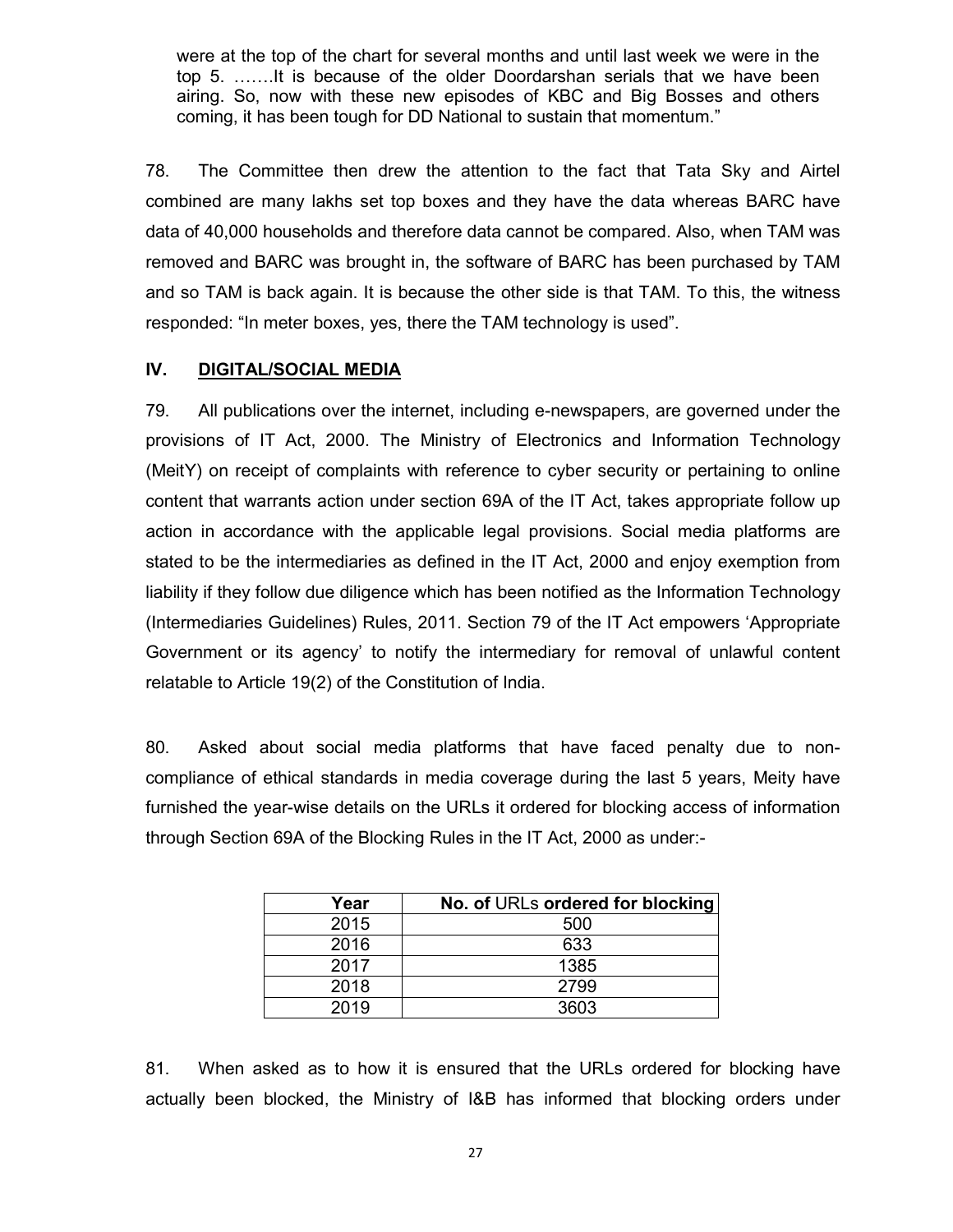section 69A of the IT Act, 2000 are issued following the process specified in the "The IT (Procedure and Safeguards for Blocking for Access of Information for Public) Rules, 2009". Orders are issued to concerned intermediaries on whose platform the information is hosted. These intermediaries are also asked to send a compliance report. In case of blocking of an entire website, the directions are issued to Department of Telecom (DoT). DoT issues necessary directions to Internet Service Providers (ISPs) licenced by them and seek compliance from these ISPs.

82. Regarding minimum and maximum penalty given for violation of ethical standards in media coverage by social media platform, it has been informed that under the IT Act (Section 45), a residuary penalty of maximum Rs. 25,000/- can be imposed on intermediaries, if they do not follow due diligence as prescribed in IT (Intermediaries Guidelines) Rules, 2011 notified under section 79 of the IT Act. They are required to inform the users of computer resource not to host, display, upload, modify, publish, transmit, update or share any information that belongs to another person and to which the user does not have any right to; is grossly harmful, harassing, blasphemous defamatory, obscene, pornographic, paedophilic, libellous, invasive of another's privacy, hateful, or racially, ethnically objectionable, disparaging, relating or encouraging money laundering or gambling, or otherwise unlawful in any manner whatever; harm minors in any way; infringes any patent, trademark, copyright or other proprietary rights; violates any law for the time being in force; deceives or misleads the addressee about the origin of such messages or communicates any information which is grossly offensive or menacing in nature; impersonate another person; contains software viruses or any other computer code, files or programs designed to interrupt, destroy or limit the functionality of any computer resource; and threatens the unity, integrity, defence, security or sovereignty of India, friendly relations with foreign states, or public order or causes incitement to the commission of any cognisable offence or prevents investigation of any offence or is insulting any other nation. Section 79 of the IT Act also provides that intermediaries are required to disable/remove unlawful content through a court order or on being notified by an appropriate government or its agency. As per the IT Act, State Government or the Central Government will be the appropriate government based on the activities as allocated by the Constitution of India.

83. With regard to the adequacy of existing provisions/mechanisms for observing ethical standards in social media platforms, MeitY have informed that a code of ethics

28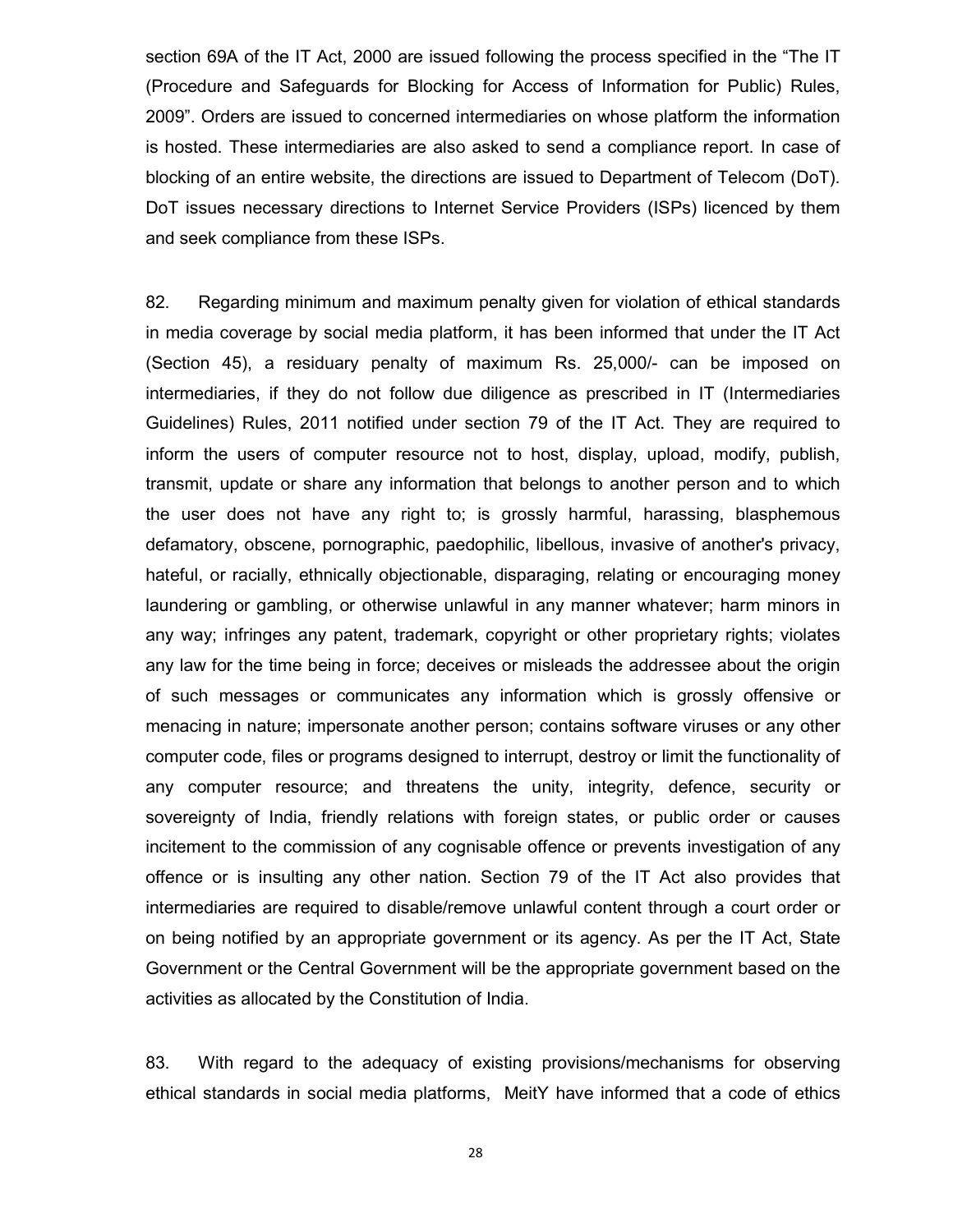needs to be developed particularly to deal with fake news/ misinformation being propagated using social media platforms.

84. Drawing attention of the Ministry to the fact that watching TV on mobile devices has become a common norm due to convergence of technologies and in light of the fact that 'News Portals' are presently covered under the IT Act, 2000, the Committee desired to know the planning of the Ministry to regulate them. In response, the Ministry have stated that content on Mobile phones is internet based and at present, IT Services are covered under the various provisions of the IT Act, 2000.

85. To a specific query with regard to their plans to separate responsibilities of Telecoms, MeitY and MIB, the Ministry of I&B have stated that at present, they look at content on Print and Electronic Media (TV and Radio) and for content on online/digital media, the proposal is presently under consideration of the Government.

86. In a similar context, the Secretary, MIB during evidence submitted as under:-

"We had made a proposal to the Government for making certain amendments in the rules of business so that this matter relating to the content on the digital media is transferred to us."

87. When asked about the progress in the matter of allocation of business of content regulation to Ministry of I&B, the Ministry *vide* their letter dated 13.11.2020 have informed that the Central Government *vide* its notification dated 09.11.2020 has amended the Allocation of Business Rules, 1961 in respect of Ministry of I & B and has inserted following entries for the Ministry which is as follows:-

"VA. Digital/Online Media 22A. Films and Audio-Visual programmes made available by online content providers. 22B. News and current affairs content on online platforms."

88. Elaborating on the issue, the Secretary, M/o I&B during evidence submitted as under:-

"Absolutely, Sir, we are on the same page that there is a need for level-playing field that if I publish on the online edition, I am not subject to any regulation and if I publish the same thing in print, then there is PCI. If the same thing appears on TV, then the Government can take action but if it is printed, the newspapers to that extent are insulated from the Government because the Government cannot take action, it is only the PCI which can take action. We cannot take action against the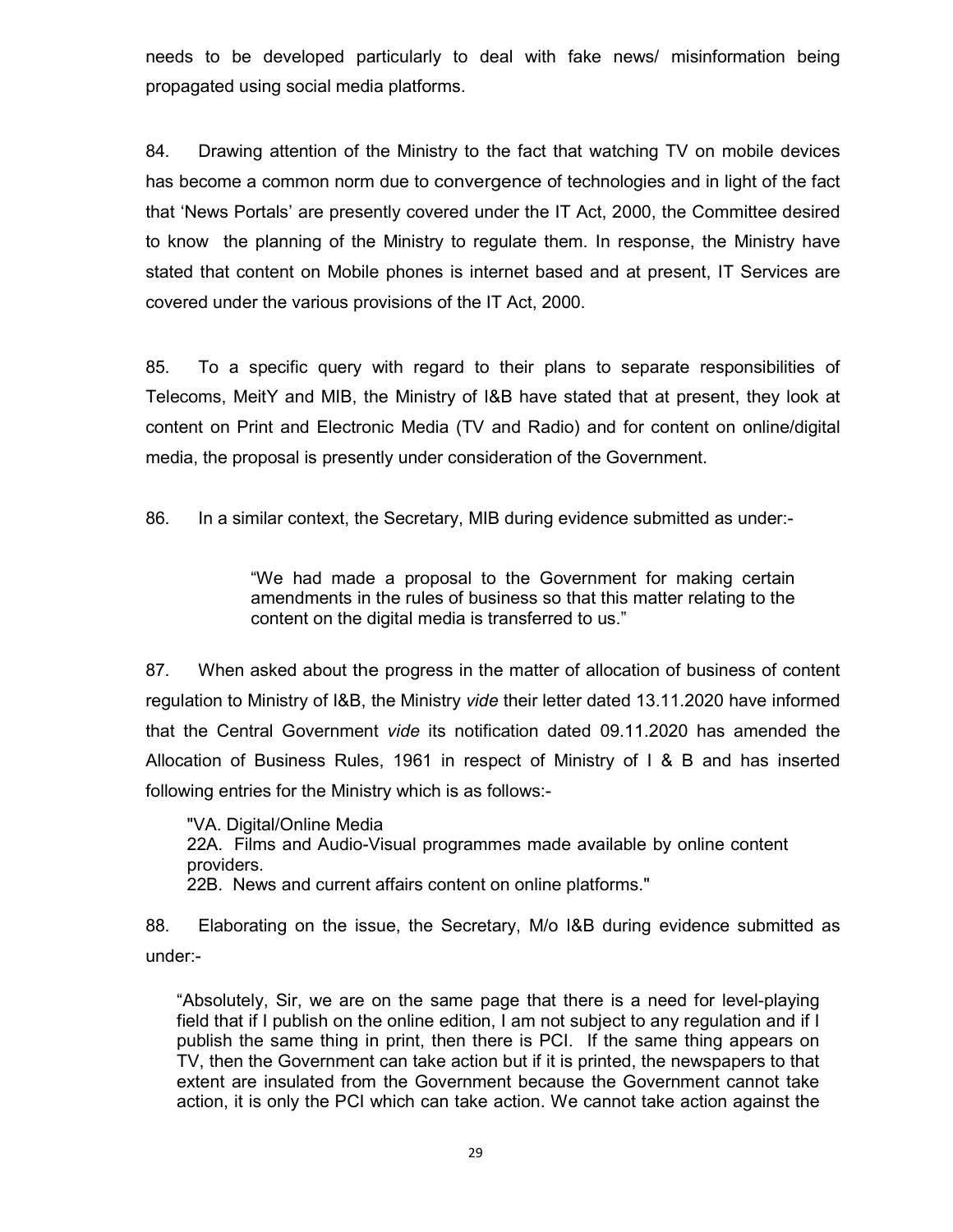newspaper. By and large, except for deregistering, which will be a long-drawn process, but, otherwise, it is the PCI which controls everything. So, these different models have occurred because the same thing is coming on IP TV, the mobile TV and other channels. We will say that the Cable Television Networks Act applies to the channels which are being sent by our local cable operator but if it is directly coming on the mobile or it is an IP TV then, what happens to it."

89. When asked as to whether there are any regulations or policies governing the Over the Top (OTT) platforms like Netflix, Voot, Amazon Prime, the Ministry have informed that they have received a large number of representations expressing serious concern over the nature of the content appearing on OTT platforms. This Ministry had conducted consultations with OTT players on  $10-11<sup>th</sup>$  October, 2019 in Mumbai, on 11<sup>th</sup> November, 2019 in Chennai and on 2nd March, 2020 in New Delhi. It was informed by Internet and Mobile Association of India (IAMAI) that they have finalized the document of self-regulation 'Code of Best Practices' along with a "Digital Curated Content Complaints Council (DCCC)', a complaint redressal mechanism. Some of the OTT players had already signed or agreed to sign these documents. The Ministry hopes that in the near future all the OTT players in India would, on their own, join together to form an effective self-regulating mechanism which will enable regulating the content appearing on the various OTT platforms. Meanwhile, on  $25<sup>th</sup>$  February, 2021, Government notified 'The Information Technology (Guidelines for Intermediaries and Digital Media Ethics Code) Rules, 2021'. Part-I of the Rules is preliminary and provides definitions. Part-II relates to 'Intermediaries' and shall be administered by MeitY. Part-III shall be administered by the MIB and it relates to Digital Media Ethics Code which prescribe that the rules establish a progressive institutional mechanism with a level playing field featuring a Code of Ethics and a three-tier grievance redressal framework for news publishers and OTT platforms on the digital media. The OTT platforms would self-classify the content into five age based categories- U (Universal), U/A 7+, U/A 13+, U/A 16+, and A (Adult). Platforms would be required to implement parental locks for content classified as U/A 13+ or higher, and reliable age verification mechanisms for content classified as "A". Publishers of news on digital media would be required to observe Norms of Journalistic Conduct of the Press Council of India and the Programme Code under the Cable Television Networks Regulation) Act thereby providing a level playing field between the offline (Print, TV) and digital media. A three-level grievance redressal mechanism has been established under the rules with two levels of self-regulation-Level I being the publisher and Level II being the Self Regulatory Body, and the third level being the Oversight Mechanism under the Ministry of Information & Broadcasting. The self regulatory body would be headed by a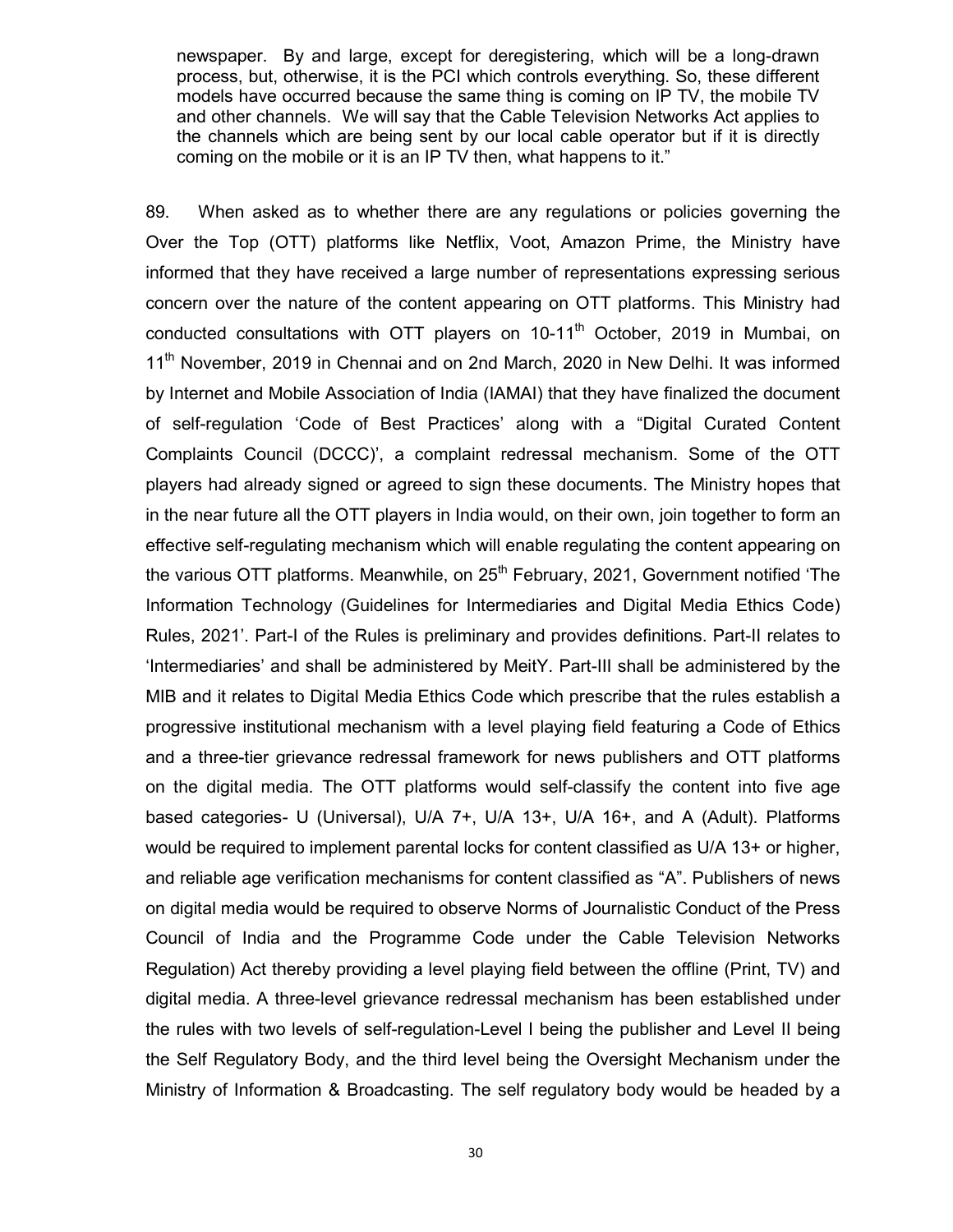retired judge of the Supreme Court or of a High Court, or by a person of eminence from the relevant field, and can issue advisories to the publisher.

90. Salient features related to Social Media, to be administered by MeitY, include (i) Due Diligence to be followed by Intermediaries, (ii) Grievance Redressal Mechanism, (iii) Ensuring online safety and dignity of users, Specially Women Users, (iv) Two Categories of Social Media Intermediaries (social media intermediaries and significant social media intermediaries) (v) Additional Due Diligence to be followed by significant social media intermediary by (a) appointing a Chief Compliance Officer, (b) Nodal Contact Person, Resident Grievance Officer, (c) publishing a monthly compliance Report, (d) identification of the first originator of the information, (e) Intermediary not required to disclose the contents of any message or any other information to the first originator, (f) Significant social media intermediary to have a physical contact address in India published on its website or mobile app or both, (g) Voluntary User Verification Mechanism and (h) Giving users an opportunity to be heard and (vi) Removal of unlawful Information.

## **V. Miscellaneous**

## **(a) Paid news**

91. While observing that according to the Election Commission of India (ECI), there were a total of 5196 Paid News cases from 2015 to 2019, the Committee desired to know about the existing provisions to tackle the menace of paid news. In reply, the Ministry of I&B has stated that PCI has an institutional mechanism for redressing any complaint including complaints on 'Paid news' and the same is dealt in accordance with the Press Council (Procedure for Inquiry) Regulation, 1979. PCI, in view of the wide ramifications of the issue of paid news, had constituted a sub-committee which released its 'Report on Paid News' in 2010 inter alia recommending that Representation of People (RP) Act, 1951, be amended to make incidence of paid news, a punishable electoral malpractice.

92. The Committee have learnt that ECI also has a well-structured mechanism at the national, state and district levels to receive complaints relating to 'Paid News' and take necessary remedial action. The expenditure involved in these cases is included in the election expenditure of the candidates against which the paid news cases are confirmed. ECI also proposed that provision should be made in the RP Act, 1951 to include publishing and abetting of publishing of 'Paid News' as an electoral offence with exemplary punishment. The matter was referred to Ministry of Law & Justice which referred the matter to Law Commission of India, which submitted its 255th report on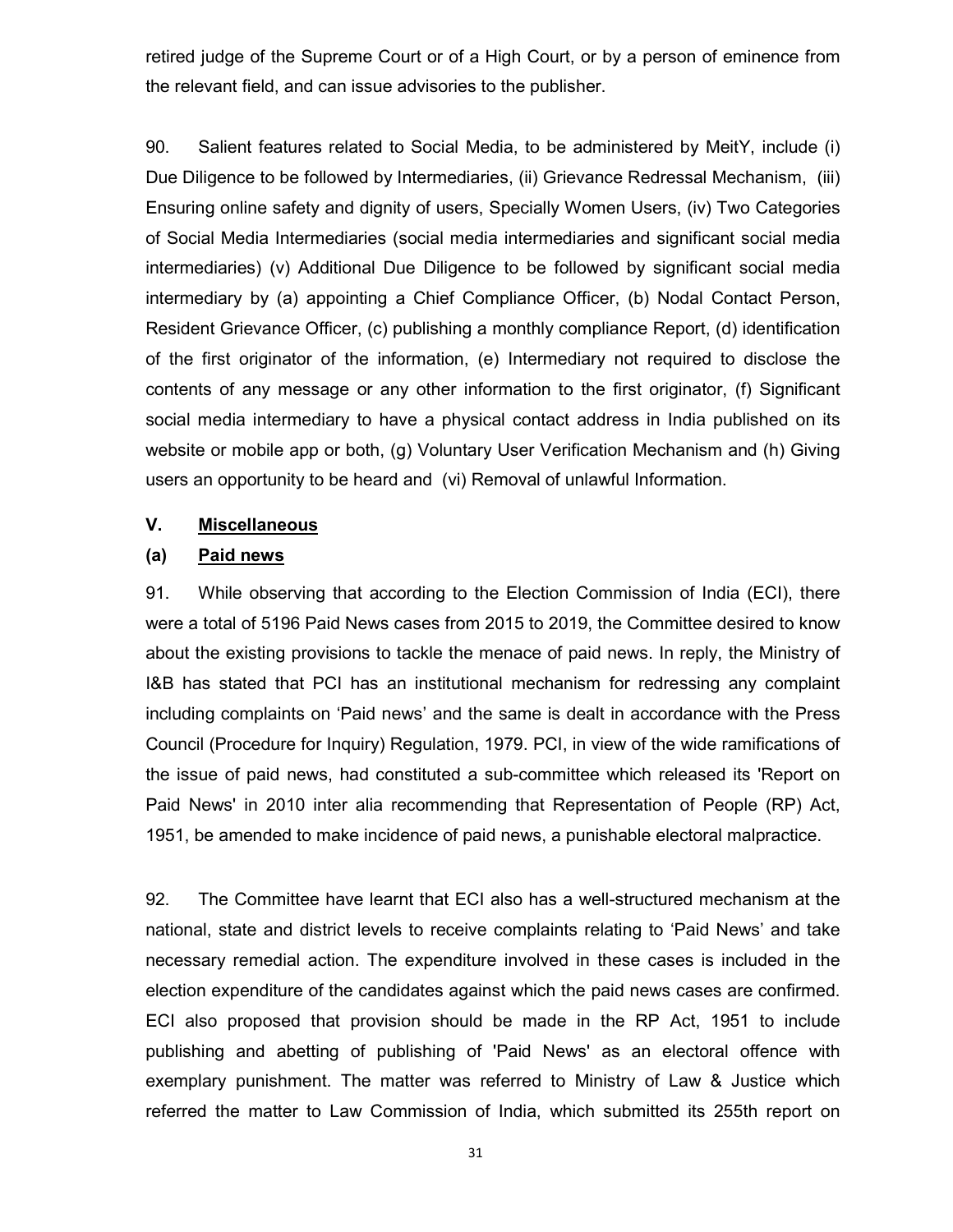'Electoral Reforms' on 12.3.2015 recommending paid news as electoral offence. Ministry of Law & Justice constituted a Task Force to prepare a roadmap to implement the recommendation of Law Commission, which submitted its report in 2016. Both the reports are under consideration in the Ministry of Law & Justice.

93. In this context, PCI has stated that specific guidelines with reference to 'ethics for poll coverage by print media' have been given in the PCI's Norms of Journalistic Conduct Edition, 2019 under Part B-(e) Election Reporting, (g) Undue Favours to Journalists and Norm 29 on the paid news are applicable to the print media. Further, PCI issues media advisories in the form of press releases on ethical reporting and for media's adherence to the general instructions of ECI issued during the election period. These media advisories further aims to create general awareness and sensitize the media houses/news agencies that disseminate news to different news platform. Press Releases are also circulated by PCI through emails to its members and to the media houses/its representatives apart from being posted on PCI's website that is regularly being accessed by the media people. Further, PCI regulates any unfair/unjust coverage by print media during the election period either on receipts of complaints from the ECI against violation of norms by the newspapers or complaint filed by individual as the case may be.

### **(b) Fake news**

94. On the issue of false/fake news being witnessed in media coverage, NBA has stated it to be extremely serious as the news telecast in such a case is incorrect and false and it is generally spread with the intention to cause a negative impact and harm to society or certain sections of society which may be a vulnerable section.

95. The Committee enquired about the role of News Broadcasters to tackle the menace of 'Fake News'. In reply, NBA has stated that there already exist legislations, the provisions of which are in place to tackle and penalise persons spreading Fake News like the IPC 1860, IT Act, 2000 and IT (Intermediaries Guidelines) Rules 2011. The Code of Ethics and the NBSA Guidelines also contain clauses which deal with the issue of Fake News to the extent that the Code of Ethics and Guidelines state that the news telecast should be accurate, information should be gathered from more than one source, and information should be verified and due diligence conducted. Also, NBSA is constantly warning and advising its members not to use any news or information circulating on or from social media platforms unless the said news/information is independently verified by the broadcaster from other sources and until it has conducted its due diligence.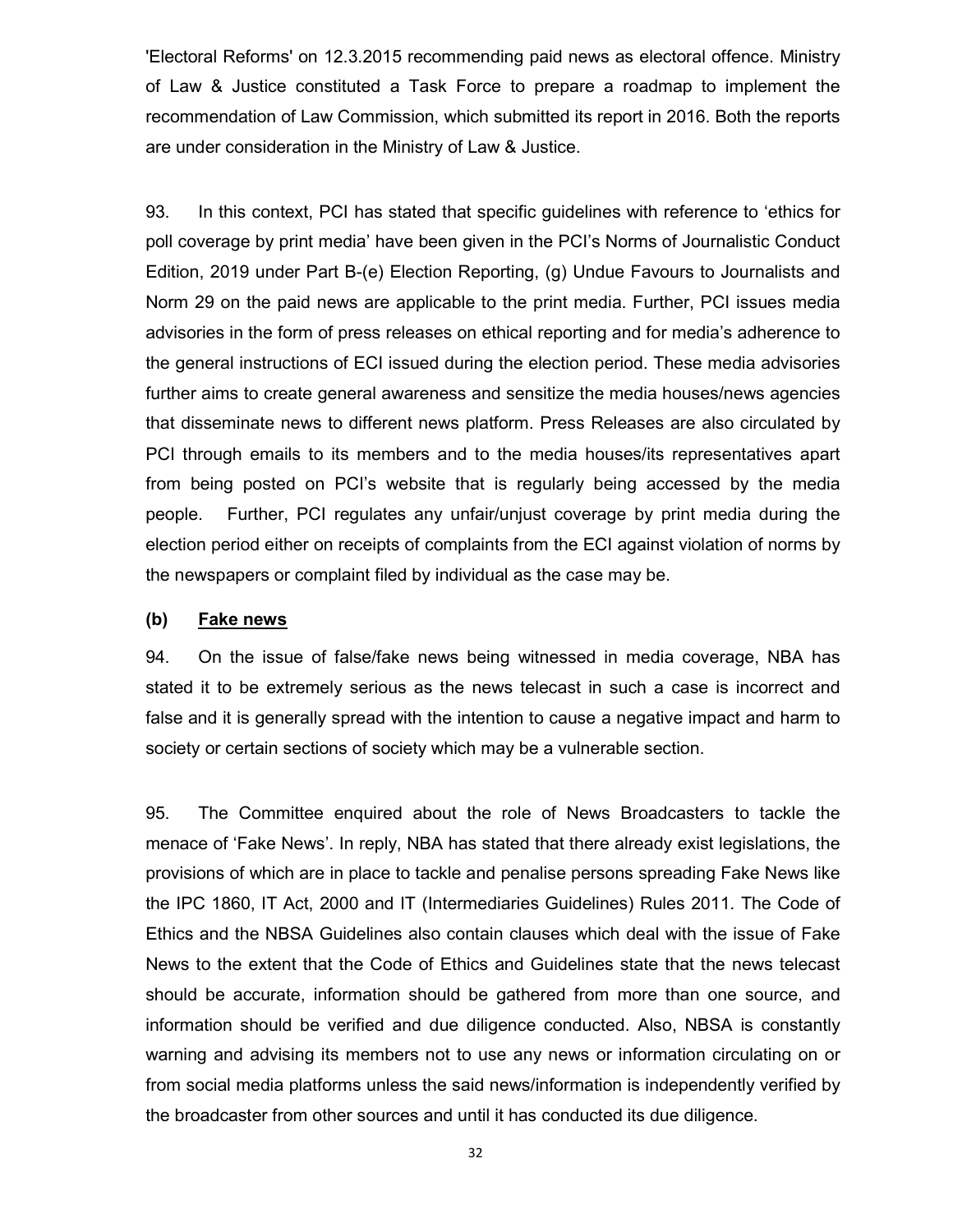96. Adding further, NBA has stated that apart from above, NBSA has been taking strict action against its member broadcasters where the news telecast is found to be fake and/or has been telecast by relying on content available/circulating in the social media platforms or telecast without due diligence and verification from multiple sources.

97. In the similar context, Ministry of I&B have stated that in order to address the challenge of fake news, a Fact Check Unit (FCU) was established in Press Information Bureau (PIB) in December, 2019. Such FCUs have been set up in 17 Regional Offices of PIB also. Fact Check Unit of PIB, since its inception, has successfully carried out fact check of stories on social media by maintaining a bilingual presence on various social media platforms such as Twitter, Facebook and Instagram. It takes into account the complaints sent to the Unit on email, Whatsapp, or through website complaint portal. The Unit also takes suo-motu cognizance of instances of fake news circulating on various social media platforms in the form of text, audio clips, video clips or an image. Such fake news/ claims, being busted, are tweeted by PIB regularly in public domain on its official twitter handle @PIBFactCheck. This Cell is mandated to counter misinformation on Government policies and schemes either suo motu or under a reference via its various input methods like Whatsapp Hotline number (+918799711259), e-mail (pibfactcheck@gmail.com), Twitter (@pibfactcheck) and PIB's website (pib.gov.in).

98. The Ministry further stated that the mechanism depends on various feeder units like Ministries, Departments, PSUs for verification of information and is connected to them via PIB officers in the Ministries. This has ensured pre-empting spread of misinformation by directly delivering the correct information directly to the affected persons of the country. As on 5th November, 2020, 350 posts have been checked up and necessary clarifications have been issued by the FCU, where necessary. The popularity of the FCU as source for verifying information can be gauged from the fact that the FCU Twitter handle has 1,61,700 followers. Besides, a separate COVID fact check unit is functioning under PIB. The unit was created under an order by Hon'ble Supreme Court and takes fact check queries from people over email. This unit is connected even to State Governments and forwards them queries that pertain to State Governments.

99. PCI has further stated that in case of any false reporting by print media, it takes necessary action under Section 14 of the Press Council Act, 1978 while following the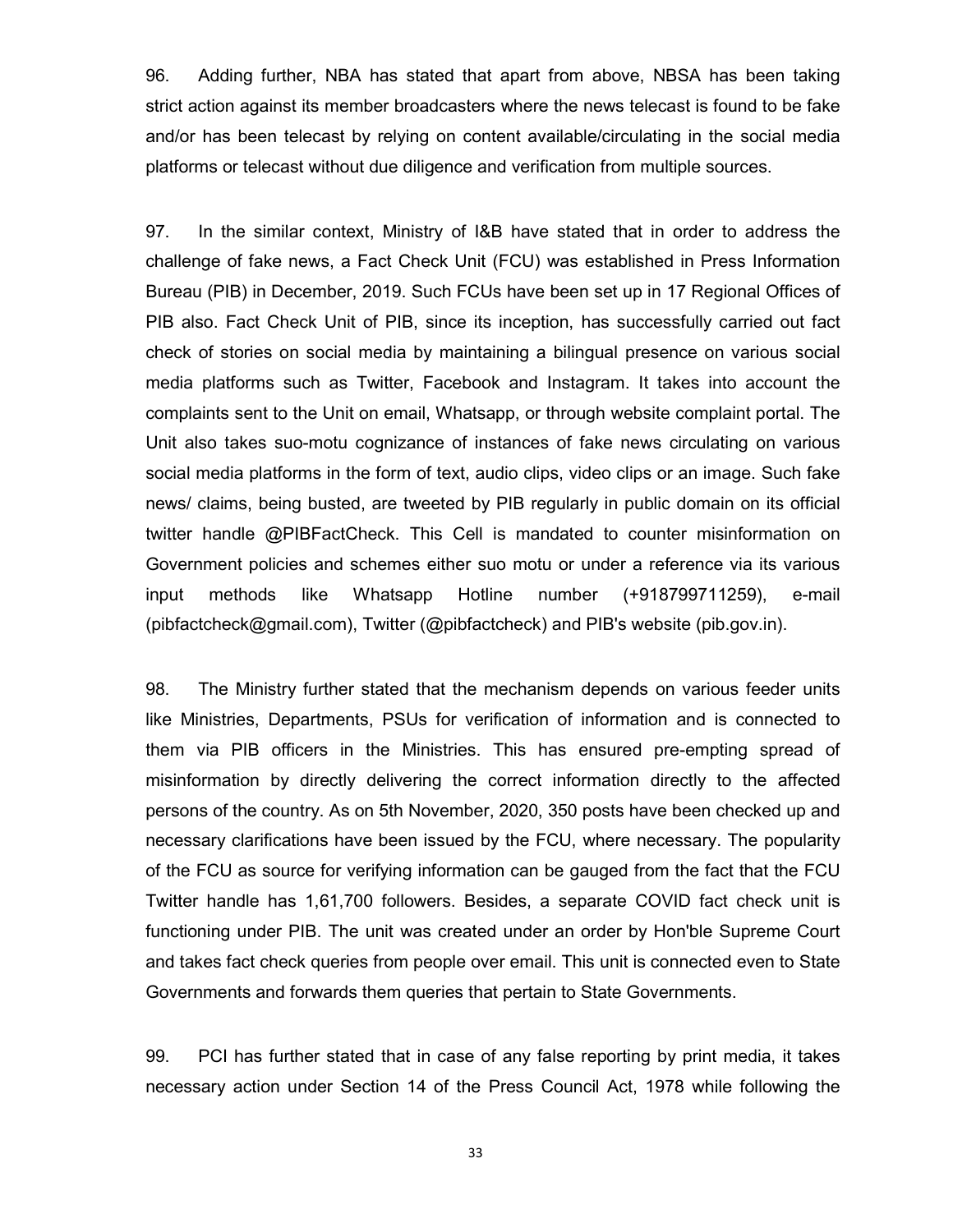procedure as laid under the Press Council (Procedure for Inquiry) Regulation, 1979. Further, suo-motu action is taken in such cases where grave violation of ethical standard by the press is identified by the Council. The PCI earlier had issued the response of Chairman on Fake News vide Press Release dated 3.4.2018 which states that if Government intends to take remedial steps to check spread of fake news, there is nothing wrong or obnoxious about it, provided that the authority to decide the truthfulness or otherwise of an allegation of fake news is entrusted to an Independent Statutory body like, the PCI.

100. To regulate fake news/paid news in Magazines, the Ministry have stated that as per the Press and Registration of Books Act, 1867, newspapers mean any printed periodical work containing public news or comment on public news. There is no differentiation between newspapers and magazines. Fake news/ Paid news in magazines registered with Registrar of Newspapers for India are also covered under the provisions of 'Norms of Journalistic Conduct' issued by PCI at par with newspapers.

101. When asked for details of the countries which have enacted legislation for tackling 'Fake news' along with their effectiveness, the Ministry have stated that as per Press Information Bureau, they have not conducted any exhaustive study of anti-fake news laws in other countries. However, the data gathered from public domain is as given below:

"**Russia:** The legislation grants authorities the power to block websites if they fail to comply with requests to remove information that the state deems to be factually inaccurate. Under the new law, individuals can be fined up to 400,000 rubles (\$6,100) for circulating false information online that leads to a "mass violation of public order".

People who show "blatant disrespect" online for the state, the authorities, the public, the Russian flag or the constitution can be fined up to 100,000 rubles under the new legislation. Repeat offenders can be jailed for up to 15 days.<sup>(1)</sup>

**Australia:** The law creates new offenses and liability, including imprisonment and huge fines for failing to take down violent content, such as the video of the Christchurch attack that was broadcast live on Facebook, quickly enough from online platforms.

The centrepiece of the legislation is the creation of new criminal offenses for failing to "ensure the expeditious removal of" or "expeditiously cease hosting" a new category of content defined by the act, called "abhorrent violent material" (§ 474.34). Abhorrent violent material is material recording or streaming abhorrent violent conduct, which is exhaustively defined as engaging in a terrorist act, murder, attempted murder, torture, rape or kidnapping (§ 474.32).

The penalties for these offenses are high. An individual can be imprisoned for up to three years or fined AU\$2.1 million (around \$1.5 million). A corporation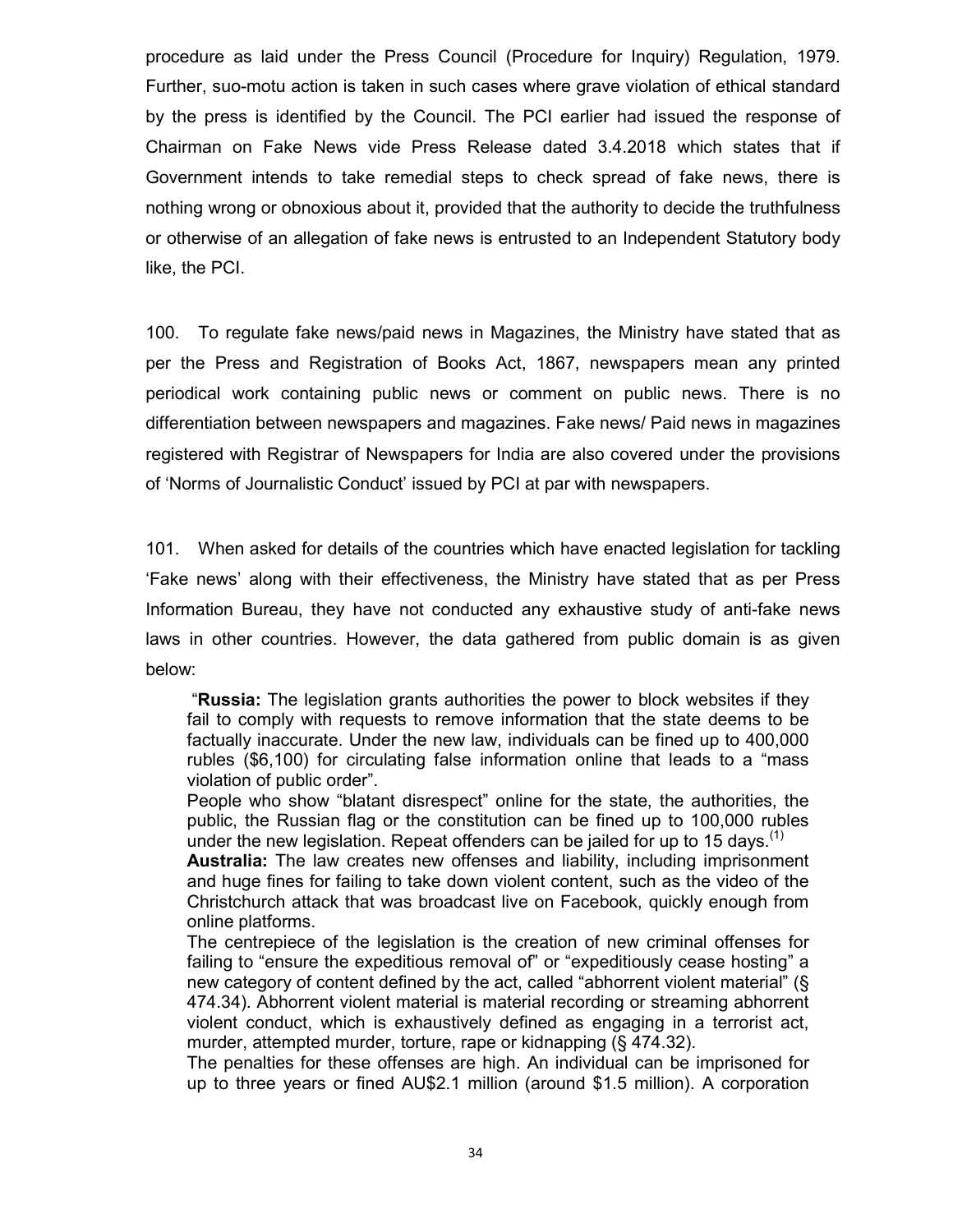can be fined up to AU\$10.5 million or 10 percent of its annual revenue for each offense.

**Malaysia:** The Anti-Fake News Act 2018 was passed in April 2018, having been introduced by the previous government headed by Najib Razak. The Act established the following offense:

Any person who, by any means, maliciously creates, offers, publishes, prints, distributes, circulates or disseminates any fake news or publication containing fake news commits an offence and shall, on conviction, be liable to a fine not exceeding five hundred thousand ringgit [about US\$120,000] or to imprisonment for a term not exceeding six years or to both, and in the case of a continuing offence, to a further fine not exceeding three thousand ringgit [about US\$715] for every day during which the offence continues after conviction.

The Act was repealed in October 2019

The common criticisms of such laws have been Violation of freedom of expression; Concentrating powers in the Government to decide what is fake news ; Governments censoring uncomfortable information under the law. Laws often not making social media companies responsible for content hosted on their platforms"

## **(c). Foreign Direct Investment (FDI)**

102. The Consolidated FDI Policy (Effective from August 28, 2017) allows FDI in Print Media upto the limit as indicated below:-

| Publishing of Newspaper and periodicals dealing<br>with news and current affairs | 26%     | Government<br>Route |
|----------------------------------------------------------------------------------|---------|---------------------|
| Publication of Indian editions of foreign                                        | 26%     | Government          |
| magazines dealing with news and current affairs                                  |         | Route               |
| Publishing/ printing of scientific and technical                                 | 100%    | Government          |
| magazines/ speciality journals/ periodicals                                      |         | Route               |
| Publication of facsimile edition of foreign                                      | $100\%$ | Government          |
| newspapers                                                                       |         | Route               |

103. Detailed Guidelines, issued by the Ministry of Information and Broadcasting, is listed below:-

- i)Guidelines for publication of Indian editions of Foreign Technical/ Scientific/ Speciality magazines/ journals periodicals
- ii) Guidelines for foreign investment in Indian entities publishing Scientific/ Technical/ Speciality magazines/ journals periodicals
- iii) Guidelines for publication of newspapers and periodicals dealing with news and current affairs
- iv) Guidelines for publication of Facsimile editions of foreign newspapers
- v) Guidelines for publication of Indian editions of foreign magazines dealing with news and current affairs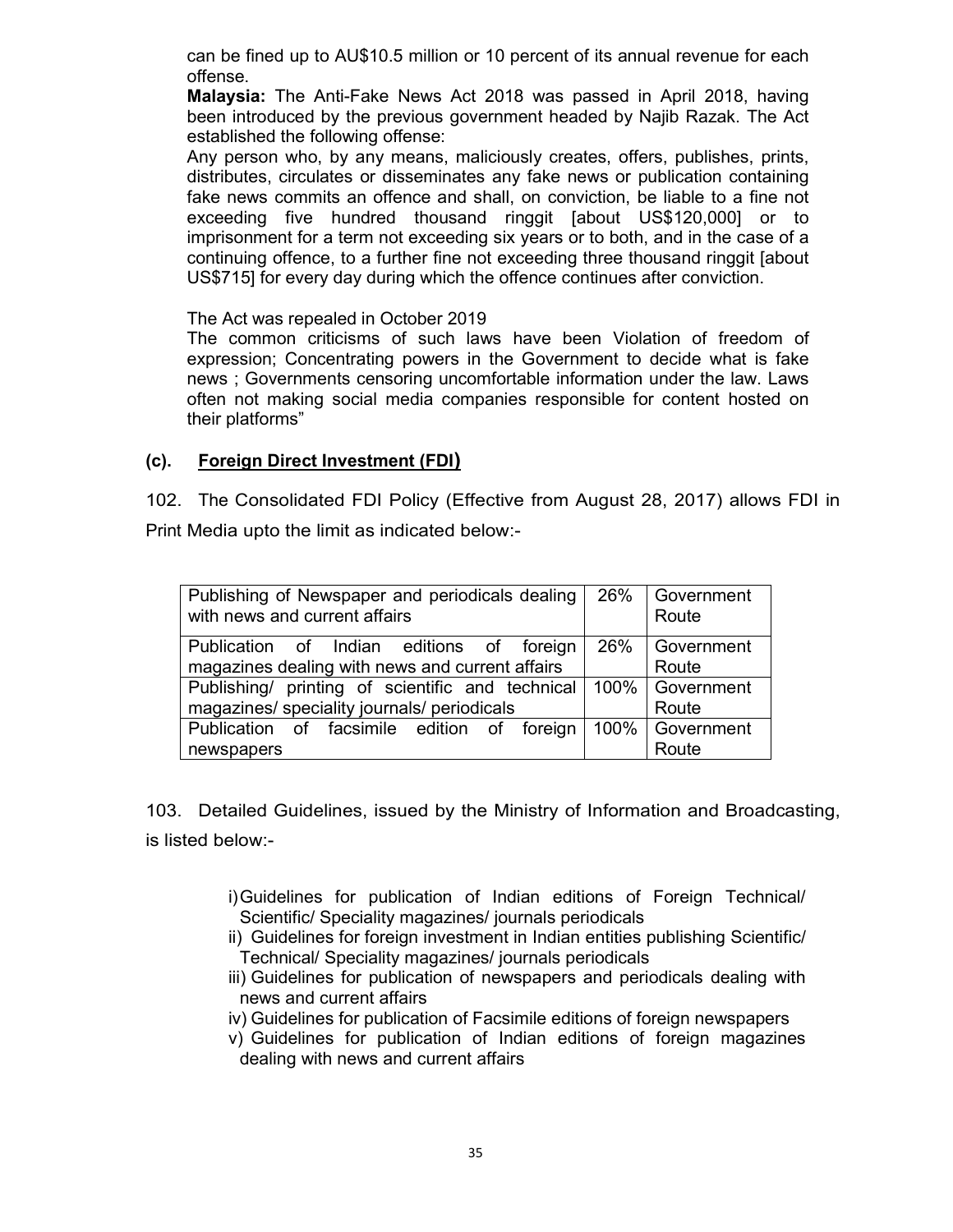104. The Competent Authorities for grant of approval for foreign investment for Broadcasting Sector / activities is Ministry of Information & Broadcasting. The table given below indicates the FDI cap in Broadcasting Sector:-

| Table. No. 13: FDI cap in Broadcasting Sector<br>A. Broadcasting Carriage Services                                                                                                                                                                                                                 |                                 |                                                 |                           |
|----------------------------------------------------------------------------------------------------------------------------------------------------------------------------------------------------------------------------------------------------------------------------------------------------|---------------------------------|-------------------------------------------------|---------------------------|
| <b>Sector/Activity</b>                                                                                                                                                                                                                                                                             | $%$ of $%$<br>Equity/FDI<br>Cap | <b>Sectoral</b><br>Cap                          | <b>Entry Route</b>        |
| $(1)$ Teleports (setting up of up-<br>linking HUBs/Teleports);<br>(2) Cable Networks (Multi<br>System operators (MSOs)<br>operating at National or State or<br>District level and undertaking<br>upgradation of networks<br>towards<br>digitalization<br>and<br>addressability);<br>(3) Mobile TV; | 100%                            | 49% (as per<br>extant FDI<br>Policy of<br>2011) | Automatic /<br>Government |
| (4) Cable Networks(Other<br>undertaking<br>MSOs not<br>upgradation of networks<br>digitalization<br>towards<br>and<br>addressability and Local Cable<br>Operators (LCOs))                                                                                                                          | 100%                            |                                                 | Automatic                 |

| <b>B. Broadcasting Content Services</b>                                                                                                                                                                                                            |                                   |                                                 |                    |
|----------------------------------------------------------------------------------------------------------------------------------------------------------------------------------------------------------------------------------------------------|-----------------------------------|-------------------------------------------------|--------------------|
| <b>Sector/Activity</b>                                                                                                                                                                                                                             | % of<br>Equity/<br><b>FDI Cap</b> | <b>Sectoral</b><br>Cap                          | <b>Entry Route</b> |
| <b>Terrestrial Broadcasting</b><br>FM(FM Radio),<br>subject to such terms and<br>conditions, as specified from<br>time to time, by Ministry of<br>Information & Broadcasting,<br>for grant of permission for<br>setting up of FM Radio<br>stations | 49%                               |                                                 | Government         |
| Up-linking of 'News & Current<br><b>Affairs' TV Channels</b>                                                                                                                                                                                       | 49%                               | 26% (as per<br>extant FDI<br>Policy of<br>2011) | Government         |
| Up-linking of Non-'News &<br>Current Affairs' TV Channels/<br>Down-linking of TV Channels                                                                                                                                                          | 100%                              | 100%                                            | Automatic          |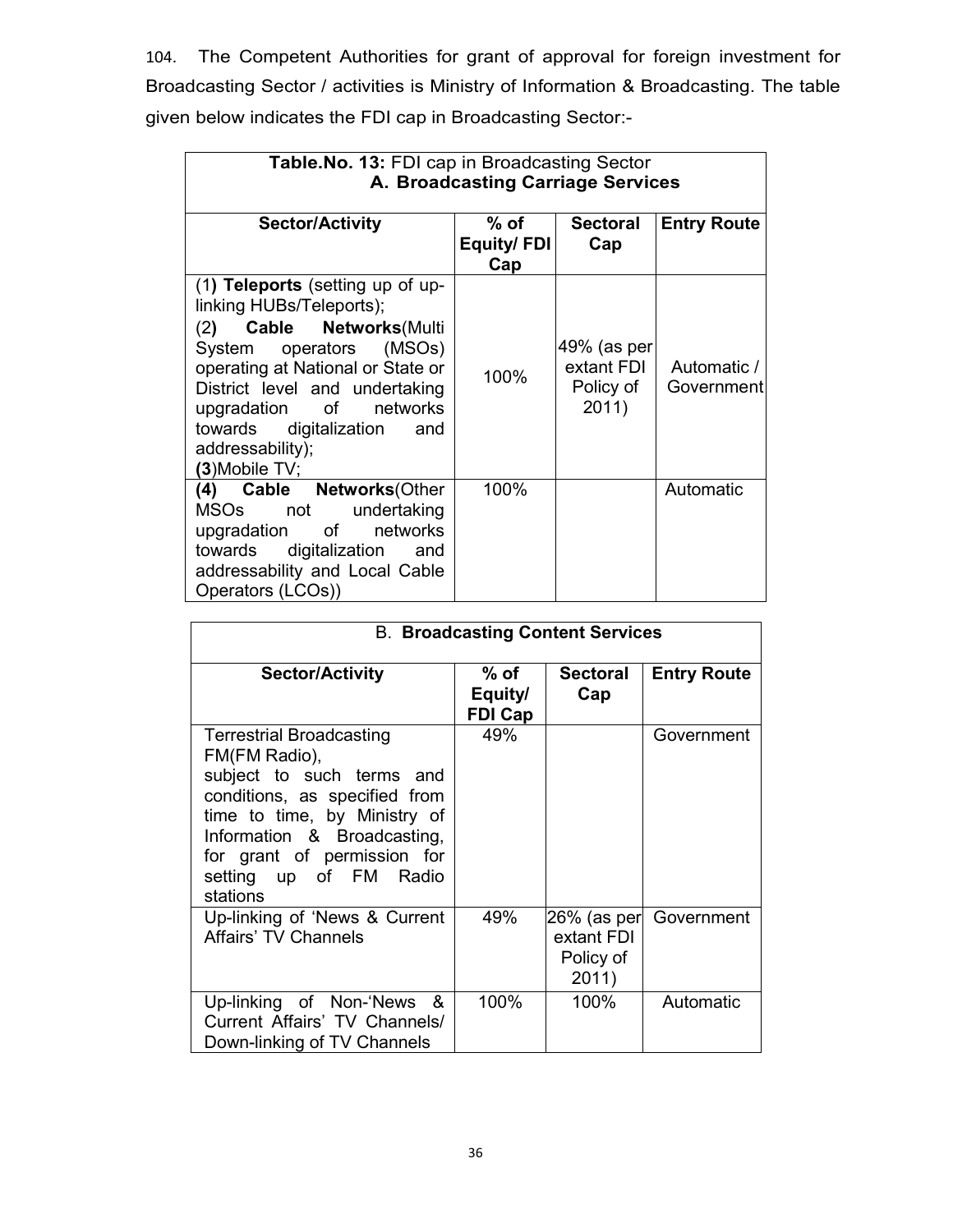105. Following are the existing FDI provisions in the DTH and HITS Guidelines:

(ii) DTH Guidelines:

a. Article 1.2: The total Foreign Investment, including FDI/NRI/OCB/FII in the paid-up equity of the Licensee Company, shall not be more than 49%.

b. Article 1.3: The FDI component of the foreign equity in the total paid up equity of the Licensee company shall not exceed 20%.

c. Article 1.6: The applicant company shall always have Indian management control with majority representatives on the Board, as well as the Chief Executive of the company being a resident Indian citizen.

(Foreign Investment upto the prescribed limit of 49% will be on automatic route)

(iii) HITS Guidelines:

a. Article1.3: Total direct and indirect foreign investment including portfolio and FDI into the company shall not exceed 74%.

b. Article 1.4: FDI upto 49% will be on automatic route.

c. Article 6.1: The majority of the Directors on the Board of the Company shall be Indian Citizens.

106. Provisions prescribed in the Consolidated FDI Policy, 2017, issued by DPIIT, in respect of Broadcasting carriage Services is as under:

> a. Article 5.2.7.1 Direct to Home (DTH) and HITS have been capped at 100% Equity/FDI through 'Automatic Route' subject to the footnote that "Infusion of fresh foreign investment, beyond 49% in a company not seeking license/permission from sectoral Ministry, resulting in change in the ownership pattern or transfer of stake by existing investor to new foreign investor, will require Government approval."

> b. Annexure-7 Article 1.1 Foreign investment (FI) in companies engaged in all the afore-stated services will be subject to relevant regulations and such terms and conditions, as may be specified from time to time, by the Ministry of Information and Broadcasting."

107. Highlighting the grey area in FDI relating to Media, the Secretary, M/o I&B during evidence on 15.10.2020 stated that the newspapers have a limit on FDI because that is guided by us but if there is online news and there is no guideline for them.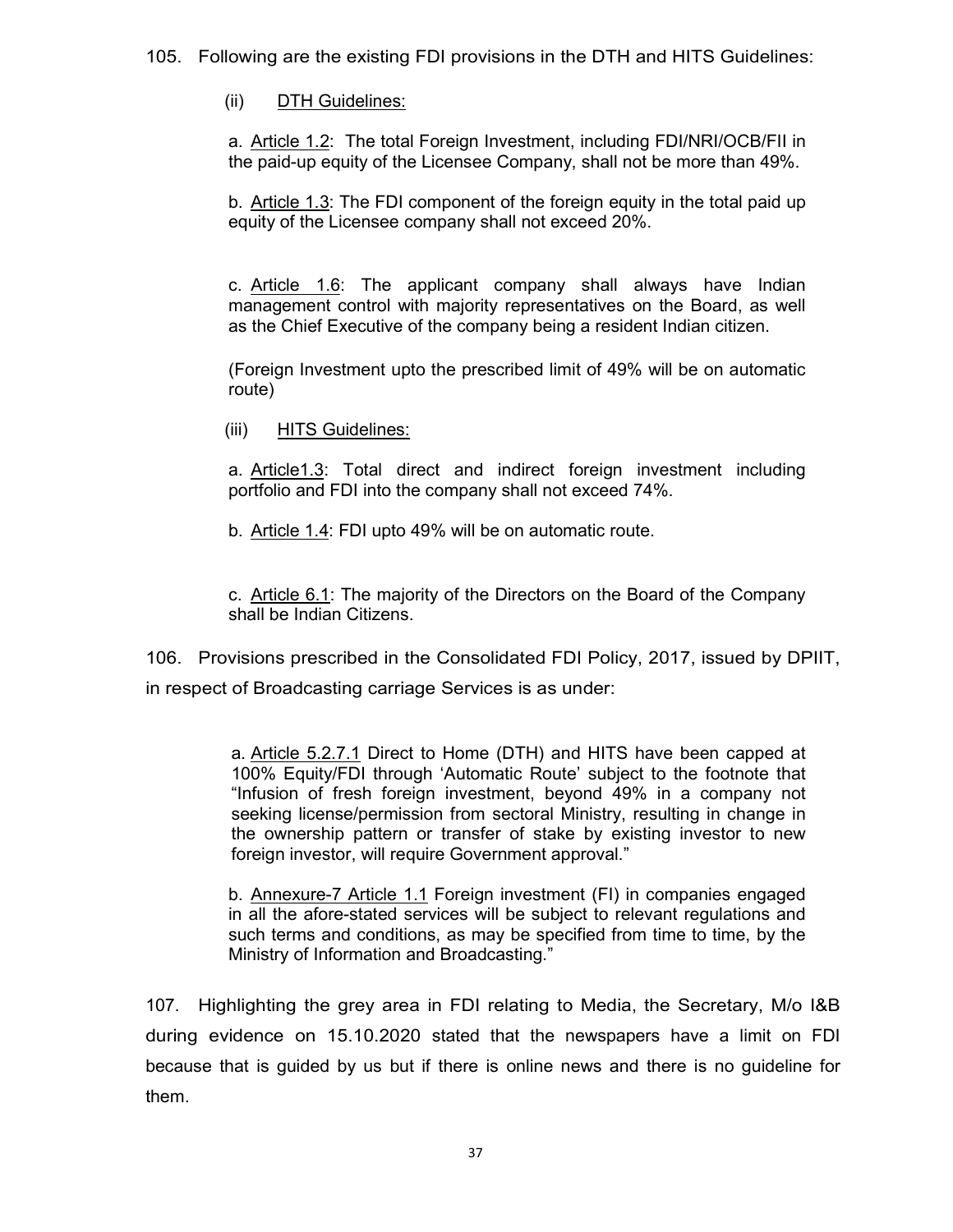108. Adding on the issue of FDI, the Secretary, M/o I&B during evidence on 15.10.2020 submitted as under:-

> "We have given our comments to the Ministry of Commerce on this line, on FDI. It is because within the news and entertainment or let us say the media and entertainment sector, the FDI is different for different entities. That also needs to be harmonised. We have given certain suggestions to Department for Promotion of Industry and Internal Trade (DPIIT)."

## **(d) Grievance Redressal Mechanism/Ombudsman**

109. While discussing the models for checks at different levels of media, the Secretary, Ministry of I&B during evidence submitted as under:-

> "Firstly, Sir, as on date, there is no grievance redressal. If somebody writes something against me, I do not even know whom to approach, and how to redress my grievance? So, when we bring the new rules, we will try to do it. We are working on these lines. For different levels, we will have different types of regulations. There is definitely a need to distinguish. In today's world, everybody is a citizen journalist. But there are some journalists, who are accredited. So, for the accredited journalists versus the others, who are writing, there has to be a distinction; and for them, whatever ethics is there for the journalists in the PCI Act, that needs to be followed. Whether they are writing in print or they are appearing on TV, that needs to be followed."

110. In this regard, NBA has desired that there should be mechanisms to help in increasing awareness amongst the public regarding Fake and Paid News, educate the public in respect of the various aspects relating to media in order that they are able to distinguish "fake news" from "authentic news" whether published in print, telecast in electronic media and / carried by the digital platforms including social media platforms. The key to eradicate the ills that surround the media today is not only by legislations, guidelines, and other formal and informal forms of regulation of the media but in educating the public and training journalists in ethical standards while reporting.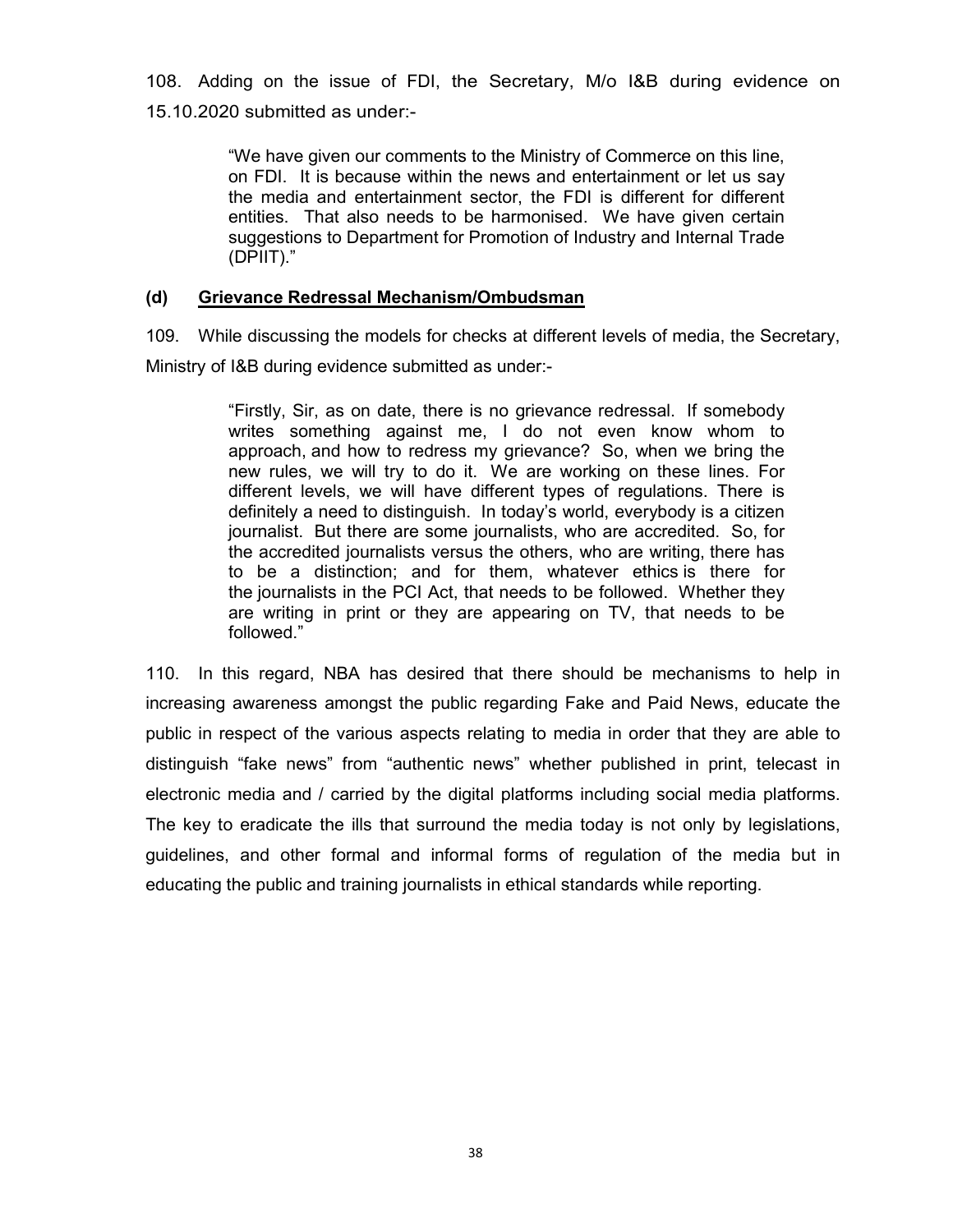#### **Part – II**

#### **RECOMMENDATIONS/OBSERVATIONS**

#### **I. INTRODUCTORY**

**The Constitution of India guarantees to all its citizens the right to freedom of speech under Article 19 (1)(a), which has been liberally construed by the Hon'ble Supreme Court through various pronouncements as incorporating not just the freedom of press but also the right of citizens to be informed on matters of public importance and concern. Media which is considered as the 4th pillar of democracy plays a vital role in shaping public opinion and in the overall development of the democracy by keeping the citizenry informed of the state of governance. Thus, media is the key stone of democracy. Freedom of media has always been a cherished right in all democracies. However, with so much power, the media is supposed to follow the conduct which is in conformity with highest standards of rectitude and journalistic ethics.** 

**It is, however, a matter of grave concern that media which was once the most trusted weapon in the hands of the citizenry in our democracy and acted as trustees of the public interest is gradually losing its credibility and integrity where values and morality are being compromised. Rampant instances of violations of code of conduct of ethics by the media reflected in the form of paid news, fake news, TRPs manipulation, media trials, sensationalism, biased reporting, etc. have placed a big question mark on its credibility in the minds of people which is not a good sign for the healthy democracy. A healthy democracy thrives on participation of the public which is only possible through circulation of accurate information by responsible media.** 

**The Committee, while taking note of this, would like to recall here the famous speech of Justice G.N. Ray, Ex-Chairman of Press Council of India stating that Parliamentary democracy can flourish only under the watchful eyes of the media. Such is the influence of media that it can make or unmake any individual, institution or any thought. So all pervasive and all-powerful is today its impact on the society. With so much power and strength, the media cannot lose sight of its privileges, duties and obligations. Journalism is a profession that serves society. By virtue thereof it enjoys the privilege to 'question' others. However to enjoy**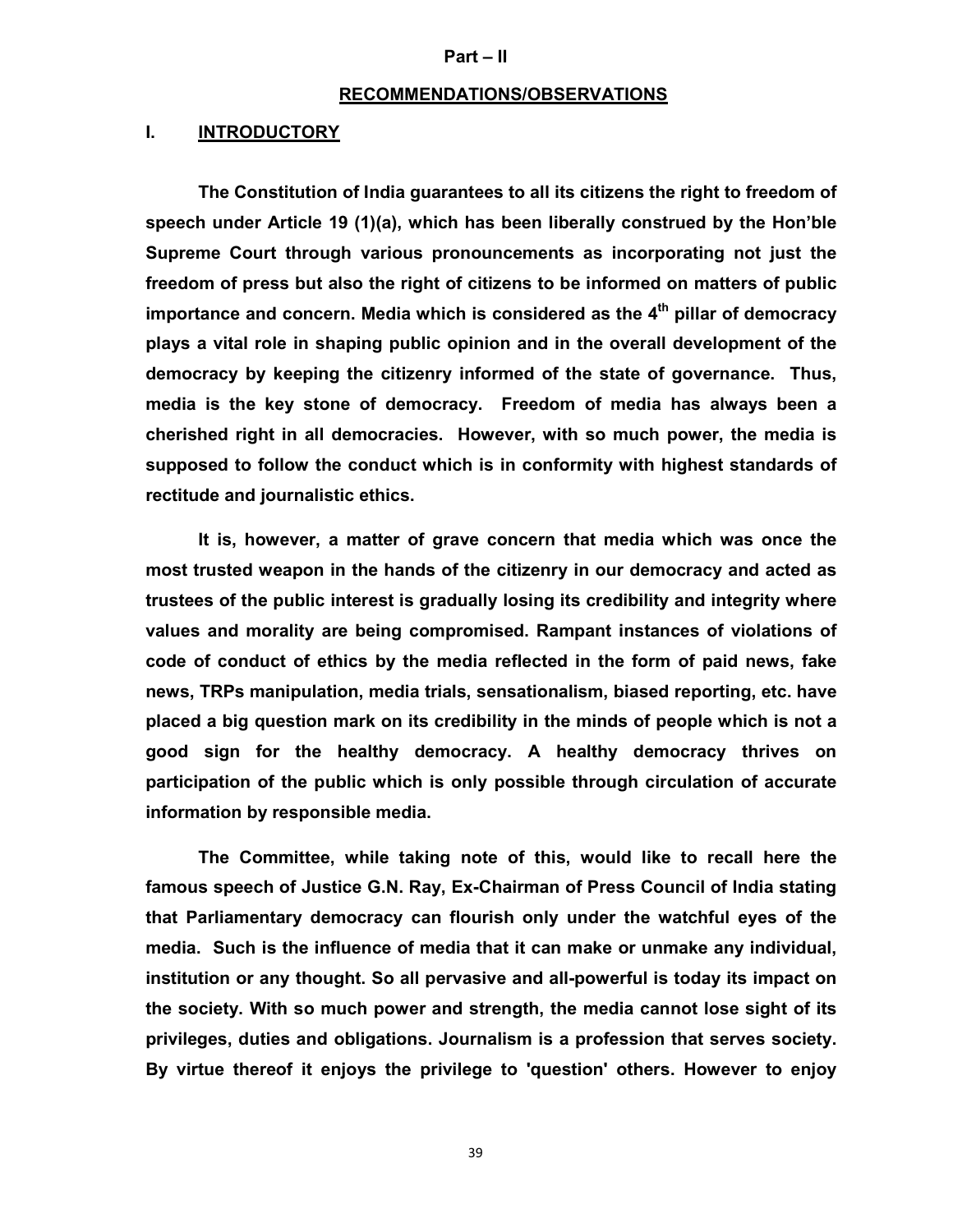**these privileges, Media is mandated to follow certain ethical standards in collecting and disseminating the information.** 

**While endorsing the views expressed by Shri Ray, the Committee trust that media whether electronic, print or social, would adhere to the established ethical standards, either through an established regulatory framework or a self-regulatory mechanism. The Committee also trust that the Government would bestow utmost importance to the freedom and independence of media so that they cover news as impartially as possible without fear and favour. It is also incumbent upon the Government to ensure the necessary legal and social framework which may encourage the media to respect and follow established values of their profession. In the succeeding paragraphs, the Committee have given their observations on the efficacy of existing rules, the regulatory framework for observing ethical standards in media coverage, various constraints being faced by regulatory bodies, etc. and hope that these recommendations would help in restoring the credibility of media as the 4th pillar of democracy while ensuring ethical standards in the media coverage.** 

**2. The Committee note that in India there are a total of 1,44,893 newspapers/ periodicals which have been registered with Registrar of Newspapers for India (RNI), 926 permitted satellite television channels (with 387 channels being under News and current affairs category and 539 being under non-News and current affairs category), 36 Doordarshan channels with 2 News and 34 non-News channels, 495 All India Radio FM radio stations and 384 private FM radio stations. The Committee find that in addition to the above, social media platforms, like Facebook, WhatsApp, Instagram, Twitter, etc. have placed journalism in the hands of the citizens. Citizens use their personal recording devices including cell phones to capture events and post them on the internet. Though, the Ministry of Electronics and Information Technology (MeitY) does not have a record of the number of internet websites in India, according to a popular site 'Internetlivestats.com', there are at present more than 150 crores websites across the world and it is expected that around 20 crores out of these are active websites across the world.**

**Amidst the above state of affairs, the Committee are aware of the existing Acts and provisions for observing ethical standards in Print Media and Electronic Media and the recently notified 'The Information Technology (Guidelines for**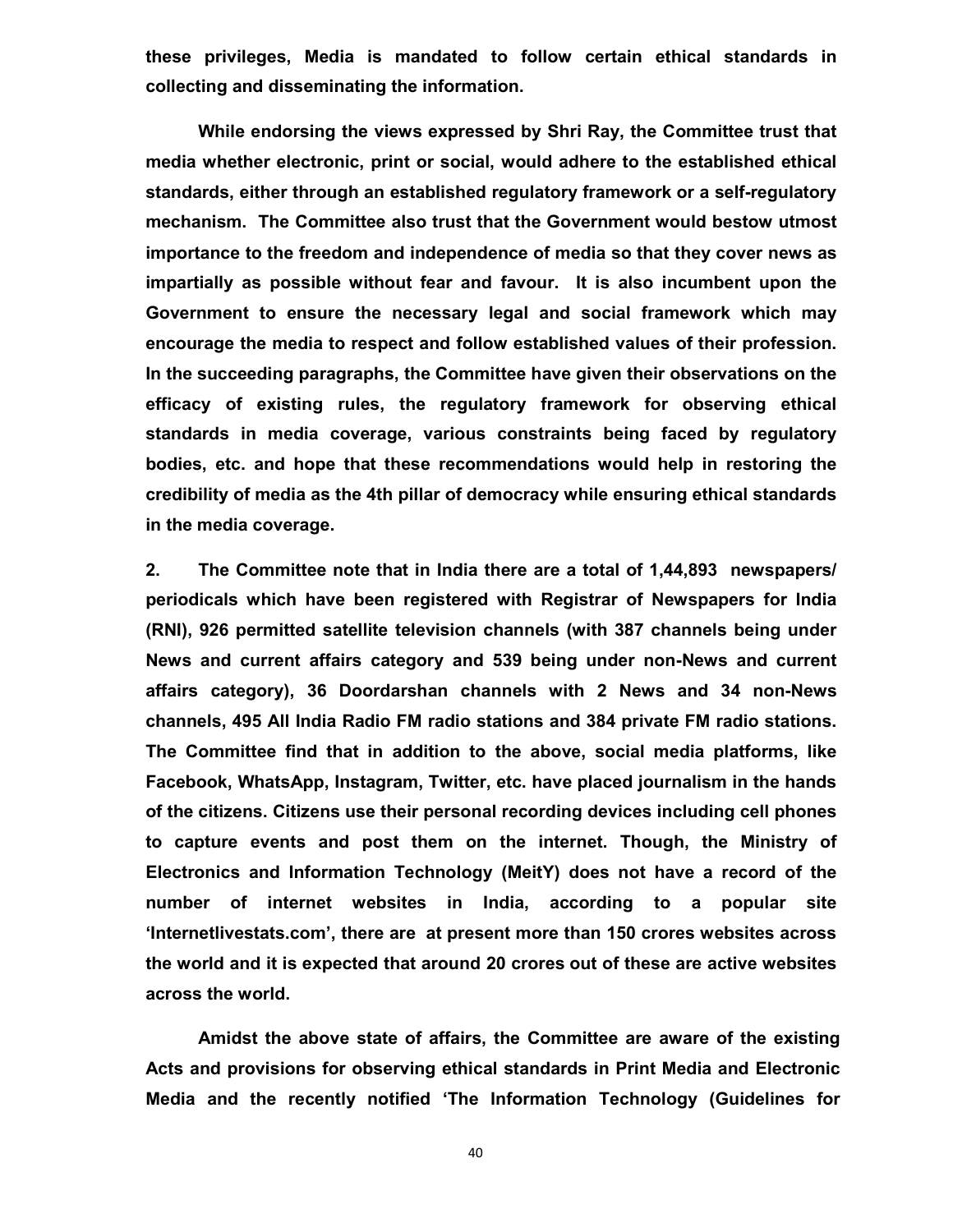**Intermediaries and Digital Media Ethics Code) Rules, 2021' of which Part-II relates to 'Intermediaries' to be administered by MeitY and Part-III relates to Digital Media Ethics Code and to be administered by the MIB. The Committee hope that these guidelines will go a long way in regulating digital media content and both the Ministries will work coherently and in tandem to ensure that the code for ethics are followed by digital media also. The Committee also impress upon the Ministry to ensure that adequate consultations take place with all stakeholders and that oversight of digital media may be exercised while fully preserving their right to freedom of expression.**

## **II. PRINT MEDIA**

### *(i) Existing Codes/Acts/Mechanism for observing ethical standards in Print Media*

**3. The Committee note that the Press Council of India (PCI), a statutory, quasi judicial body functions under the Press Council Act, 1978 acts as a watchdog of the press. It adjudicates the complaints against and by the press for violation of ethics and for violation of the freedom of the press, respectively. The criteria adopted for codifying ethical standards for the Print Media is to ensure that news, views, comments and information are disseminated by the press in the public interest in a fair, accurate, unbiased and decent manner and to keep in mind the cascading effect of reporting on the society and on the individuals and institutions concerned. Another criterion is to take note of sponsored news content which has come to the fore and is damaging quality journalism. Section 14 of the Act empowers the Council to warn, admonish or censure the newspaper, the news agency, the editor or the journalist concerned or disapprove the conduct of the editor or the journalist if it finds that a newspaper or a news agency has offended against the standards of journalistic ethics or public taste or that an editor or a working journalist that has committed any professional misconduct, on the receipt of complaint or otherwise. Further, PCI has formulated 'Norms of Journalistic Conduct' under Section 13(1) of the Press Council Act, for the newspapers, news agencies and journalists for maintaining ethical standards in print media journalism and for journalists to practice the profession within ethical boundaries, which cover principles and ethics as well as detailed guidelines on specific issues. This is being continuously updated by the Council while incorporating new norms based on the important adjudications rendered by it from time to time.**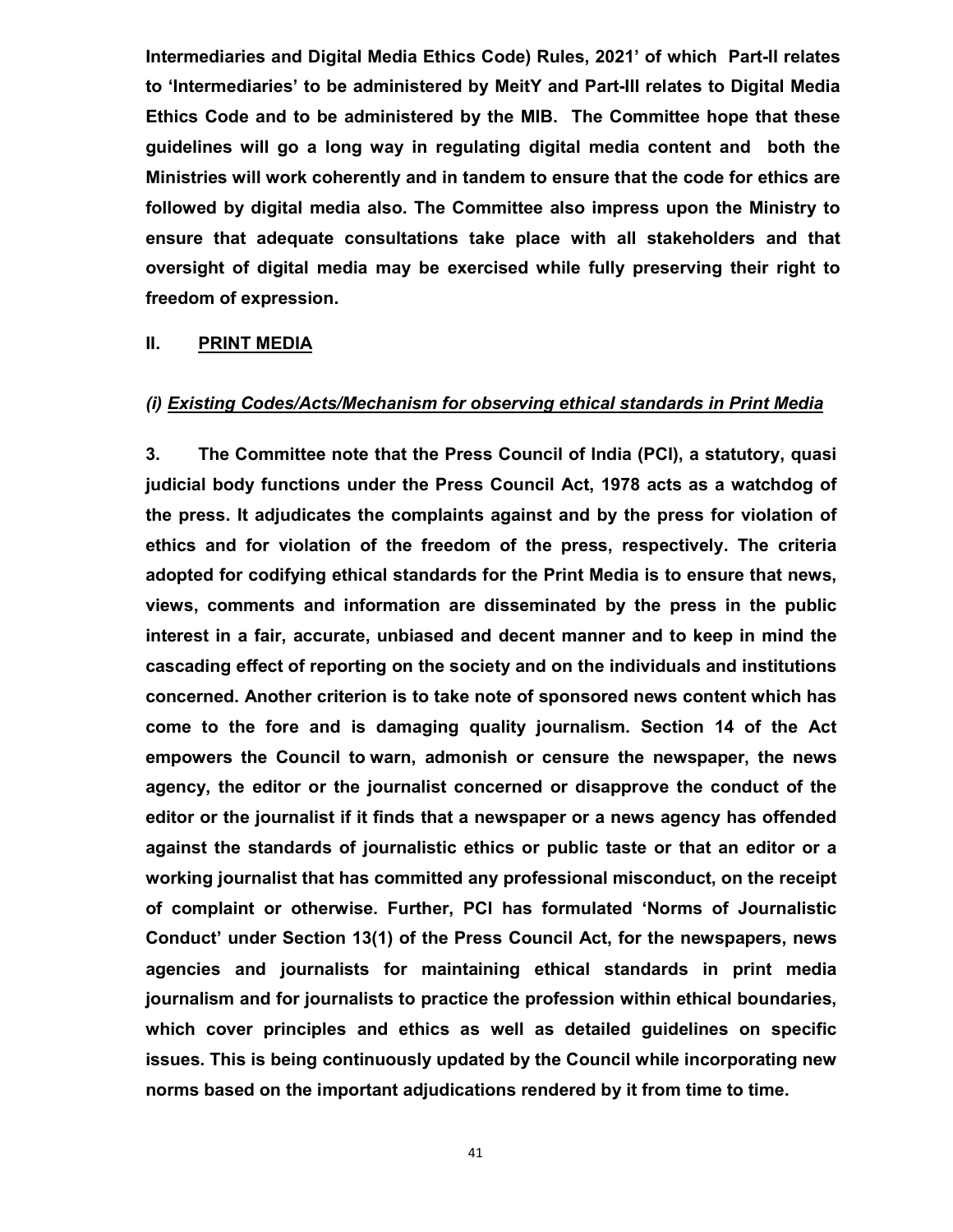**The Committee, however find to their utmost concern that the erring newspapers tend to repeat the same mistakes, even after being censured by PCI, till action is taken by the Bureau of Outreach and Communication (BOC) to withhold government advertisements to that particular newspaper for a certain period of time as per the Government of India's Policy. It is surprising to note that a lot of time is wasted in taking a decision by the BOC against such newspapers, which eventually dilutes the impact of the decision. Supposedly, once PCI takes a decision to censure a newspaper today, BOC takes almost a year to come out with a decision to withhold government advertisements. The Press Council, hence has proposed that the Government of India may prescribe a certain time period to BOC to act on the decisions of the PCI and withhold Government advertisements to such offenders to make the decision of PCI more effective on the erring newspapers. The Committee find merit in the proposal of PCI which would not only ensure prompt action by BOC on the cases referred to them but also have a deterrent effect on the erring newspapers. The Committee, therefore, exhort the Ministry of I & B to prescribe a certain time limit for BOC to take action on the cases censured by PCI, in the interest of maintaining and promoting high standards of press in India.** 

**4. The Committee note that during 2016, 2017 and 2020, there were a total of 105 cases censured by PCI, out of which 73 cases were suspended by BOC. The Committee have been informed that in respect of another 31 cases, no action was taken as the publications are not on the BOC Portal and in one case, stay has been granted by the High Court. It is intriguing to note there are many publications which are not on the BOC portal, though they are censured by PCI and forwarded to BOC for action. The Committee are unhappy at such a situation and would expect the Ministry/PCI to strengthen the enforcement mechanism of PCI so that all its orders are acted upon against all the publications irrespective of them being part of BOC portal or not and the ambiguities, if any, in this regard may be removed. They also desire that in light of 'The Information Technology (Guidelines for Intermediaries and Digital Media Ethics Code) Rules, 2021', the Ministry may run proper awareness campaigns to make e-Newspapers (which are currently not being registered like print Newspapers) aware of the provisions of 'The IT Rules, 2021'.**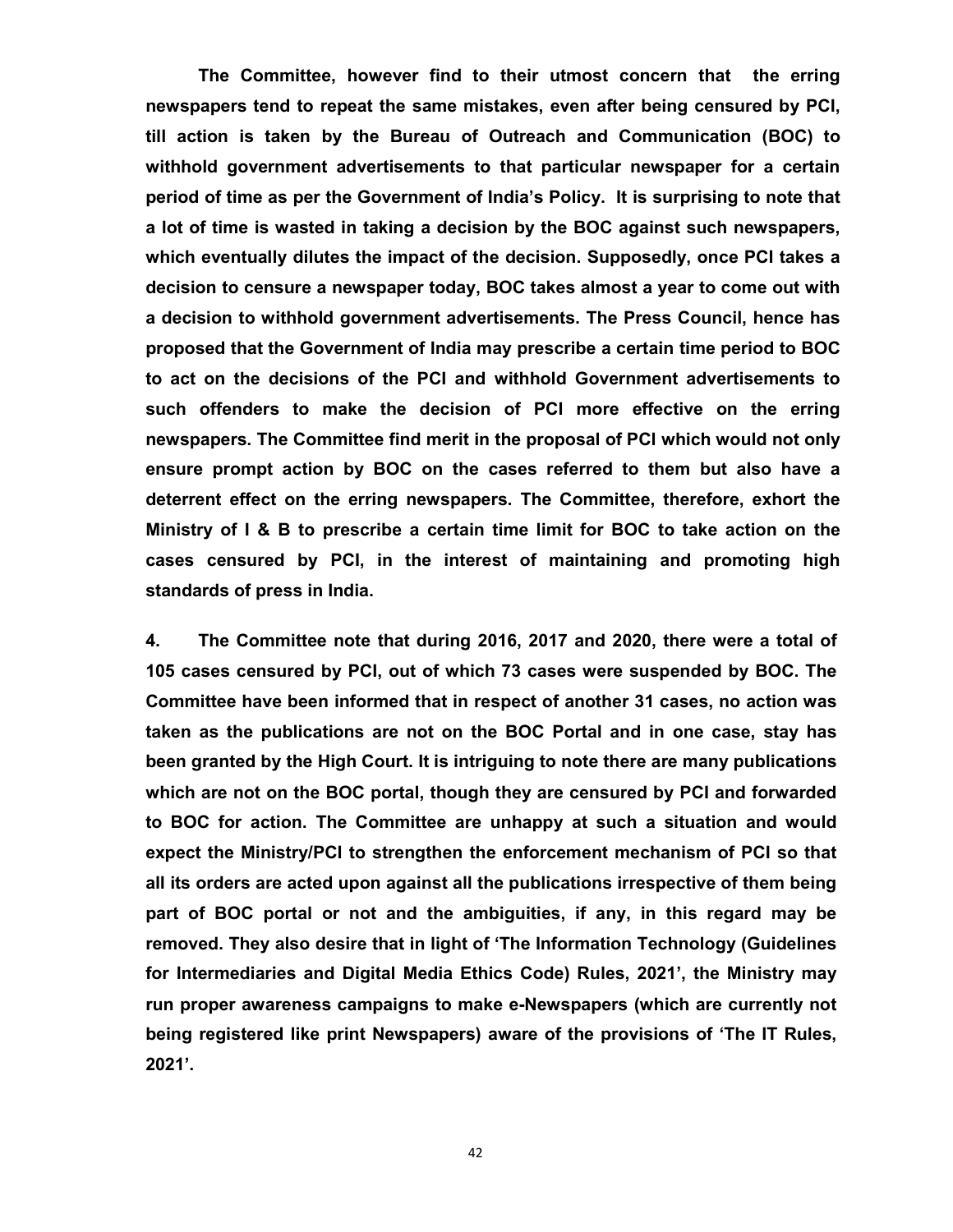**5. The Committee further note that PCI is headed by a Chairman, and consists of 28 other members, of whom 20 represent the press and are nominated by the press organisations/news agencies recognised and notified by the Council as all-India bodies of categories such as editors, working journalists and owners and managers of newspaper and news agencies, 5 members are nominated from the two Houses of Parliament; and 3 represent cultural, literary and legal fields as nominees of the Sahitya Academy, UGC and the Bar Council of India. Accordingly, the Council has to notify the associations of the editors, and the working journalists. The Chairman, PCI, submitted that all those associations, who have their presence at least in 12 to 15 States, are recognised. Earlier, it was very difficult to have an association having affiliations with 12 to 15 States. Now, a lot of newspapers are sold and read in different States, thus the matter for representation of various States in the Council needs to be looked into. In view of the above submission, the Committee desire that there is an urgent need to examine the matter of increasing the membership of PCI so that it could have a broad-based membership representing various States of the country.**

**6. The Committee have been informed that PCI in its meeting held on 29.05.2019 has passed a resolution suggesting that when the Print Media has a watchdog in the form of Press Council of India, something parallel is advisable for the entire media i.e. newspapers and periodicals in print or other form, enewspapers, news portals, social media and any other platform of news dissemination besides electronic media. The PCI has made recommendations to the Government to enact a single legislation so as to cover all the aforesaid media, in line with the Press Council Act, 1978. The Chairman, PCI, submitted that a few months back, they had received a large number of complaints against the electronic media, the news channels other than the print media but were unable to act against those entities.**

**The Committee also observe that PCI, a statutory body governing the print media may entertain complaints and is empowered to warn, admonish or censure the newspaper, the news agency, the editor or the journalist concerned, however, it does not have the power to enforce compliance as advisories issued by PCI are not enforceable in a Court of Law. Besides, the self-organised News Broadcasting Standard Authority (NBSA) governing news broadcasting has the power to fine, but its jurisdiction extends to only those organisations that choose to be members**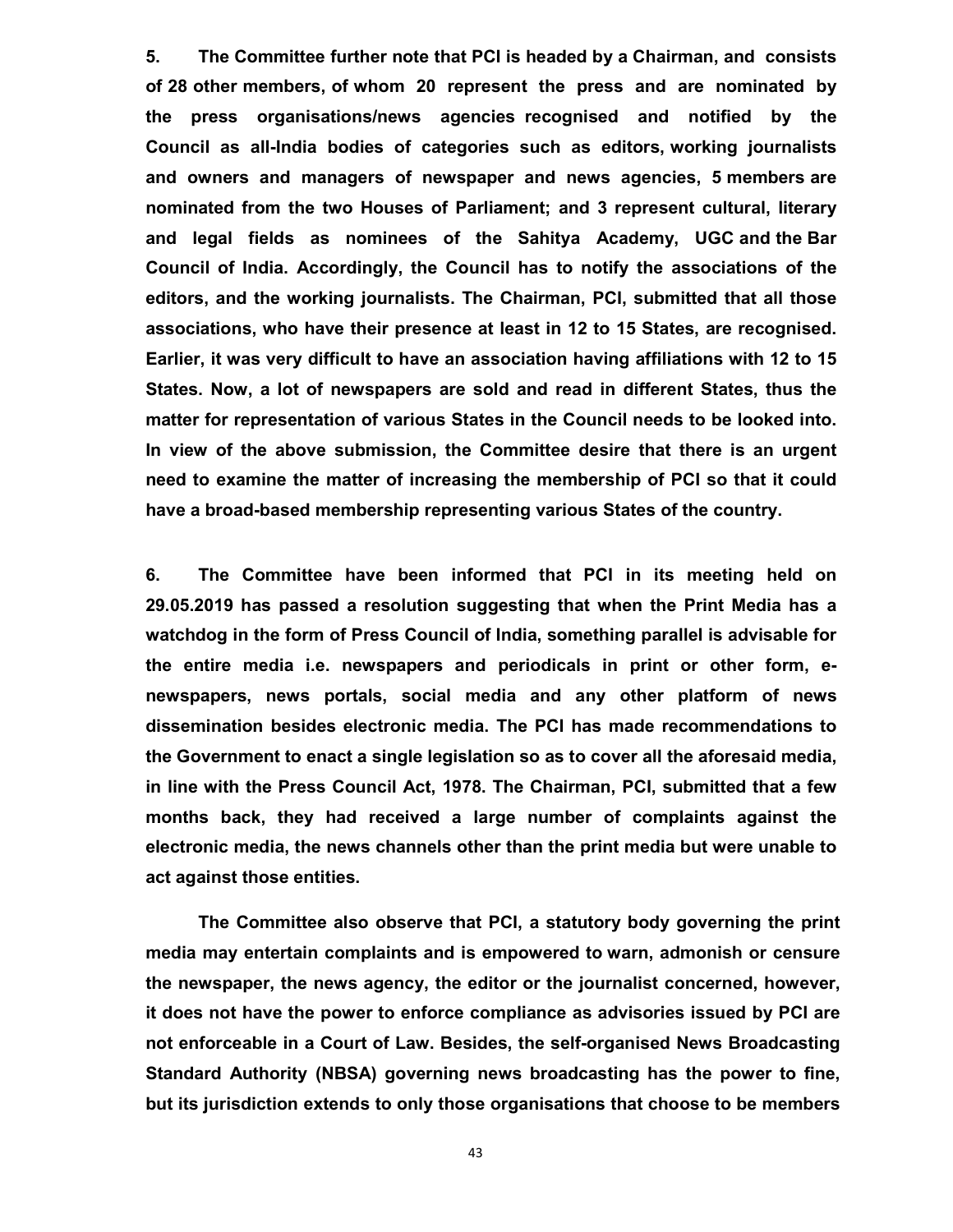**of the News Broadcasters' Association. Therefore, its efficacy is limited and depends on voluntary compliance with its orders. In view of the above, the Committee are of the firm opinion that PCI needs restructuring to cover all types of media and therefore desire that the Ministry should explore the possibility of establishing a wider Media Council encompassing not just the print media but the electronic and digital media as well, and equip it with statutory powers to enforce its orders where required. This would enable it to have a holistic view of the media scenario and take appropriate steps to check irregularities, ensure freedom of speech and professionalism, and maintain the highest ethical standards and credibility, which are so critical for the fourth pillar of democracy. The Committee, however, feel need for the Government of India to create a Media Commission comprising of experts for wider consultations amongst the interested groups/ stakeholders to evolve a consensus in this regard. Meanwhile, pending a decision on this, the Committee would like the Ministry to look into the possibility of expanding the regulatory framework to monitor e-newspapers.**

## *(ii) Cases of Non-compliance with ethical standards by Print Media*

**7. The Committee note that on violation of ethical standards by Print media, the Press Council directs newspapers to publish corrigenda or issue directions to publish the version of the complainant and try to bring the parties to arrive at settlement. In cases of gross violation of journalistic conduct, papers are warned, admonished and censured. Further, in cases where newspapers are censured, PCI forwards such decisions to the Bureau of Outreach and Communication (BOC) and the concerned Government of the States/UTs for further necessary actions at their end. However, the Committee find to their dismay that PCI do not have the information with regard to action taken on their forwarded decisions by the concerned State Governments/UTs. During the last 5 years, PCI censured 142 Newspapers for violating "Norms of Journalistic Conduct" and forwarded adjudication to various State Governments/UTs. This clearly indicates the limitation of the powers of the PCI to penalize the newspapers and news agencies, etc., for violation of the norms of journalistic conduct. The Committee are of the considered opinion that rules and regulations framed under the Press Council Act, 1978 have no meaning unless there exists an effective mechanism for their efficient implementation. The Committee, therefore, recommend that Government should take comprehensive and practical measures so that PCI's decisions on**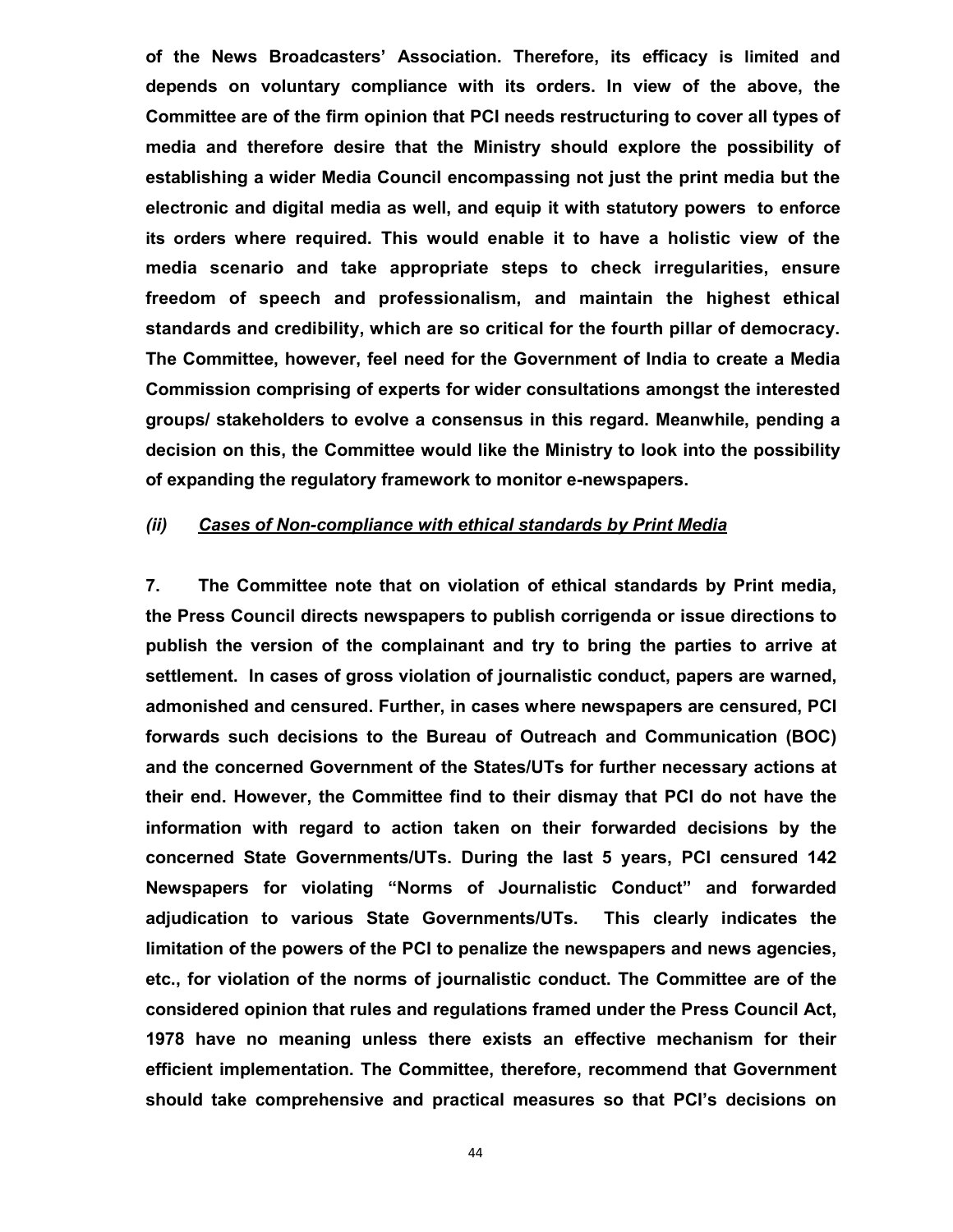**cases of violation of ethics in newspapers and other publications, are genuinely implemented or taken to their logical end and it should be incumbent upon the concerned State Government/UT to inform PCI about the action taken.**

### **III. Electronic Media**

#### **A. Television Channels**

*(i) Existing Codes/ Acts/ mechanism for maintaining Ethical Standards in TV Channels* 

**8. The Committee note that the programmes and advertisements telecast on private satellite TV channels are regulated in terms of the Programme and Advertising Codes prescribed under the Cable TV Networks (Regulation) Act, 1995 (CTN Act) and Cable TV Network Rules, 1994 framed thereunder. The Ministry of I & B have the statutory mandate, through the CTN Act and the Rules framed thereunder, to regulate the content carried by TV channels. Further, the Government has framed the Uplinking and Downlinking Guidelines, 2011 under which permission is granted to private TV channels to uplink/downlink in India. The Guidelines,** *inter-alia,* **require that the channels should abide by the Programme and Advertising Codes prescribed under the CTN Act, 1995.** 

**It has been brought to the notice of the Committee by the Secretary, I & B that Cable TV Networks (Regulation) Act, 1995 requires changes. Press Council is a statutory body and is in existence for the print media but for the television there is no such statutory body. While NBSA and NBA have developed an organisation, it is not formally recognised by the Government. There are many channels which are not members of the NBA. By amending the Act, a provision would be made that action on any complaint should be by rule instead of being by an executive order. The proposed amendments to CTN (Regulation) Act, 1995 were placed in public domain for stakeholder's comments on 15.01.2020 and the Ministry has informed us that it is examining the comments received from stakeholders/general public**. **There is also discussion over having an umbrella Statute for the entire Broadcasting Sector covering Print, Electronic and online media, which is under examination. The Committee would desire the Ministry to expeditiously look into making necessary amendments in the existing Cable Television**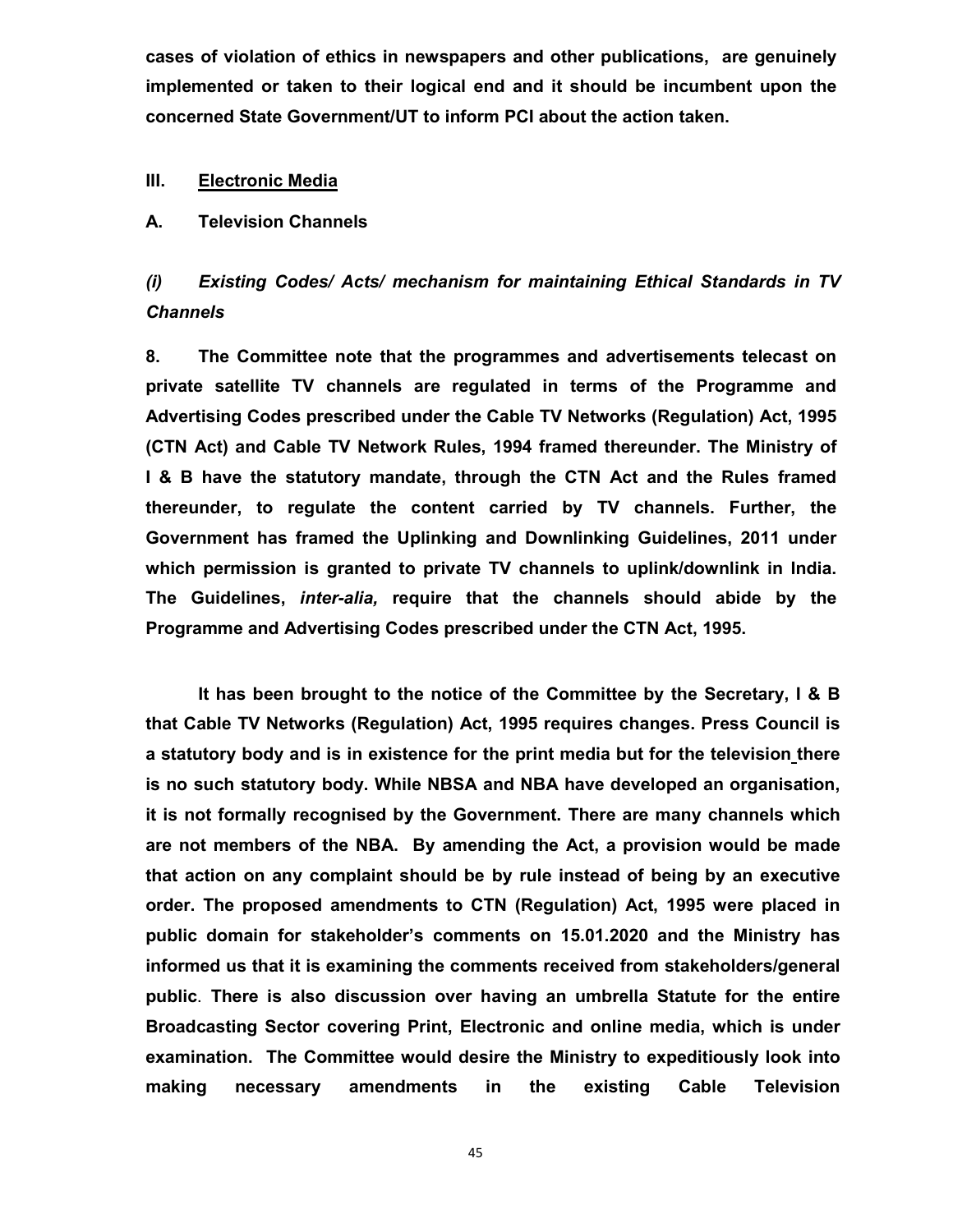**Network(Regulation) Act, 1995 which is 25 years old, and needs changes in accordance with the changing regulatory environment, while ensuring that the grey areas in the interpretation and implementation of the said Act are duly addressed and also to ensure that the proposed amendments are consumerfriendly. This will address the issues of stakeholders by bringing more transparency in the system. The Committee would like to be kept informed of the progress made in this regard.**

#### **(ii) Cases of Non-compliance of ethical standards by TV Channels**

**9. The Committee note that the Ministry of I & B had constituted an Inter-Ministerial Committee (IMC) in the year 2005 under the Chairpersonship of Additional Secretary, I&B with representatives from the Ministries of Consumer Affairs, Home Affairs, Law & Justice, Women & Child Development, Health & Family Welfare, External Affairs, Defence and a member from Advertising Standards Council of India (ASCI), to look into specific complaints on violation of the Programme and Advertising Codes. After receiving a complaint against a TV channel, as reported by Electronic Media Monitoring Centre** (**EMMC), or from the general public, or if taken up Suo-motu by the Ministry, a Show-Cause Notice is issued to the channel. The matter is generally placed before the IMC along with the response received from the TV channel. Personal hearing before the IMC is also accorded to the TV channel. The IMC functions in a recommendatory capacity. IMC recommendations include issuance of warnings and advisories, asking channels to run apology scrolls on their channels and directing channels to be 'off air 'temporarily for varying periods, depending on the gravity of the violation. The Ministry takes a final decision regarding penalties and their quantum with respect to the TV channel.** 

**The Committee further note that the Ministry of I & B had taken action in respect of 3 TV channels in 2017-18, 1 channel in 2018-19 and 101 channels in 2019-20. The Committee are not convinced by the reasons advanced by the Ministry for such a quantum jump in cases against which action was taken in 2019- 20. The Ministry have justified that during the years 2017 and 2018, 4 meetings of the IMC were held in which 35 cases were considered and during 2019, 5 meetings of IMC were held in which 122 cases were considered, including**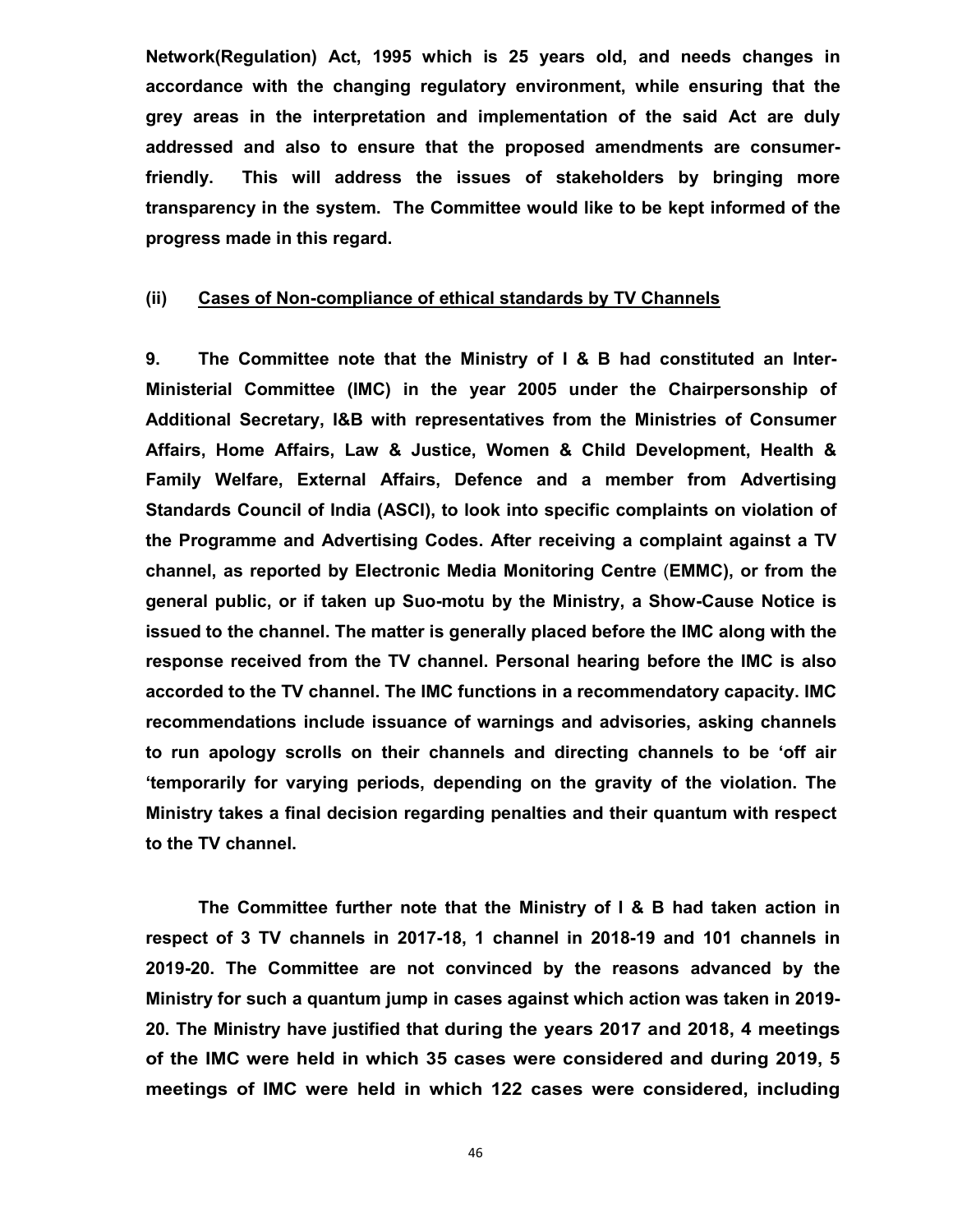**cases of earlier years. The Committee take a serious note of this apparent laxity on the part of the Ministry of I & B in timely holding of their sittings to take a decision on the cases pending with them. They, therefore, impress upon the Ministry to hold their sittings at regular intervals of time to take action on the cases referred to them, for violation of Programme and Advertising Codes, and not wait for piling up of cases as such a lackadaisical approach not only dilutes the impact of action taken but also gives erring channels a chance to commit repeated violations.** 

**10. The Committee have been told that the IMC, while considering cases of alleged violations of the Programme Code by a particular channel, inter-alia, takes into account past violations of Programme Code by that channel and makes an appropriate recommendation to the Ministry. There exists a provision of graded penalties under the Uplinking and Downlinking Guidelines for Private satellite TV channels. The penalties prescribed are** *viz.* **(i) In the event of first violation, suspension of the permission of the company and prohibition of broadcast/ transmission up to a period of 30 days, (ii) In the event of second violation, suspension of the permission of the company and prohibition of broadcast up to a period of permission, (iii) In the event of third violation, revocation of the permission of the company and prohibition of broadcast up to the remaining period of permission, and (iv) In the event of failure of the permission holder to comply with the penalties imposed within the prescribed time, revocation of permission and prohibition of broadcast for the remaining period of the permission and disqualification to hold any fresh permission in future for a period of five years. In this background, the Committee gather the view that the Ministry have been maintaining the records of the channels for their violation/repeated violations scrupulously. The Committee, however, wonder if present a system of graded penalty is acting as an effective deterrent to the violators of codes. The Committee would like to be enlightened in this regard.**

**11. The Committee observe that on 6th March, 2020, the Ministry of I & B issued prohibitory orders against two TV Malayalam News channels viz. 'Asianet News' and 'Media One', for 48 hrs. However, the ban was lifted in less than 48 hours with a press statement by the Minister. As per the submission of the Ministry, Electronic Media Monitoring Centre(EMMC) had reported that these two channels carried reports of the North-East Delhi violence in a manner which were violative**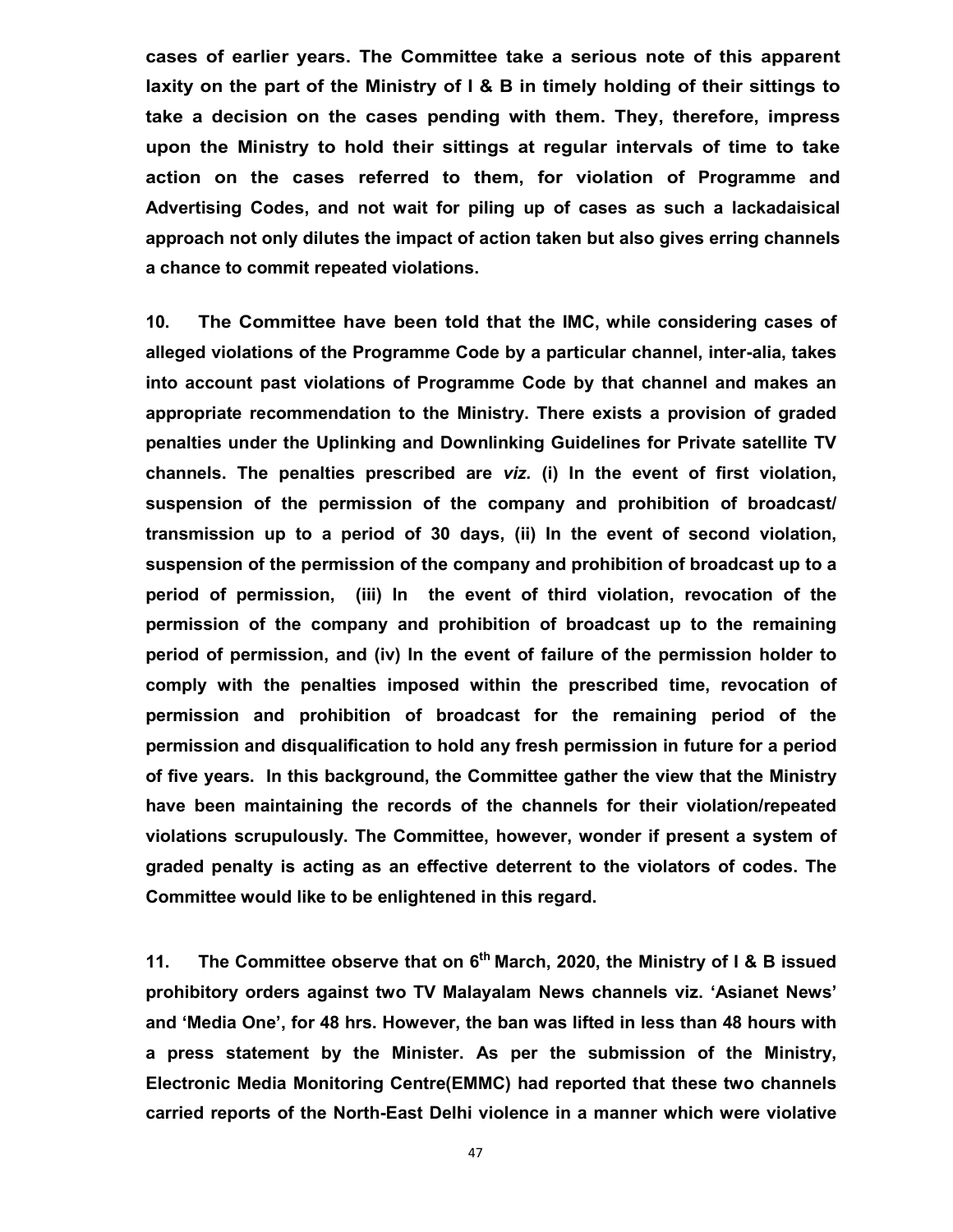**of the prescribed Code viz. Rules 6(1)(c) and 6(1)(e) of the Cable Television Networks Rules, 1994. Subsequent to the off-air order, Asianet News tendered an unconditional apology on 06.03.2020 and requested resumption of their transmission. Considering the apology of Asianet News, the competent authority curtailed the off-air penalty and channel was allowed to resume transmission from 01:30 AM on 07.03.2020 onwards. Keeping proportionate penalty in mind for similar violations committed by the two channels, the transmission for the other channel (Media One) was also resumed from 09:30 AM on 07.03.2020 onwards with the approval of the competent authority. The Secretary, I & B apprised the Committee that all the orders for warning were issued at the Secretary, I & B level, and the off-air orders were issued with by the approval of the Hon'ble Minister. The Ministry was unable to clarify why in that case, the public annulment of the disciplinary action was announced on the ground that the Minister had been unaware.**

**In this very case, the Committee find that after issue of show-cause notice to the two channels on 28.2.2020, the channels had furnished their replies on 03.03.2020. As submitted by the Secretary, I & B, in television network, normally, all the complaints are referred to the NBSA. Their feedback and comments are taken and based on that the Inter-Ministerial Committee, by an executive order, takes action. The Committee, however regret to note that in this particular case, instead of taking recourse to due procedure in dealing with such complaints, prohibitory orders were issued against the channels with undue haste. The Committee are of the considered opinion that it would be too harsh a decision to serve prohibitory orders against any channel without giving it ample opportunity to be heard as per the extant procedure before its act of violation of codes is established. The Committee trust that the Ministry of I & B in future would act in a transparent and impartial manner while dealing with such cases, lest such a decision on the part of the Government should be looked upon as a move to suppress the freedom of press.**

**12. The Committee note that Rule 6(1)(e) of the Cable Network Rules, 2014 states that "no programme should be carried in the cable service which is likely to encourage or incite violence or contains anything against maintenance of law and order or which promote 'Anti-national attitudes'. The term 'Anti-national attitude' has, however, not been separately defined in the Programme Code enumerated in**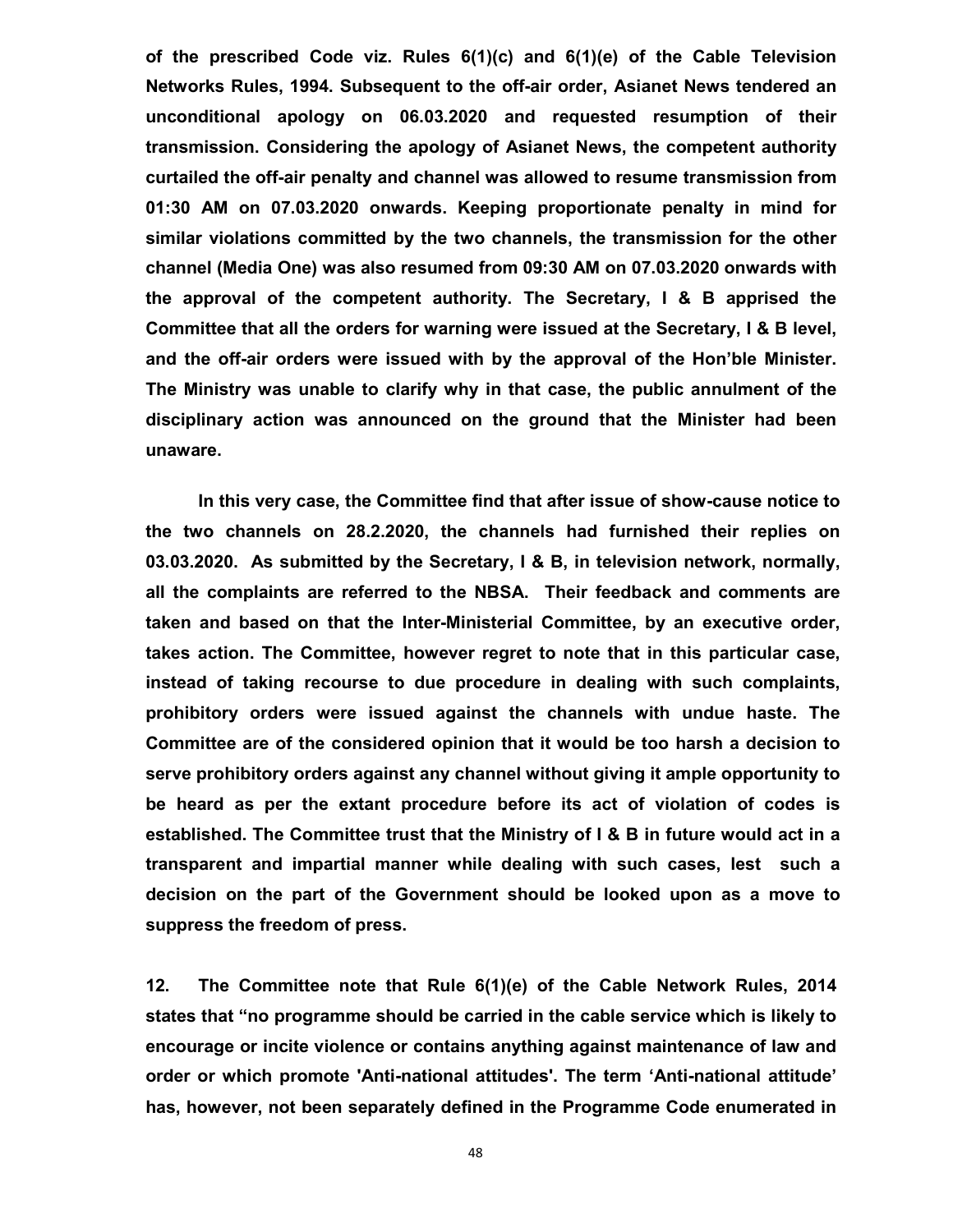**the CTN Rules, 1994. The Ministry have justified that 'Anti-national' is commonly understood as opposed to national interests or nationalism. However, the Committee are of the considered opinion that the term 'Anti-national attitude' used in Rule 6(1)(e) of the Cable Network Rules, 2014 may be the cause of unnecessary harassment of the private Channels and therefore recommend that the term 'Antinational attitude' be properly defined to remove any ambiguity in the interpretation of the term in the prescribed code.**

**13. CEO, Prasar Bharati submitted that AlR and Doordarshan have pre-dated Prasar Bharati as a corporate by several decades, and already had the existing programming code and commercial code which they have been strictly following for their news and general programming. Television, in addition, follows the guidelines given in the Cable Television Network Rules, 1994 because of its visual element. Besides, the AIR Code is much older and much broader and that has been the general guiding principle across the organization. Prasar Bharati, in general, does not have too many instances of ethics complaints as most of the news operations are managed by Government officers who are held accountable to disciplinary rules. Historically, these complaints were disposed of at the level of Directorate-Generals of Doordarshan and AIR and Prasar Bharati Secretariat or the Board rarely was involved in the editorial matters.** 

**As per the submission of CEO, Prasar Bharati, the existing Codes are found to be adequate, however, a need is felt for some of the aspects to be aligned with the Act as these Codes were written prior to Prasar Bharati's existence. The required process is stated to be undertaken. The Committee would like Prasar Bharti to urgently initiate the required process of alignment of codes with the Act wherever required and apprise them of the steps taken in this direction and the progress thereon. This could be part of the overall review and restructuring exercise recommended by the Committee.** 

#### **B. Self-Regulation in TV Channels by Broadcasting Industry**

**14. The Committee note that private TV news and non-news channels are governed by mechanisms of self-regulation. One such mechanism has been created by the News Broadcasters Association(NBA), a representative body of news and current affairs TV channels. NBA has set up the News Broadcasting Standards Authority (NBSA), which is empowered to warn, admonish, censure,**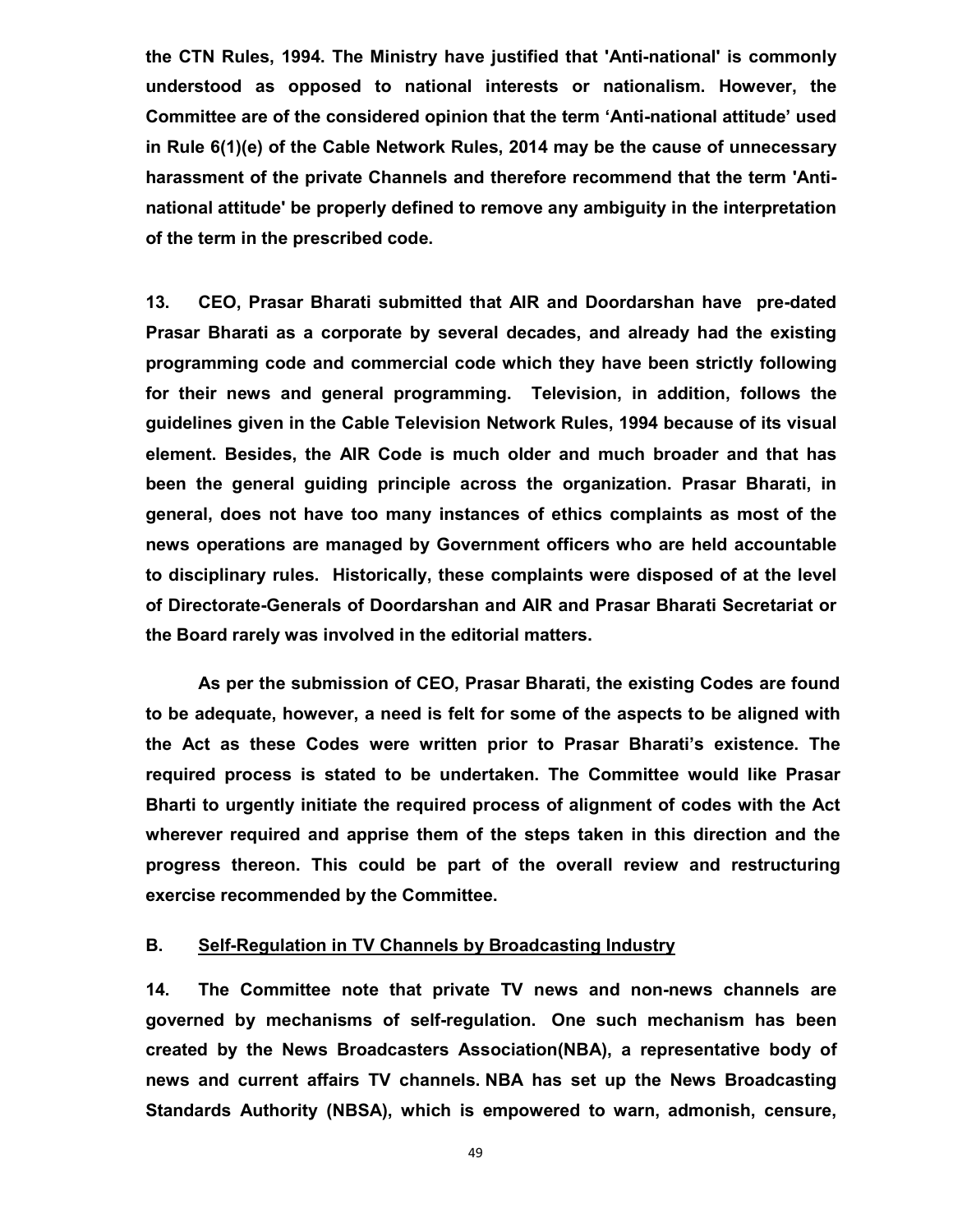**express disapproval and fine a sum upto Rs. 1 lakh upon the broadcaster and/or recommend to the concerned authority for suspension/revocation of license of such broadcaster for violation of the Code. Further, the Indian Broadcasting Foundation (IBF), is a representative body of non-news & current affairs TV channels which has set up the Broadcasting Content Complaints Council(BCCC) to examine and redress complaints. In case of violations of the programme code, BCCC directs the concerned channel to modify or withdraw such content and may also impose a financial penalty up to a maximum of Rs. 30 lakhs based on the nature of violations. Recently, a new self-regulatory association called the News Broadcasters Federation has also been launched. Likewise, Advertising Standards Council of India (ASCI) is another self-regulatory voluntary organization, which has set up Consumer Complaints Council (CCC) to consider complaints in respect of advertisements.** 

**As informed by the Ministry of I & B, all the 926 private satellite TV channels are not the Members of NBA and IBF and therefore, complaints against those channels are forwarded to the Ministry, for appropriate action. The Committee's attention has further been drawn to the fact that during the last 5 years** *viz***. from the year 2015 to 2019, though action was taken against 141 cases for violation of programme and advertisement codes, 119 cases pertained to non-members of either IBF and NBA.** 

**In view of the foregoing, the Committee note with satisfaction that selfregulatory bodies are performing reasonably well, as evidenced by the fact that during last 5 years, action was taken against only 22 cases of NBA and IBF members, out of the total of 141 cases, which suggests that the compliance rate in respect of non-members is not satisfactory. Therefore, the Committee are of the considered view that the Ministry should encourage self-regulation in electronic media by the broadcasting Industry and recommend that the Ministry should examine the matter to bring all the private Satellite TV channels under the mechanism of self-regulation and also take steps to make the mechanism of selfregulation more effective. In this way, the Ministry may also divest itself of some of its responsibilities, which also require additional hands to cope with the extra workload.**

**15. The Committee are not happy to note that out of total 119 cases, action against 87 cases were taken only in the year 2019, which shows that the system of**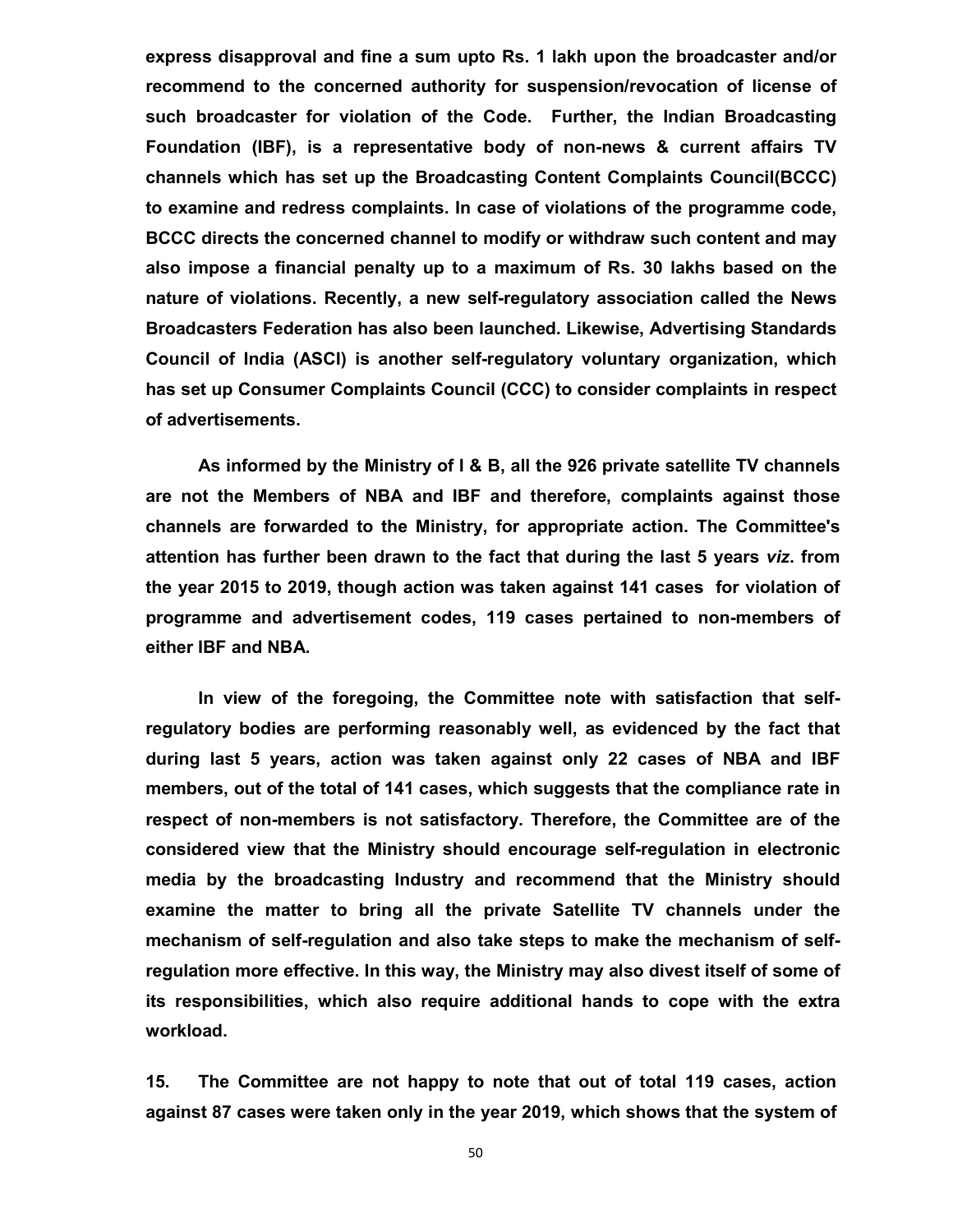**disposal of cases by the Ministry is not very efficient and needs to be looked into. The Committee do not approve of the manner in which the Ministry have been taking time to decide on the cases of violation of codes in media coverage and desire that cases at their level should be disposed of in a time-bound manner to have the desired impact.**

## **C. Television Rating Points (TRPS)**

**16. The Committee note that television audience measurement mechanism in the form of Television Rating Points (TRPS) has been in existence in India since 1993 when Doordarshan audience ratings collected by Doordarshan audience research units were used. It was followed by other rating agencies such as Indian National Audience Training Measurement (INTAM), Television Audience Measurement Media Research Pvt. Ltd. (TAM), Audience Measurement and Analytics Ltd. (AMAP) etc. Gradually TAM remained the only TRP agency in the country prior to issuance of Guidelines for TRP agencies by Ministry of I & B on 16.01.2014. On 28.07.2015, BARC was granted registration as a Television Rating Agency by the Ministry for a period of 10 years under the Policy Guidelines. BARC is a self-regulated, not-for-profit body created by the IBF, the Indian Society for Advertisers (ISA) and the Advertising Agencies Association of India (AAAI). BARC operates through Technical Committee, Oversight Committee, Disciplinary Council and Board of Directors. As per the submission of CEO, Prasar Bharati, when the audience base is large, the measurement system is fairly accurate and reflects what is being watched. BARC has over the years increased the sample and presently BARC is rating on 44,000 households. Census-wide measurement is done typically in the digital world. Google or Facebook measures it across the board, and there everyone is measured and not just a sample. However, on television, there are challenges because for such ratings return-path data and settop box are needed. Every set-top box has to measure usage but there will be privacy issues. This makes it a complicated matter but certain pilot projects are being conducted globally. The Committee's attention was also drawn to the fact that in India some of the operators like Tata Sky and Airtel do measurement at the level of their set-top boxes though they do not share the data with BARC. Further, around 80 percent of the households use Set-Top Boxes.**

**The Committee are, however, not satisfied with the present system of measuring of TRP and would like to draw the attention of the Ministry to the recent**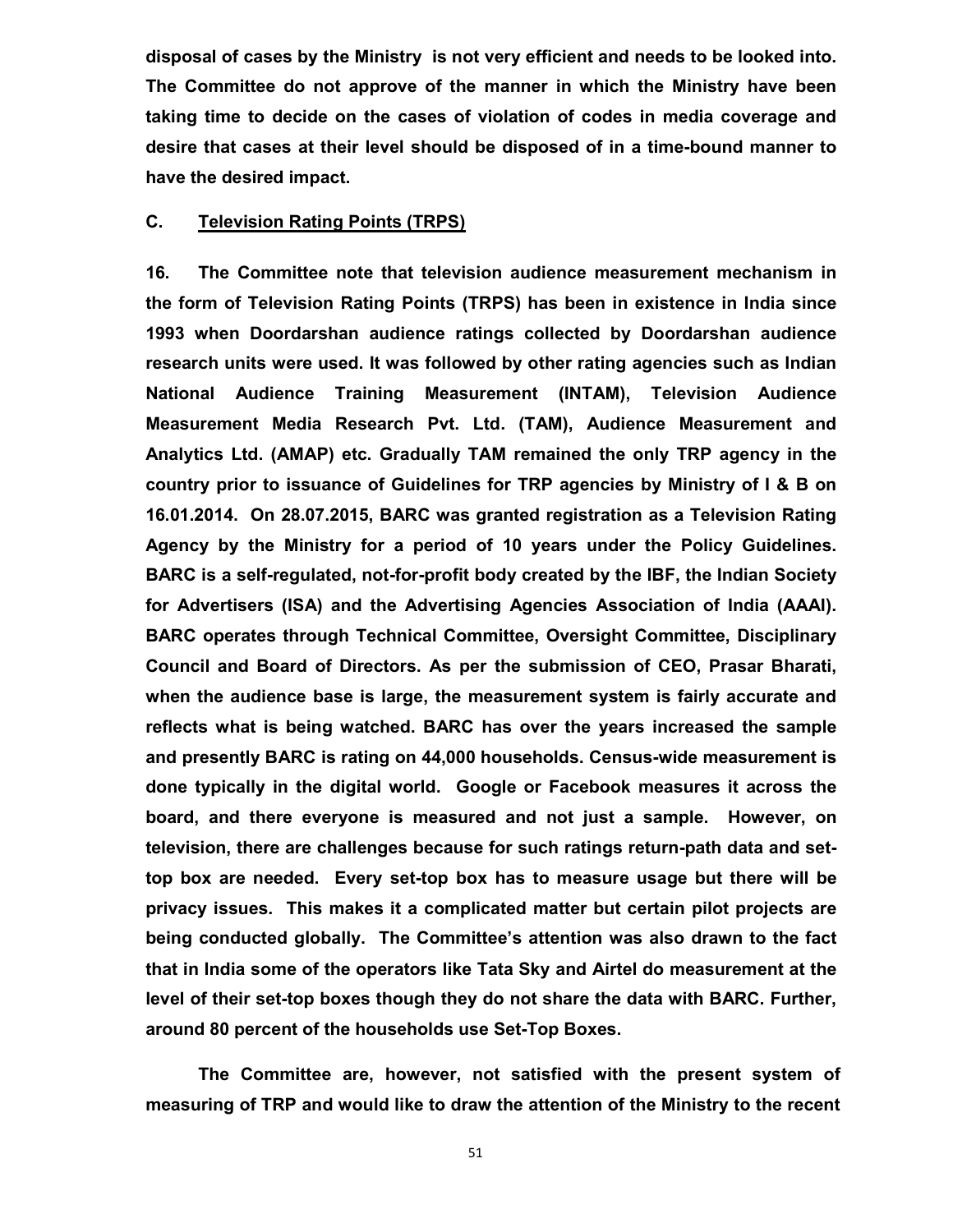**reported episodes of manipulation of TRPs by some TV channels rigging the devices used by BARC. This has put a big question mark on the objectivity, accuracy, efficacy and transparency of the current system and clearly indicate how the ratings can be manipulated by some channels in connivance with the BARC officials. While taking a serious view of this, the Committee desire the Ministry to look into the entire process of the TRP system and identify a solution for a more transparent and accountable system for measuring TRPs. The Committee also find that the present TRP system is heavily biased towards urban areas and there is a need to change the system of measurement by giving equal weightage to rural and semi-urban areas through increasing the sample size. The Committee also desire that the Ministry should study global practices adopted in the TRP system including the possibility of finding a solution to the privacy issues in the STBs through appropriate technical measures such as the use of scramblers to ensure accuracy, confidentiality and transparency within the TRP system. The Government has constituted a Committee to examine BARC. The Committee desire that the Report of the BARC inquiry Committee, commissioned by the Government of India, must be placed before them for examination.** 

## **IV. Digital / Social Media**

**17. The Committee note that the Ministry of Electronics and Information Technology (MeitY) on receipt of complaints with reference to cyber security or pertaining to online content that warrants action under section 69A of the IT Act, takes appropriate follow up action in accordance with the applicable legal provisions. During 2017, 2018 and 2019, MeitY ordered 1385, 2799 and 3603 URLs, respectively to be blocked. The Committee also note that earlier all publications over the internet, including e-newspapers, were governed under the provisions of IT Act, 2000. However, in a recent development, the Central Government vide notification dated 09.11.2020, has amended the Allocation of Business Rules, 1961 of M/o I&B and now the Ministry of I & B has the mandate for Digital/Online Media i.e. for 'Films and Audio-Visual programmes' made available by online content providers and 'News and current affairs' content on online platforms. The Committee, while hoping that the new rules will promote accountability, would like to know the extent to which the objective of bringing the notification has been achieved by the Ministry.** 

 **While examining the subject, the Committee also considered the issue of the unregulated content made available through online/OTT platforms which had hitherto**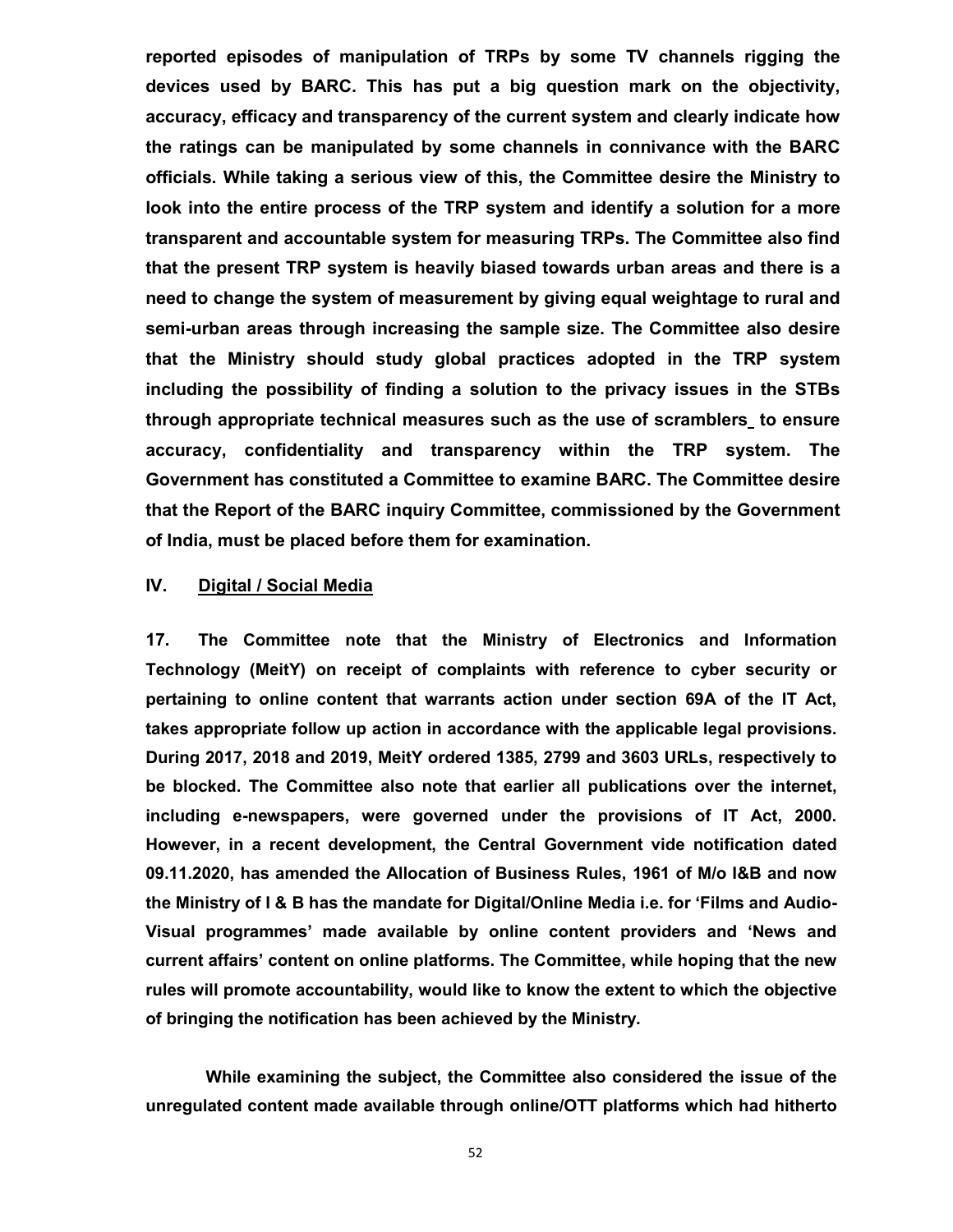**escaped any architecture of regulation. During the Covid pandemic, more and more people have resorted to these platforms due to closure of cinema halls. The Committee are conscious that the information and content portrayed on such platforms can impact viewers, including minor children. At the same time, the Committee acknowledge that OTT platforms offer freedom to the individual user to decide what to watch, a freedom that should not be abridged by the heavy hand of Government. The Committee note that Social media platforms are stated to be the intermediaries as defined in the IT Act, 2000 and enjoy exemption from liability if they follow due diligence, which has been notified as the Information Technology (Intermediaries Guidelines) Rules, 2011. Section 79 of the IT Act empowers the 'Appropriate Government or its agency' to notify the intermediary for removal of unlawful content relatable to Article 19(2) of the Constitution of India. However, recently on 25th February, 2021, the Government have notified 'The Information Technology (Guidelines for Intermediaries and Digital Media Ethics Code) Rules, 2021' wherein Part-II relates to 'Intermediaries' and shall be administered by MeitY. The new IT Rules, 2021 has introduced two categories of Intermediaries and additional due diligence to be followed by Significant Social Media Intermediaries. The Committee hope that the new Rules/Guidelines would go a long way in ensuring transparency and accountability for the social media platforms with a robust oversight mechanism by the Government. Nevertheless, considering that these Rules are at their early stage of implementation, the Committee recommend the Ministry of I&B to coordinate with MeitY to take care of the grievances and numerous concerns raised by the general public, stakeholders and other media activists about the efficacy of these Rules and their implications for free speech, journalistic freedom and artistic creativity. The Committee are of the view that any regulation must have checks and balances to ensure that it is neither misused nor violative of Article 14, 19 and 21 of Indian Constitution. The Committee therefore, expect both the Ministries to promote better Inter-Ministerial coordination, systematic awareness creation about these new Rules/guidelines, etc., so that the Rules are implemented effectively to ensure accountability of online/OTT platforms.** 

**The Committee desire that the Ministry should specially ensure training programmes/workshops for executive/ administrative officials at District and State level in order to brief them about the new guidelines and about the possible misuse/misinterpretation. The Committee would like to be kept apprised about the implementation of these Rules along with any problems/constraints faced by the Ministry in so doing.**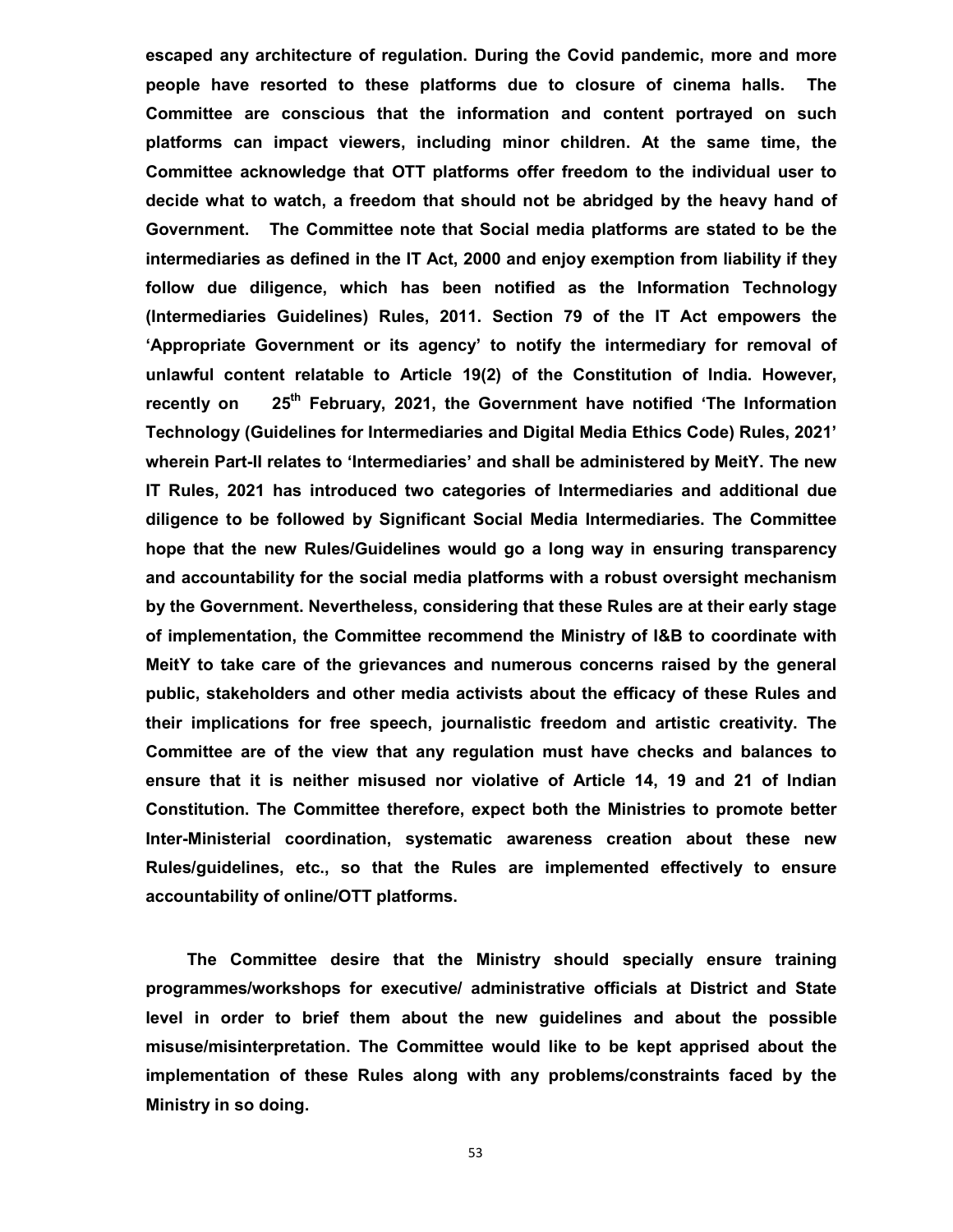#### **Foreign Direct Investment (FDI)**

**18. The Committee note that FDI for different forms of Print and Electronic Media is different for different entities. For publishing Newspapers and periodicals dealing with News and current affairs, and even for Indian editions of foreign magazines dealing in them, the FDI limit is 26% and it is to be done only through the Government route. While publishing/printing of scientific and technical magazines/ speciality journals/ periodicals and their facsimile editions, a larger FDI limit of 100% is permitted this is also to be done through the Government route. Even within the Broadcasting Sector, the percentage of Equity/FDI Cap varies from 49% to 100% and sectoral cap varies from 26% to 100% with the Entry Route through Government/Automatic. The FDI provisions in the DTH and HITS Guidelines also varies from 20% to 74% and there is variation in the Entry Route and management control too. The Committee also note the Ministry's concern that though the 'Newspapers' have a limit on FDI, there is no guideline for Online News.** 

**While noting that the M/o I&B have given their comments on the issue of FDI to the Ministry of Commerce and Department for Promotion of Industry and Internal Trade (DPIIT), the Committee would like to be apprised about the responses of both the Ministries. The Committee feel that FDI within limits in the media sector may be good for promoting competition and maintaining positive checks and balances and also to check malpractices in ethical standards. The Committee, accordingly, recommend that the M/o I&B harmonise the FDI rules relating to Media in such a way that the grey areas are taken care of and support to this industry is ensured while maintaining its autonomy.**

### **V. Miscellaneous**

### **(a) Paid News**

**19. The Committee learn that PCI redresses complaints on 'Paid news' in accordance with the Press Council (Procedure for Inquiry) Regulation, 1979. Besides, Election Commission of India (ECI) has a well-structured mechanism at the national, state and district levels to receive complaints relating to 'Paid News' and take necessary remedial action. A sub-committee of PCI in its 'Report on Paid News' in 2010 inter alia recommended for amendment in the Representation of People (RP) Act, 1951 to make incidence of paid news, a punishable electoral malpractice. ECI had also proposed that a provision should be made in the RP Act,**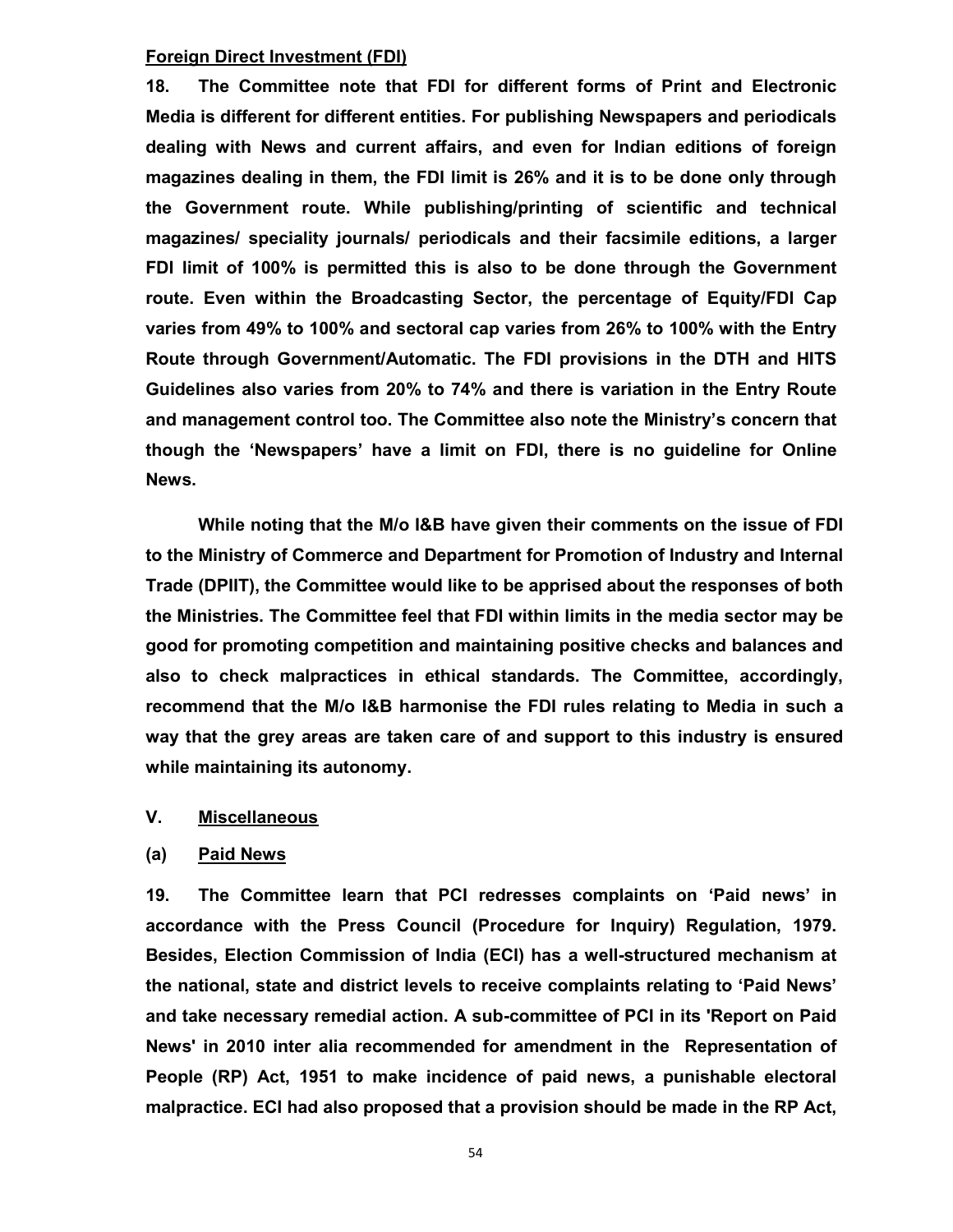**1951 to include publishing and abetting of publishing of 'Paid News' as an electoral offence with exemplary punishment. The matter was, however, referred to the Ministry of Law & Justice, which referred the matter to the Law Commission of India, which submitted its 255th report on 'Electoral Reforms' on 12.3.2015, recommending paid news as electoral offence. Thereafter, M/o Law & Justice constituted a Task Force to prepare a roadmap to implement the recommendation of the Law Commission, which submitted its report in 2016. Both the reports are under consideration in the M/o Law & Justice. The Committee would desire the Ministry of I & B to pursue the matter with the M/o Law & Justice for early implementation of the recommendation of the Law Commission to make paid news as electoral offence, so that it has a deterrent effect on the incidence of paid news. The Committee may be apprised of the progress in the matter.**

#### **(b) Fake News**

**20. There already exist laws and rules under the Indian Penal Code (IPC) 1860, the Information Technology Act, 2000 and the Information Technology (Intermediaries Guidelines) Rules 2011 to tackle and penalise persons spreading 'Fake News'. Further, a Fact Check Unit (FCU) has been established in the PIB in December, 2019 and such FCUs have also been set up in 17 Regional Offices of PIB. This Cell is mandated to counter misinformation on Government policies and schemes either suo-motu or under a reference** *via* **various input methods like WhatsApp Hotline number, e-mail, Twitter and PIB's website. The mechanism depends on various feeder units like Ministries, Departments, PSUs for verification of information and is connected to them** *via* **PIB officers in the Ministries. The Committee are concerned that the menace of false/fake news has become a disturbing trend in India, where the contributors of content are not only owners of websites, but also individual subscribers, on whom exercising control is posing a very big challenge. As informed by the Ministry, the Central Government** *vide* **its notification dated 09.11.2020 has amended the Allocation of Business Rules, 1961 in respect of Ministry of I & B and has inserted the entries relating to Digital/Online Media, Films and Audio-Visual programmes made available by online content providers and News and current affairs content on online platforms.**

**In this context, while appreciating the establishment of Fact Check Units in 17 Regional Offices of PIB, the Committee desires that the Ministry should open more such FCUs to remain vigilant for viral videos/news which should create**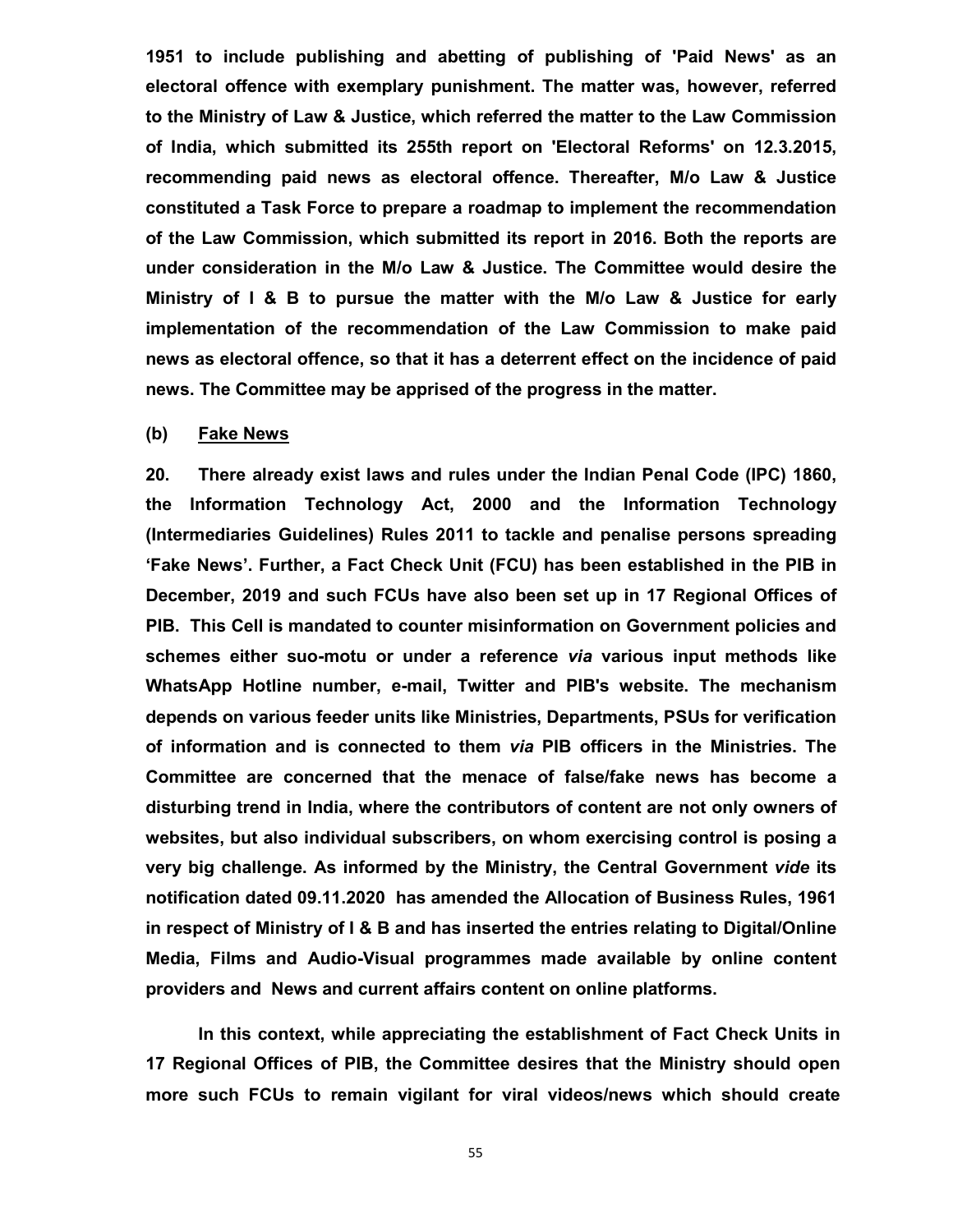**public disorder. The Committee would also recommend that the term "Fake News" should be broadly defined.** 

**21. The Committee endorse the views of the CEO, Prasar Bharati that the regulatory mechanisms should look at embracing latest technologies such as Artificial Intelligence to check fake news and to be able to intervene in near real time. Hence, there is a need to take suitable steps accordingly and also to factor in the existing expertise in the domain of news fact check through non-Government agencies such as 'AltNews', 'check4spam', 'SMHoaxslayer' etc. Further, while observing that countries like Australia, Malaysia and other democracies have Anti-Fake News Laws, the Committee would like the Ministry to study their laws and develop some legal provisions to counter as big a challenge as fake news.**

### **(c) Grievance Redressal Mechanism**

**22. The Committee note that at present there does not exist a grievance redressal mechanism for an individual to register a complaint for redressal of his grievance, if something is written against him. As informed by the Ministry, they are planning to have different levels of regulation to address different public concerns. In this regard, the Committee would recommend to the Ministry to include such Grievance Redressal Mechanisms at all levels i.e. District, State and Centre and make it people friendly. Further, all the TV Channels, News Papers, etc., should have an in-house Grievance Redressal Mechanism/ Cell/ Ombudsman, and information in this regard can be published in the newspapers or journals or can also be run on their channel's scroll. The Committee would also recommend to the Ministry to look into the possibility of having a 'Media Helpline Number' so as to strengthen the Grievance Redressal Mechanism, which would not only help the aggrieved person/organization but would also help maintain the standards of ethics in Media.**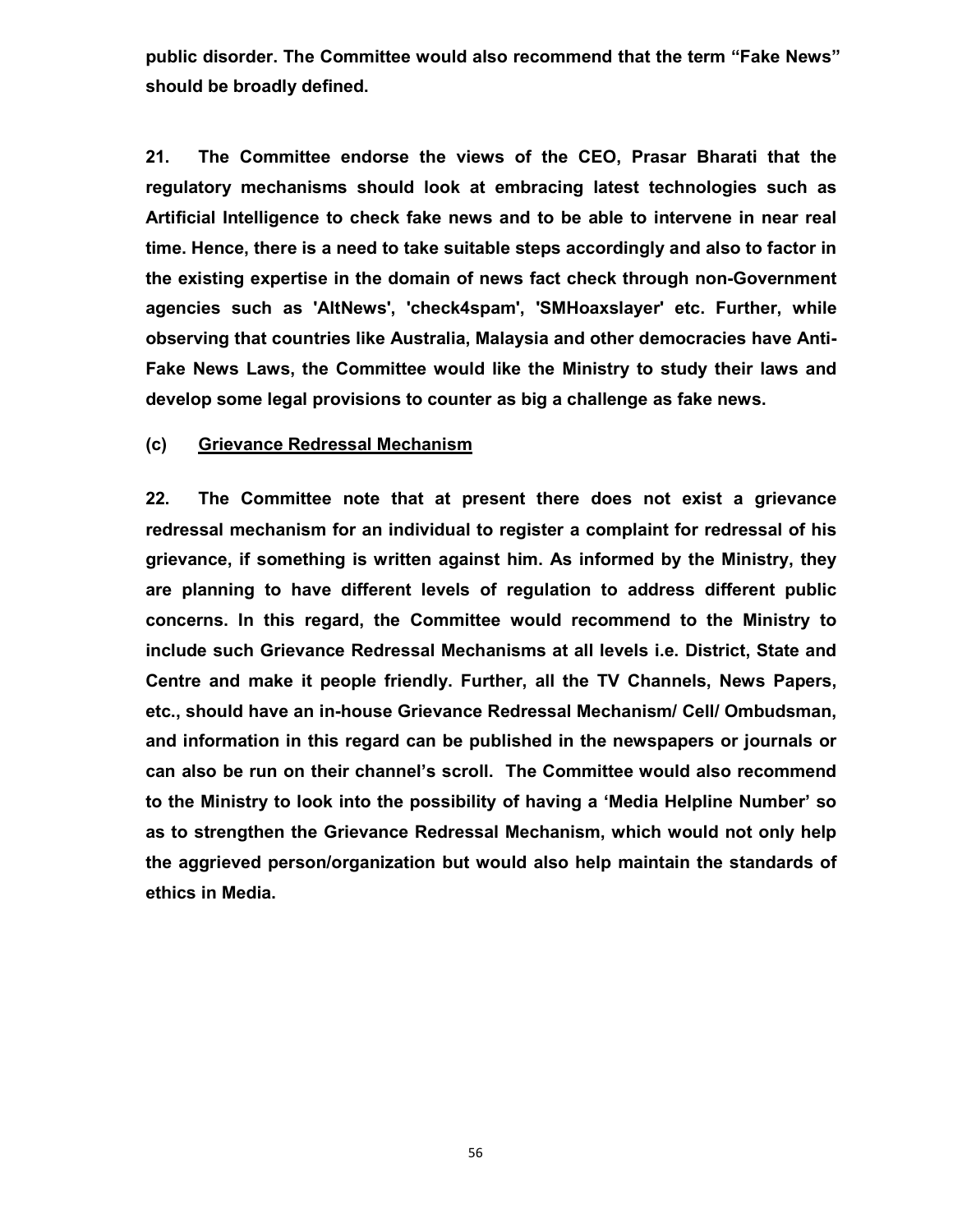## **(d) Commissioning of Media Commission**

**23. In view of the wide range of complexity of issues covered in this Report, the Committee recommend commissioning of a Media Commission to recommend all aspects covered in the Report. The Media Commission may be a broad based body, involving experts as well as stakeholders and should be given a strict timeline to submit its Report. The Committee also desire that the Report of the Media Commission should be placed before them within 6 months of the inception of Media Commission's work.** 

 **New Delhi; DR. SHASHI THAROOR, 29 November, 2021 Chairperson, 8 Agrahayana, 1943 (Saka)** 

**Communications and Information Technology**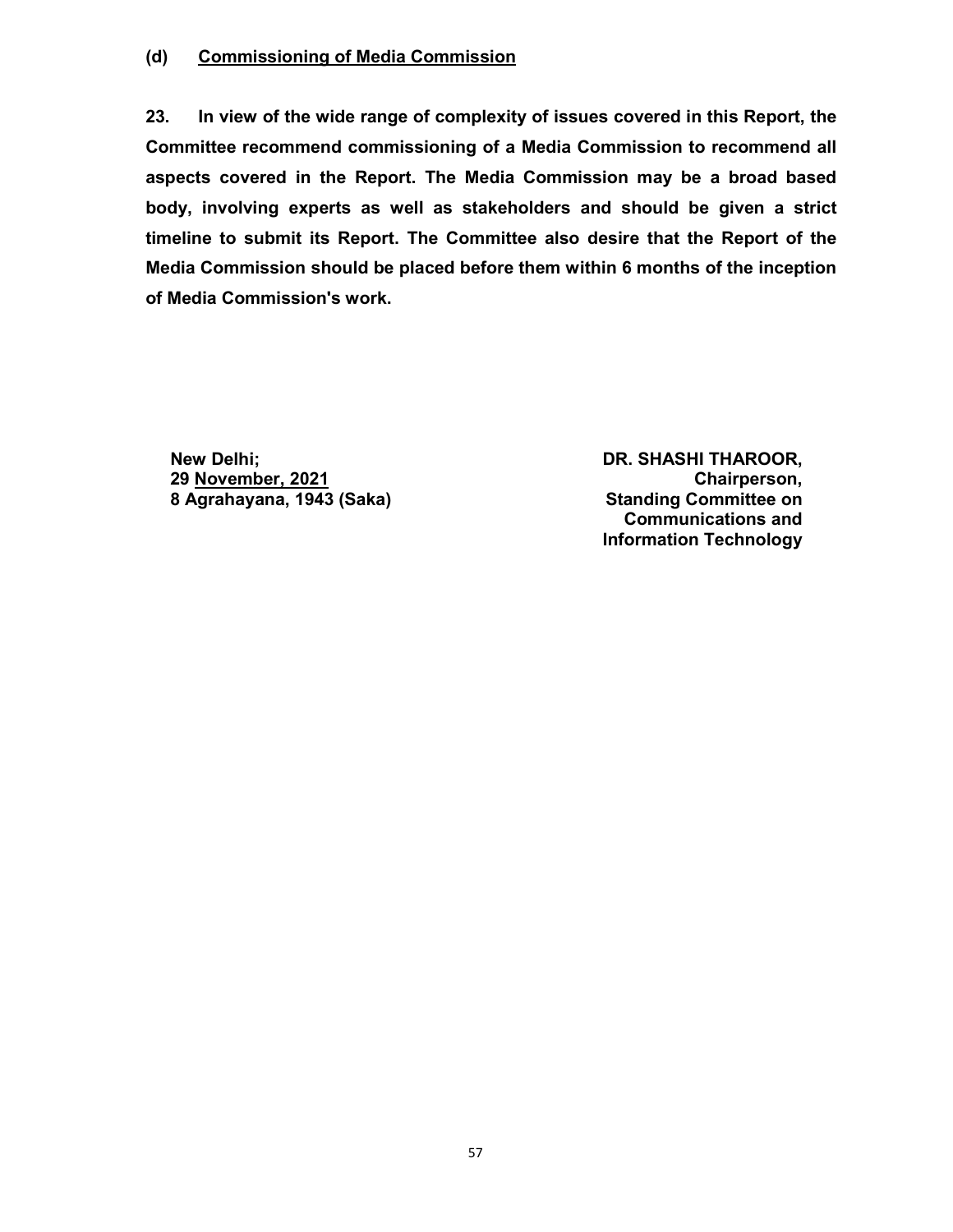## **Appendix-I**

## **STANDING COMMITTEE ON INFORMATION TECHNOLOGY (2019-20)**

#### **MINUTES OF THE TWENTIETH SITTING OF THE COMMITTEE** -----------

The Committee sat on Wednesday, the 18 March, 2020 from 1500 hours to 1540 hours in Committee Room E, Parliament House Annexe, New Delhi.

## **PRESENT Dr. Shashi Tharoor -Chairperson**

## **MEMBERS**

## *Lok Sabha*

- 2. Smt. Locket Chatterjee
- 3. Shri Karti P. Chidambaram
- 4. Dr. Nishikant Dubey
- 5. Choudhary Mehboob Ali Kaiser
- 6. Smt. Raksha Nikhil Khadse
- 7. Dr. Sukanta Majumdar
- 8. Shri P. R. Natarajan
- 9. Shri Santosh Pandey
- 10. Col. Rajyavardhan Singh Rathore
- 11. Shri Sanjay Seth
- 12. Shri L.S. Tejasvi Surya
- 13. Dr. T. Sumathy (A) Thamizhachi Thangapandian
- 14. Shri Bhanu Pratap Singh Verma

## *Rajya Sabha*

- 15. Dr. Anil Agrawal
- 16. Shri Y. S. Chowdary
- 17. Shri Suresh Gopi
- 18. Shri Md. Nadimul Haque
- 19. Shri Syed Nasir Hussain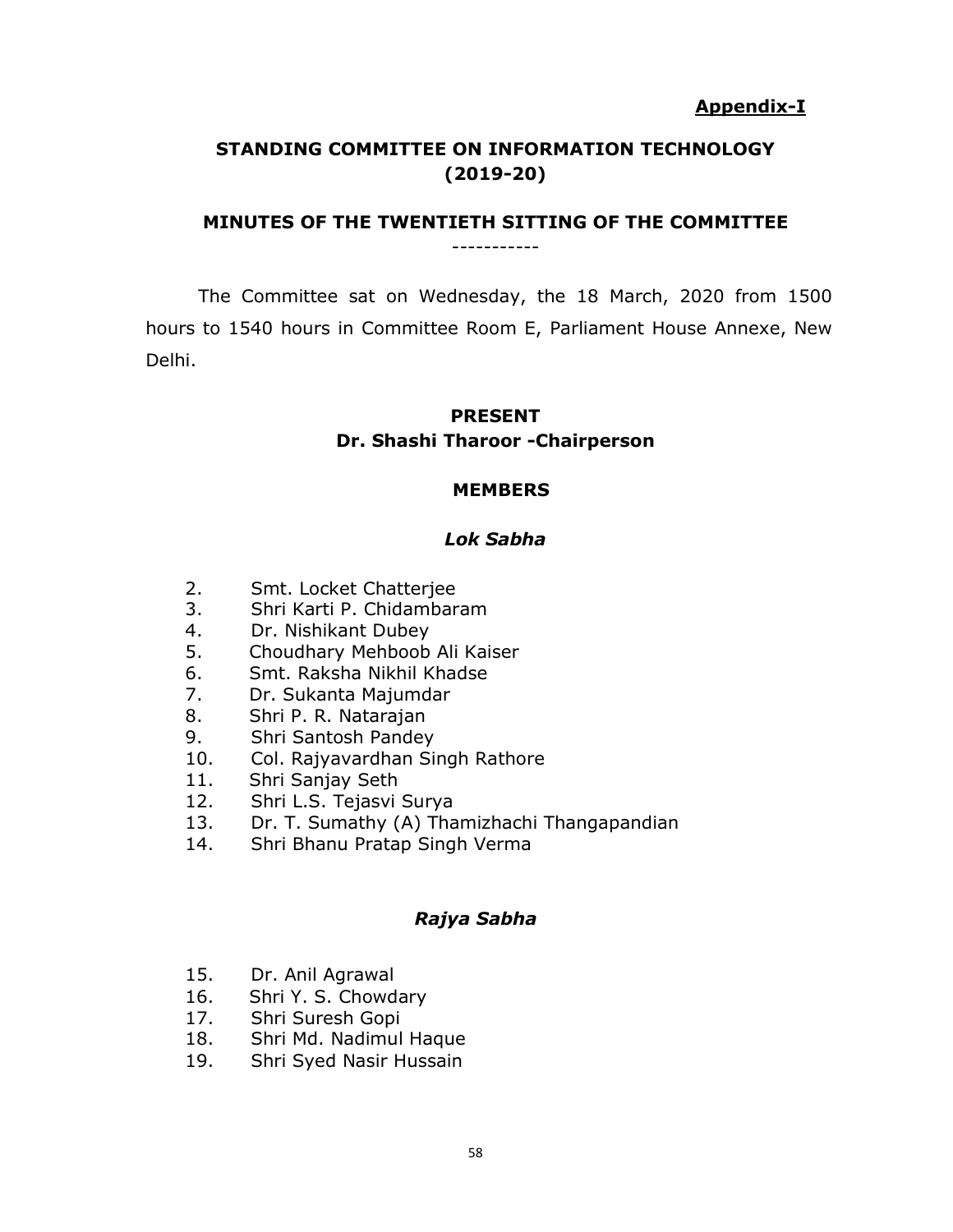## *Secretariat*

- 1. Shri Ganapati Bhat Additional Secretary
- 2. Shri Y.M. Kandpal Director
- 3. Dr. Sagarika Dash Additional Director
- 4. Smt. Geeta Parmar The Additional Director
- 5. Shri Shangreiso Zimik Deputy Secretary
- 
- -
- 
- 

## **LIST OF WITNESSES**

## **MINISTRY OF INFORMATION AND BROADCASTING**

|                            | Sl. No. Names                                                                                         | <b>Designation</b>                                                                                       |
|----------------------------|-------------------------------------------------------------------------------------------------------|----------------------------------------------------------------------------------------------------------|
| 1.<br>2.<br>3.<br>4.<br>5. | Shri Ravi Mital<br>Shri Atul Kumar Tiwari<br>Shri Vikram Sahay<br>Shri Amit Katoch<br>Shri G. C. Aron | Secretary, I&B<br><b>Additional Secretary</b><br>Joint Secretary (P&A)<br>Director (BC)<br>Director (IP) |
|                            |                                                                                                       |                                                                                                          |

2. At the outset, the Chairperson welcomed the Members to the sitting of the Committee convened to consider and adopt three Draft Action Taken Reports relating to the Ministries/Departments under their jurisdiction.

3. xxx...xxx...xxx...xxx...xxx...xxx...xxx...xxx...xxx...xxx....xxx...xxx...xxx..

4. xxx...xxx...xxx...xxx...xxx...xxx...xxx...xxx...xxx...xxx....xxx...xxx...xxx..

5. xxx...xxx...xxx...xxx...xxx...xxx...xxx...xxx...xxx...xxx....xxx...xxx...xxx..

*(The witnesses were then called in)*

6. Thereafter, the Chairperson welcomed the officials of the Ministry of Information and Broadcasting to the sitting of the Committee. Drawing their attention to the existing regulatory framework to regulate programmes and advertisements telecast of private TV channels under the Cable Television Network (Regulation Act) 1995 and Cable Television Network Rules 1994 which does not specifically provide for pre-censorship of the programmes and advertisements telecast on these channels, the Chairperson referred to the mandate granted to the Ministry through Cable Television Network Act and the Rules to regulate the contents carried by TV Channels. In this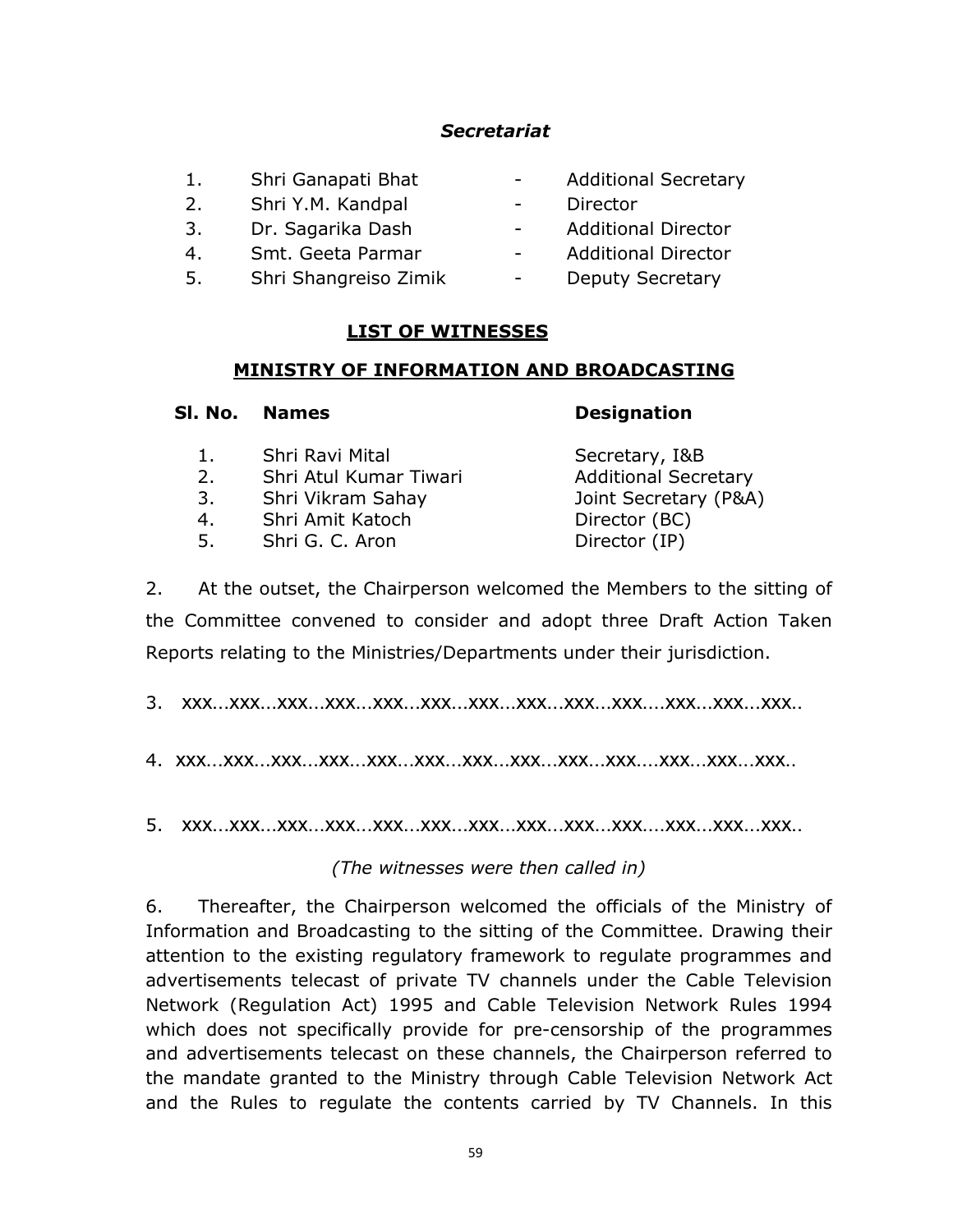regard, he enquired about the effectiveness of existing powers conferred to the Ministry under Section 20 of the Cable Act and Uplinking /Downlinking Guidelines to take action against the defaulting Channels and also about the Inter-Ministerial Committee constituted under the Chairpersonship of Additional Secretary, Ministry of I&B to take cognizance *suo moto* or to look into specific complaints regarding violations of these codes and wondered if these existing tools/guidelines have been helpful in maintaining the ethical standards in media coverage.

In this regard, the Chairperson drew attention of the representatives of the Ministry to the recent prohibitory orders issued by them on 6 March, 2020 against 2 Malyali TV News Channels which were subsequently withdrawn within 48 hours. He desired to know whether these prohibitory orders were issued after following the proper procedure or did the Ministry take *suo motu* cognizance of its own. Referring to the Ministry advisory to the media dated 20 February, 2020, the Chairperson desired to know the intention of the Ministry to include the phrase 'anti national attitude' in the circular and wondered if this phrase is defined somewhere in the Programme and Advertising Codes and sought details and further clarification in the matter from the Ministry.

7. Responding to the queries of the Chairperson, the Secretary, MIB started with the excerpts from a lecture given by Shri G.N. Ray – Ex-Chairman of Press Council of India on media ethics. On the query regarding 'anti national attitude', he drew attention to the Programming Code which explained the phrase 'anti national attitude' and informed the Committee that they acted accordingly in the matter on issuing an advisory. He, however, desired that further clarifications sought by the Committee in the matter will be sent to them in writing. On the matter of issuing prohibitory orders against 2 Malyali News Channels, the Secretary informed the Committee that this decision was taken at a level far higher than him and he would submit a written report with exact legal position in the matter along with other information sought by Committee.

8. The Chairperson, then, thanked the representatives of Ministry of Information and Broadcasting for deposing before the Committee and desired that written replies to the queries raised, as assured by the Secretary, I & B may be furnished at the earliest.

# **The witnesses, then withdrew.**

**\_\_\_\_\_\_\_\_\_\_\_\_\_\_\_\_\_\_\_\_\_\_\_\_\_\_\_\_\_\_\_\_\_\_\_\_\_\_\_\_\_\_\_\_\_\_\_\_\_**

A copy of verbatim record of the proceedings was kept on record. **The Committee, then, adjourned. \*\*\*\*\***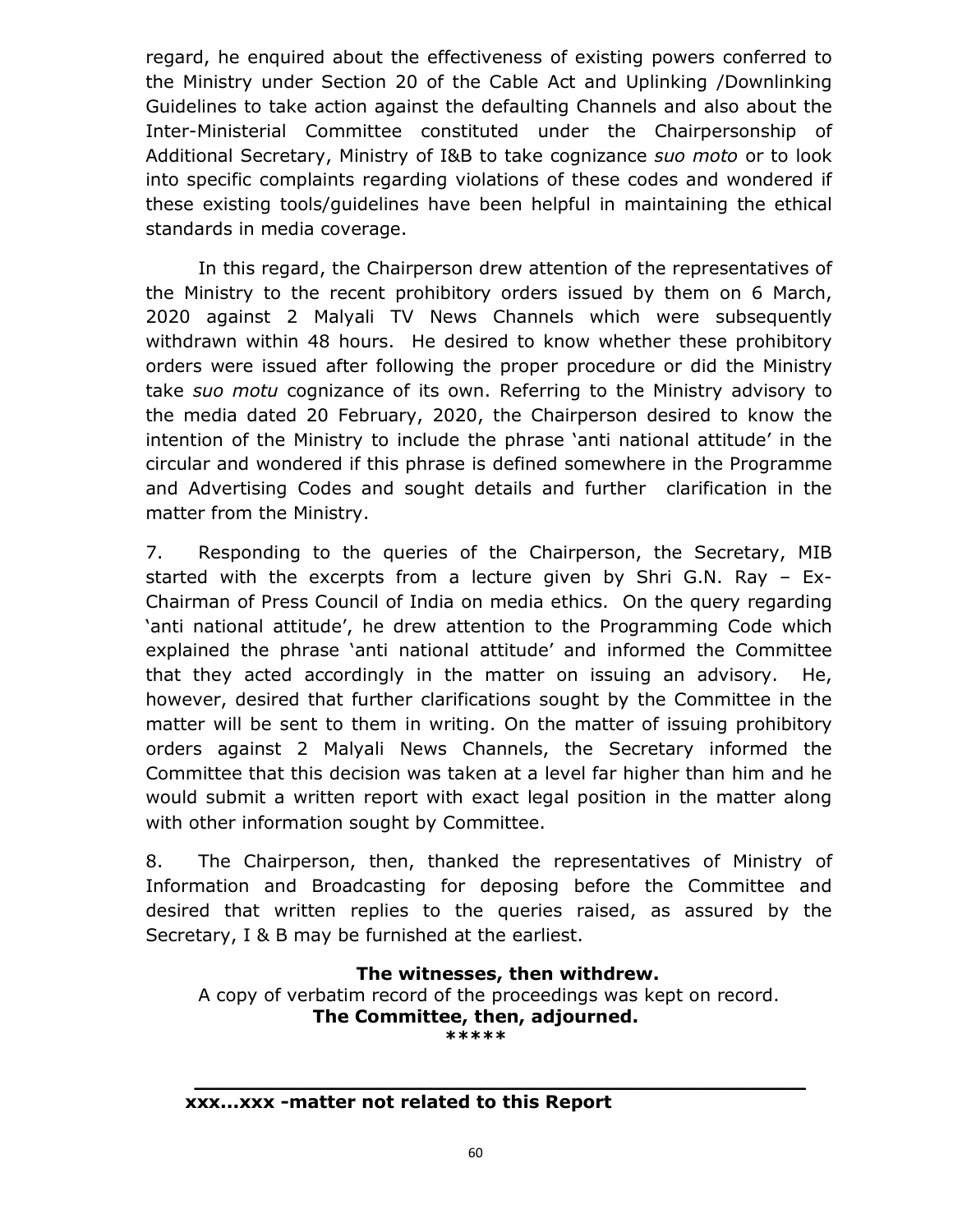## **MINUTES OF THE SECOND SITTING OF THE STANDING COMMITTEE ON INFORMATION TECHNOLOGY (2020-21)**

The Committee sat on Thursday, the 15 October, 2020 from 1600 hours to 1805 hours in Main Committee Room, First Floor, Parliament House Annexe, New Delhi.

## **PRESENT**

## **Dr. Shashi Tharoor - Chairperson**

## **MEMBERS**

## *Lok Sabha*

- 2. Shri Karti P. Chidambaram
- 3. Shri Santosh Pandey
- 4. Col. Rajyavardhan Singh Rathore
- 5. Shri M V V Satyanarayana
- 6. Shri Sanjay Seth
- 7. Shri Bhanu Pratap Singh Verma

## *Rajya Sabha*

- 8. Dr. Anil Agrawal
- 9. Shri Y.S.Chowdary
- 10. Shri Syed Zafar Islam
- 11. Shri Nabam Rebia

## *SECRETARIAT*

- 1. Shri Y.M. Kandpal Joint Secretary
- 2. Smt. Geeta Parmar The Additional Director
- 3. Shri Shangreiso Zimik Deputy Secretary

## **LIST OF WITNESSES**

## **PRESS COUNCIL OF INDIA**

**Sl. No. Names Designation**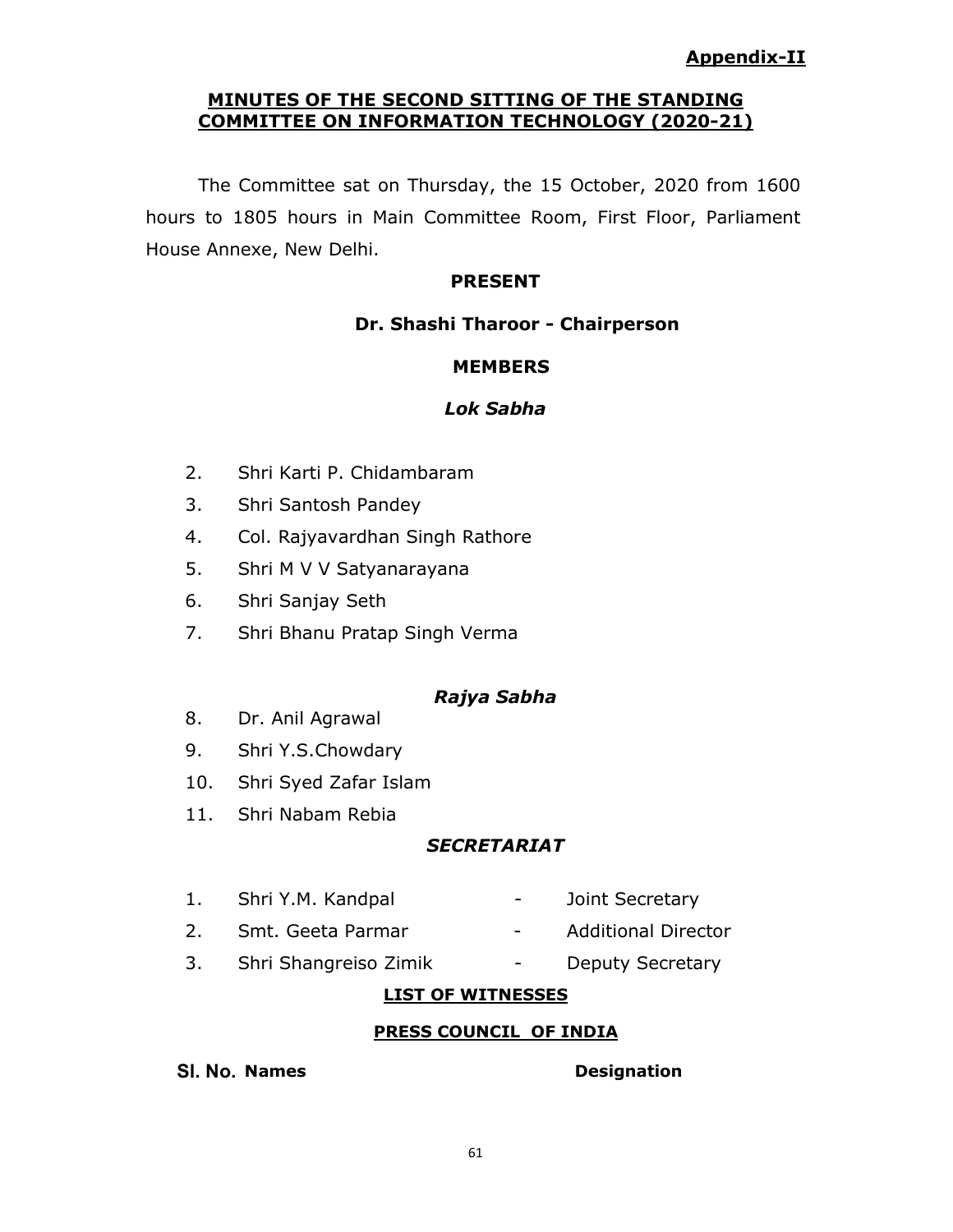| 1. Shri Justice Chandramauli Kumar | Hon'ble Chairman |
|------------------------------------|------------------|
| Prasad                             |                  |

2. Shri Jaishankar Gupta Member

## **PRASAR BHARATI**

| 1. Shri Shashi S. Vempati    | CEO                |
|------------------------------|--------------------|
| 2. Shri Mayank Kumar Agrawal | DG: DD (News) & DD |
| 3. Shri Jaideep Bhatnagar    | DD (NSD) AIR       |
| 4. Shri Prakash Veer         | DDG (Parl & Ops)   |

#### **MINISTRY OF INFORMATION AND BROADCASTING**

#### **Sl. No. Names Designation**

- 1. Shri Amit Khare Secretary 2. Shri Atul Kumar Tiwari **Additional Secretary** 3. Shri K.S. Dhatwalia Pr. DG, PIB
- 4. Smt. Neerja Sekhar Joint Secretary (B)
- 5. Shri Vikram Sahay Joint Secretary (P&A)

2. At the outset, the Chairperson welcomed the Chairman, Press Council of India (PCI), CEO, Prasar Bharti (PB) and other representatives of these bodies to the sitting of the Committee convened to hear their views on the subject 'Ethical Standards in Media Coverage'. The Chairman, PCI then briefed the Committee about the role, functions and powers of the PCI and the method of adjudication of different types of complaints received by them against the Press for violations of norms of journalistic conduct and against the Press for violation of freedom of Press. He then highlighted on the limitations of the powers of Press Council of India and various challenges being faced by them in the implementation of their decisions and in enforcing ethical standards in media coverage. The Chairman, PCI also felt the need to have a statutory body like the PCI to deal with news channels and social media.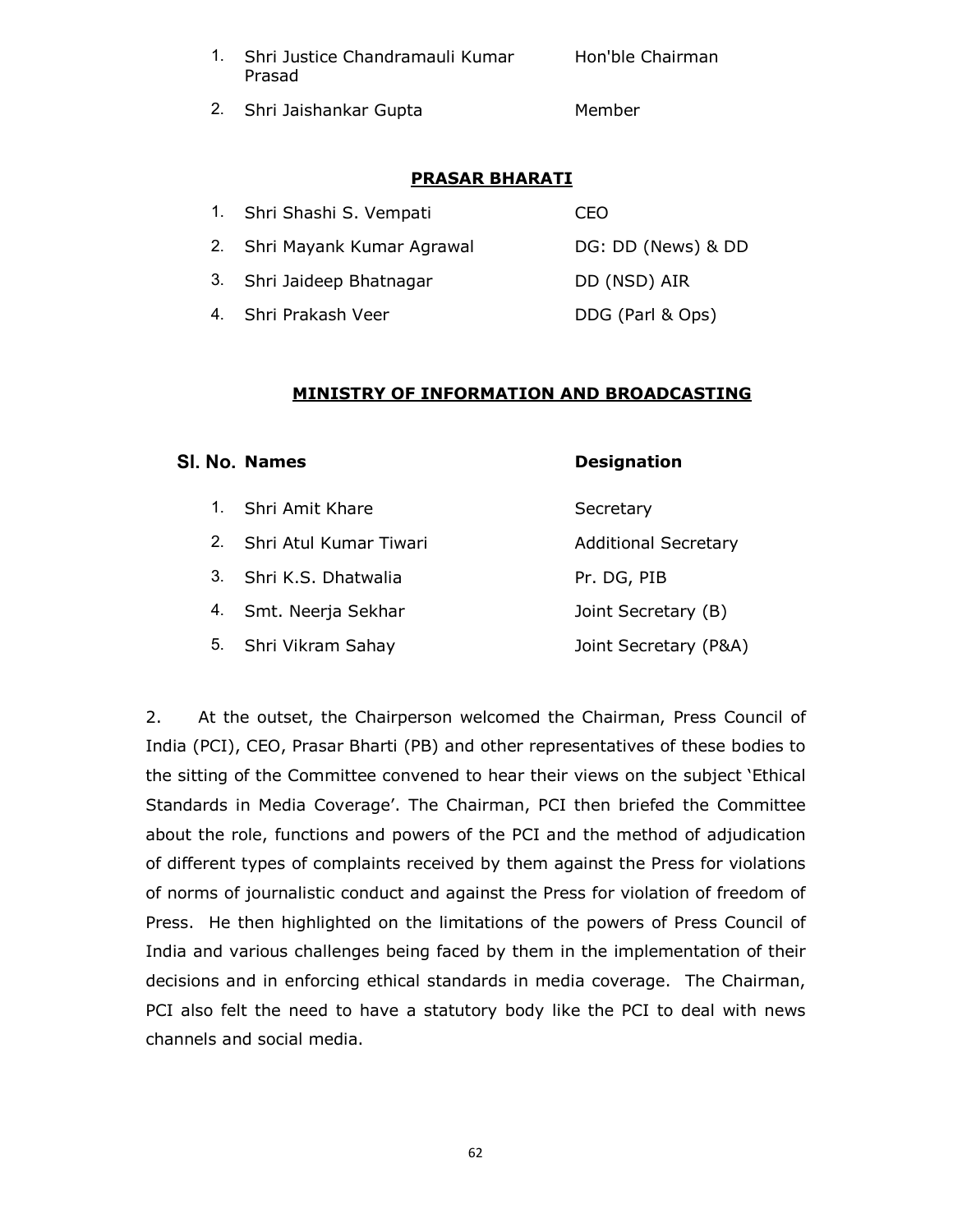3. Thereafter, CEO, Prasar Bharti made a brief statement highlighting the existing programme code and commercial code being followed by them along with guidelines given in Cable Television Network Rules, 1994 to enforce ethical standards in media coverage.

4. The Committee then sought various clarifications from the representatives of PCI and PB on the issues like inadequacy of present regulations, challenges being faced in addressing cases of violation of existing regulations across media like Press, Radio and Television and their limitations, need to have regulatory Commission for media, need for regulation of e-newspapers, issue of fake news in the print media, emergence of new media like social media and associated challenges, alleged TRP manipulation scam and way forward, etc. In regard to issue of fake news, the Members enquired about the measurement techniques adopted by BARC, possibilities of TRP being rigged and flaws in methodology and sample size. The witnesses responded to the same.

## *The witnesses from PCI, then, withdrew.*

5. Thereafter, the Chairperson welcomed the Secretary and officials of the Ministry of Information & Broadcasting (MIB) to the sitting of the Committee. The Chairperson in his remarks enquired about the adequacy of existing regulations in enforcing ethical standards in media coverage and challenges being faced by the Ministry in this regard. The Chairperson also sought the comments of Ministry on the issue of TRP manipulation scam. The Secretary, MIB in his reply broadly touched upon 3 major issues concerning; convergence of technology, control/regulation/facilitation of social media and the grey area being faced by the Ministry to control these. The Secretary emphasized that the Cable Television Regulation Network Act, 1995 is already 25 years old and requires a change. He also drew the attention of the Committee to the legal lacuna in applying CTN Act to DTH and having a need to bring them within this ambit through an amendment including appropriate changes in uplinking and downloading guidelines. He also felt the need of having a statutory body like PCI to regulate TV Channels. Expressing concern over the issue of fake news, the Secretary was of the view that there is a need to check the menace of fake news. On the issue of recent TRP scam, he informed the Committee about the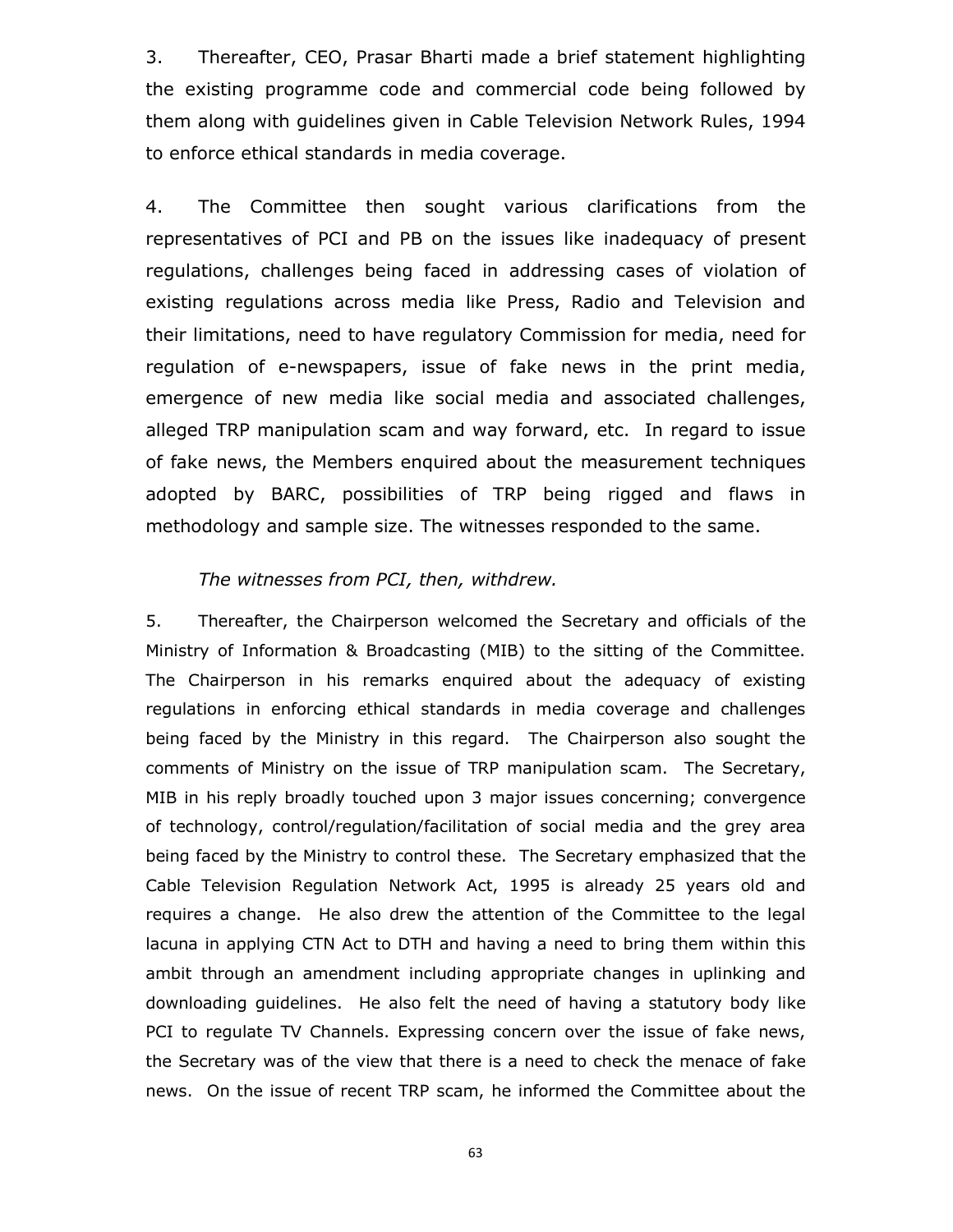objective of BARC and the decision taken by them to suspend the ratings till review. On the issue of social media platforms disowning responsibilities, the Secretary, MIB was of the view that there should be some model chalked out where social media platforms will also have to own some responsibility. To this, the Chairperson of the Committee desired to frame suitable guidelines with the help of MeiTY and also take appropriate action to define intermediary rules. Hon'ble Chairperson also desired the Ministry to have a comprehensive look at their old acts in the context of convergence of issues.

6. The Committee then sought certain clarifications on the issues related to the observance of ethical standards in media coverage like inadequacy of present regulations, challenges in addressing complaints for violation of the existing regulations, regulations across media like Press, Radio and Television and its limitations, powers of PCI and the need for restructuring, emergence of new media like social media and the associated challenges, issue of fake news, media trials, models followed by various countries in regulation of media, proposal with regard to Media council, feasible model of regulation in India, FDI policy in media sector, convergence of domain of Telecom, MEITY and MIB and subsequent policy proposal of allocating business of content regulation to MIB and that of technology regulation to MEITY, alleged TRP manipulation scam, need for harmonization of different laws governing media, the need for comprehensive review and reforms pertaining to the work of the Ministry and way forward. The representatives of the Ministry replied to the queries of the Members.

7. A verbatim record of the sitting has been kept.

*The witnesses, then, withdrew. The Committee, then, adjourned.*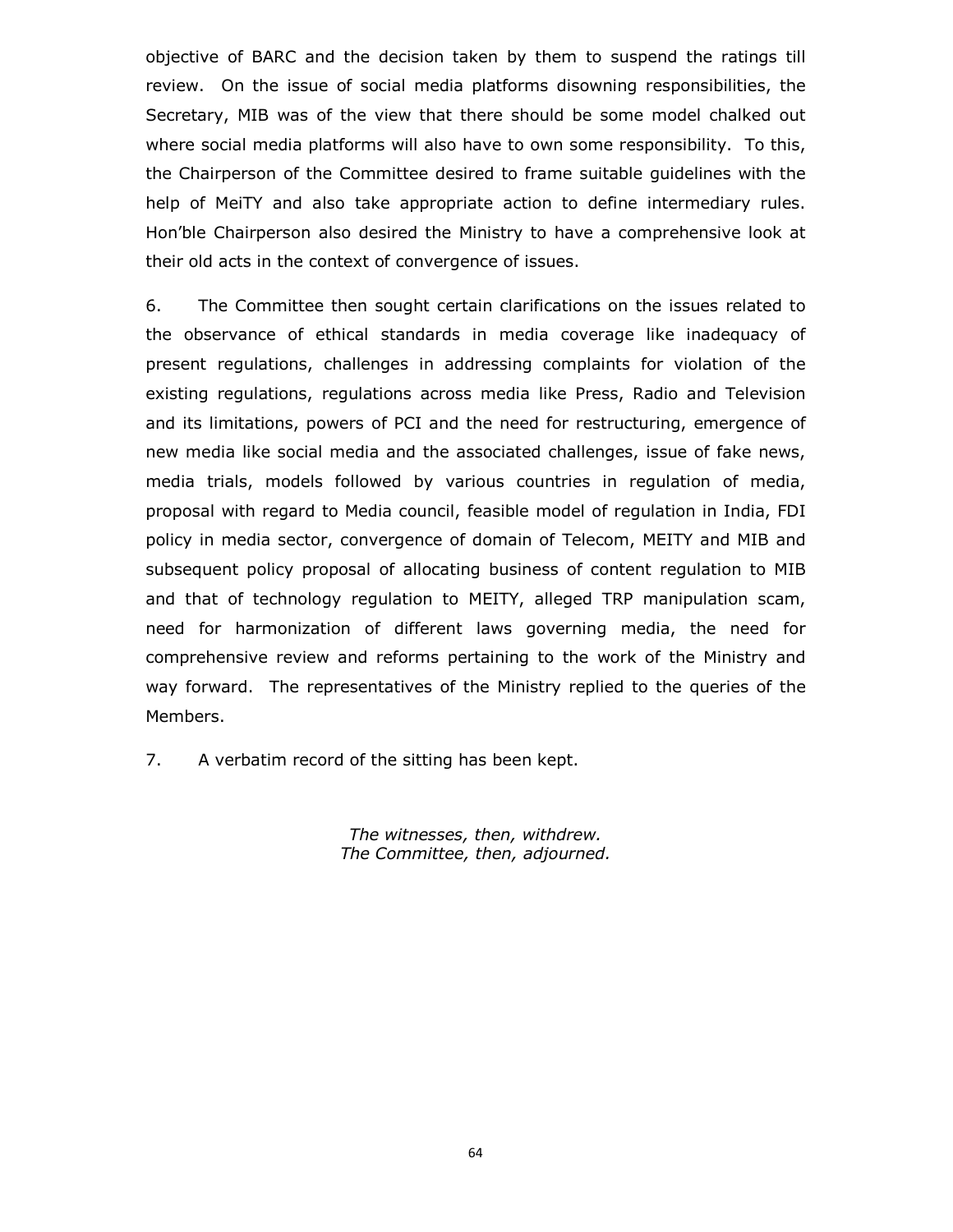## **STANDING COMMITTEE ON COMMUNICATIONS AND INFORMATION TECHNOLOGY (2021-22)**

## **MINUTES OF THE SECOND SITTING OF THE COMMITTEE**

The Committee sat on Tuesday, 16 November, 2021 from 1600 hours to 1820 hours in Committee Room 'D', Parliament House Annexe, New Delhi.

## **PRESENT**

## **Dr. Shashi Tharoor- Chairperson**

## **MEMBERS**

## **Lok Sabha**

- 2. Smt. Sunita Duggal
- 3. Ms. Mahua Moitra
- 4. Shri P. R. Natarajan
- 5. Shri Santosh Pandey
- 
- 6. Shri Jayadev Galla<br>7. Smt. Sumalatha An Smt. Sumalatha Ambareesh

## **Rajya Sabha**

- 8. Dr. Anil Agrawal
- 9. Shri John Brittas
- 10. Shri Jawhar Sircar

## **Secretariat**

1. Shri Y. M. Kandpal **-** Joint Secretary 2. Dr. Sagarika Dash - Additional Director 3. Shri Shangreiso Zimik - Deputy Secretary

2. At the outset, the Chairperson welcomed the Members to the sitting of the Committee convened to consider and adopt two Draft Reports on the subjects 'Suspension of Telecom Services/Internet and its impact' relating to the Ministry of Communications (Department of Telecommunications) and Ethical Standards in Media Coverage' relating to the Ministry of Information and Broadcasting and to have a briefing by the representatives of the Ministry of Electronics and Information Technology on the subject 'Review of functioning of Unique Identification Authority of India (UIDAI)'.